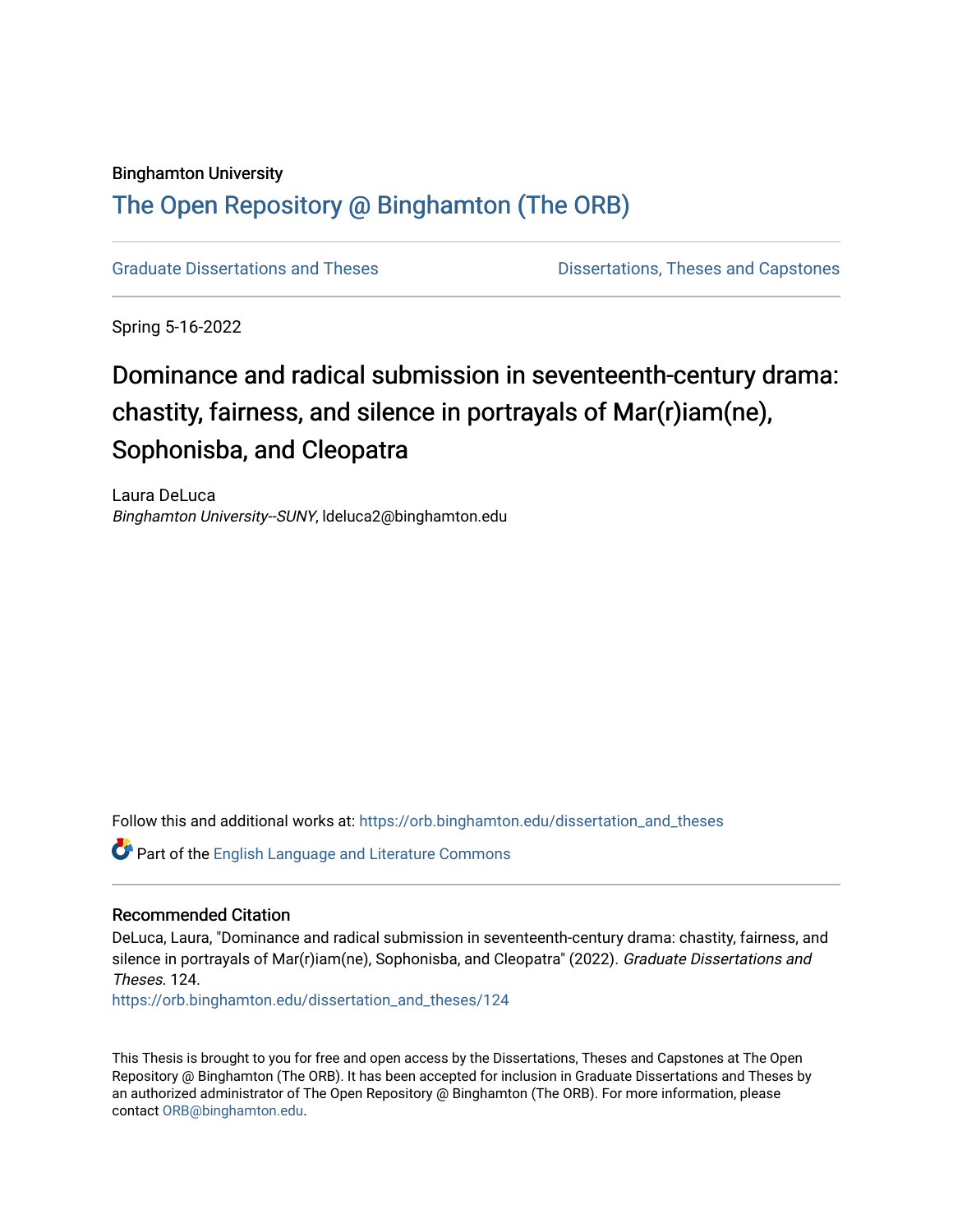# DOMINANCE AND RADICAL SUBMISSION IN SEVENTEENTH-CENTURY DRAMA: CHASTITY, FAIRNESS, AND SILENCE IN PORTRAYALS OF MAR(R)IAM(NE), SOPHONISBA, AND CLEOPATRA

BY

#### LAURA DELUCA

BA, SUNY Binghamton University, 2021

#### THESIS

Submitted in partial fulfillment of the requirements for the degree of Master of Arts in English in the Graduate School of Binghamton University State University of New York 2022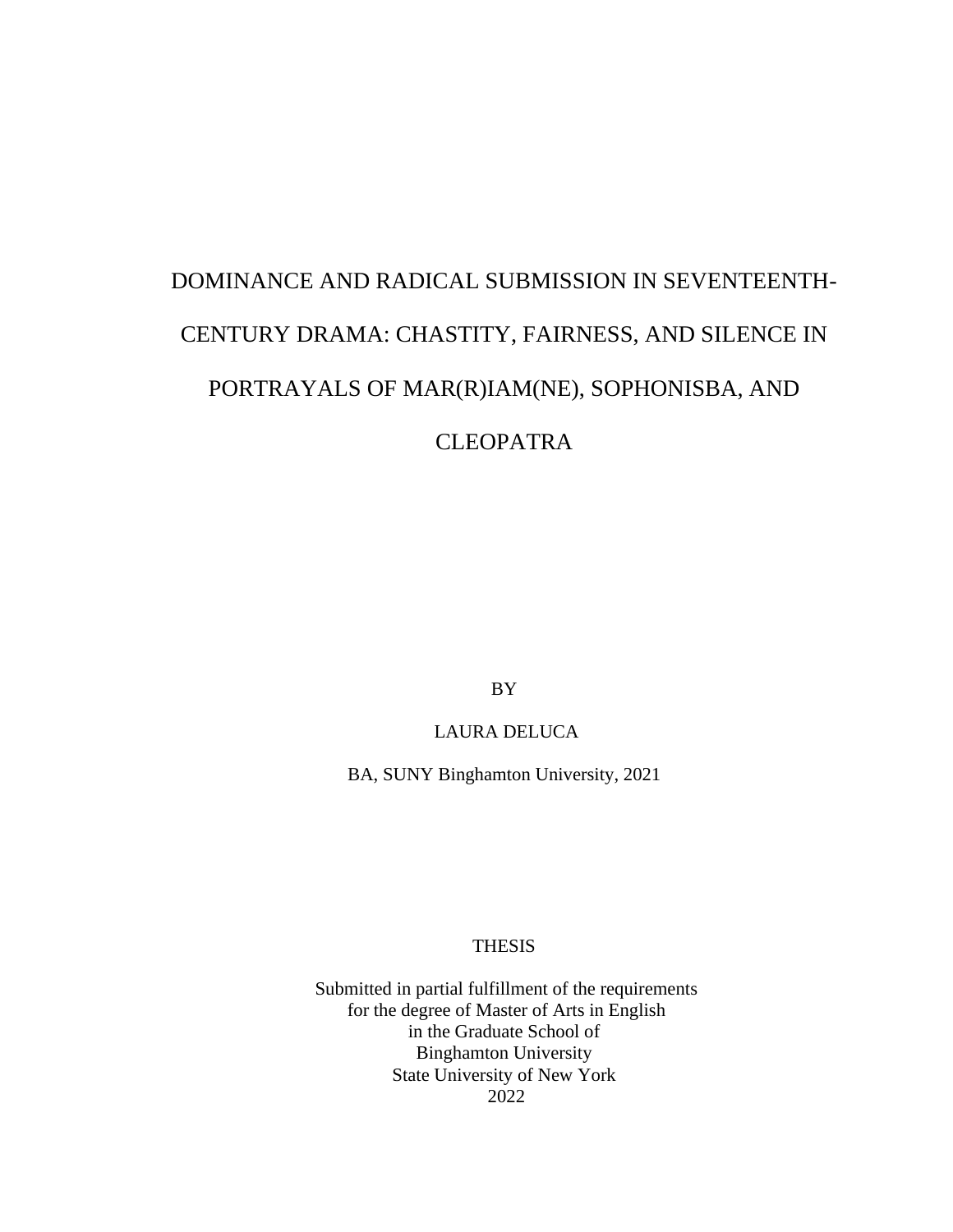© Copyright by Laura Stefanie DeLuca 2022

All Rights Reserved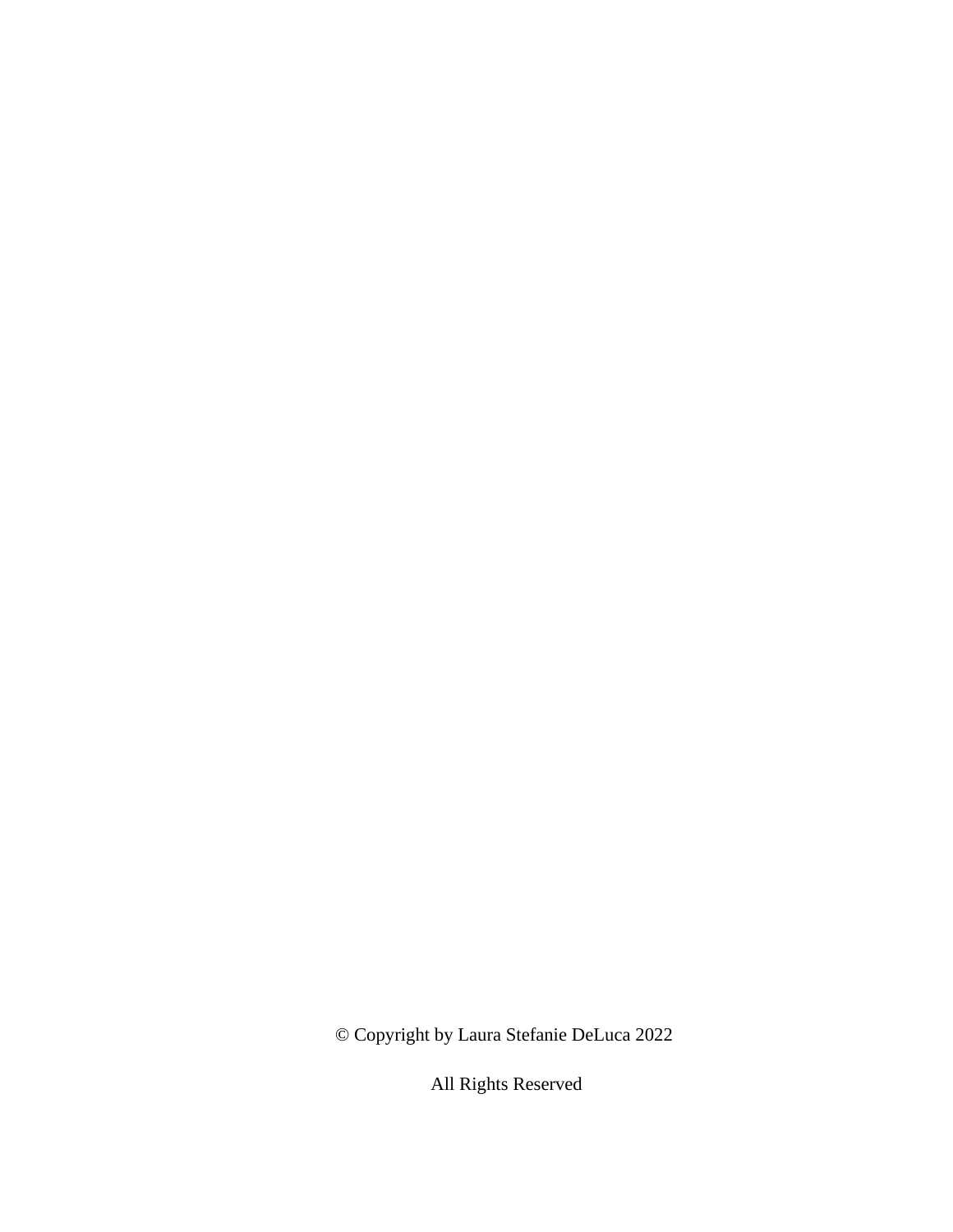Accepted in partial fulfillment of the requirements for the degree of Master of Arts in English in the Graduate School of Binghamton University State University of New York 2022

May 16, 2022

iii John Kuhn, Faculty Advisor Department of English, Binghamton University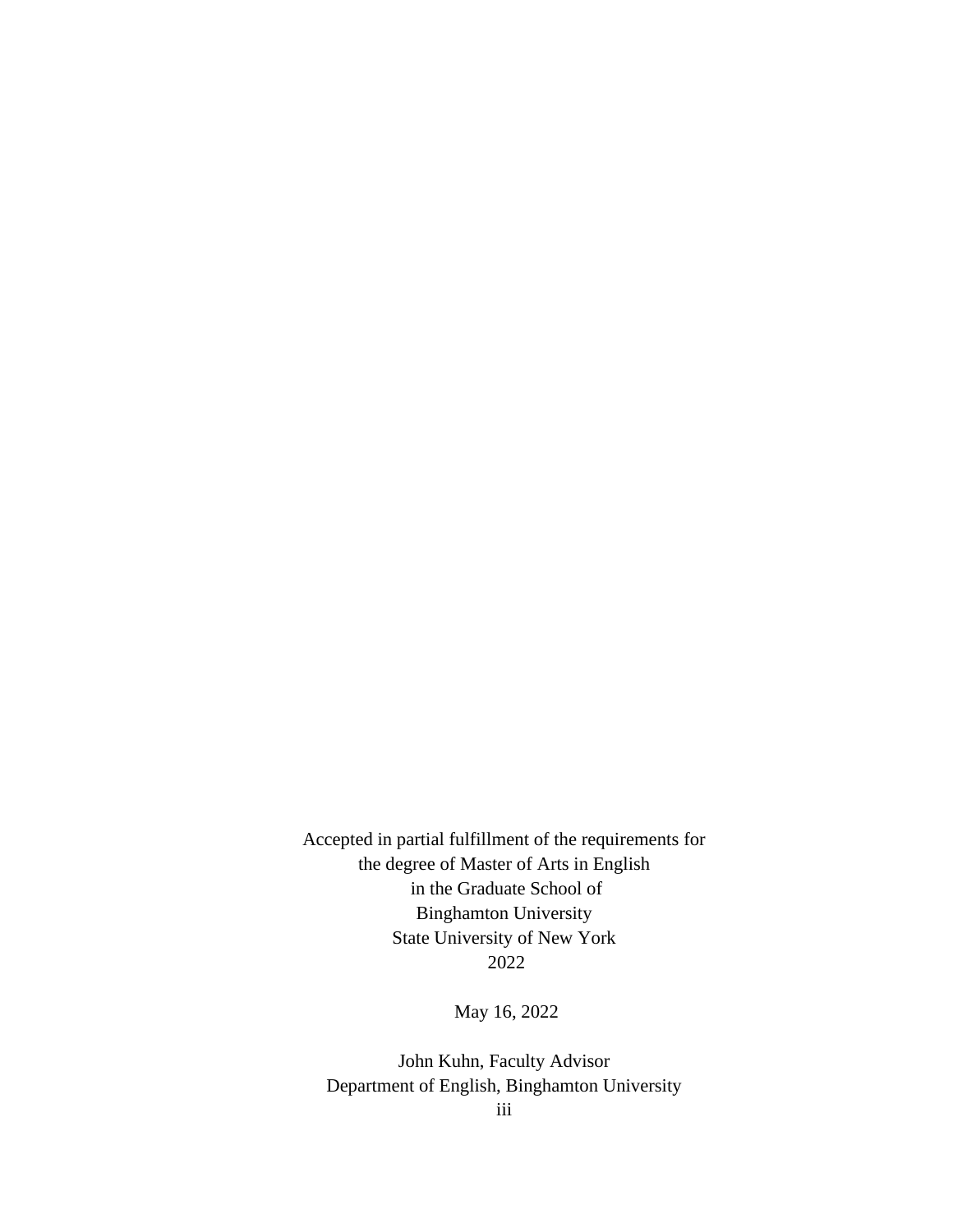#### **Abstract**

This thesis conducts an extensive reading of early modern English playwrights' interpretation of ancient royalty. I survey a series of seventeenth-century plays concerning Mariamne I, the Carthaginian noblewoman Sophonisba, and Cleopatra VII. I argue that the English stage produced two models of ancient royalty. Mar(r)iam(ne) and Sophonisba personify one model, functioning as white, seemingly obedient figureheads. I document playwrights portraying their men as reducing them to their chastity and fairness, or lack thereof. Despite the inactivity of these objectified women, the qualities that these men obsess over catalyze masculine irrationality. The other model, which Cleopatra embodies, encompasses blackness and defiance. Though contemporary scholarship on these plays discusses the role of sexuality in these texts, scholars do not acknowledge the extent to which these ancient queens were sites of racial imagination, nor the extent to which these two models of ancient royalty were in conversation with another.

*Key words: early modern drama, ancient royalty, gender, sexuality, critical race studies*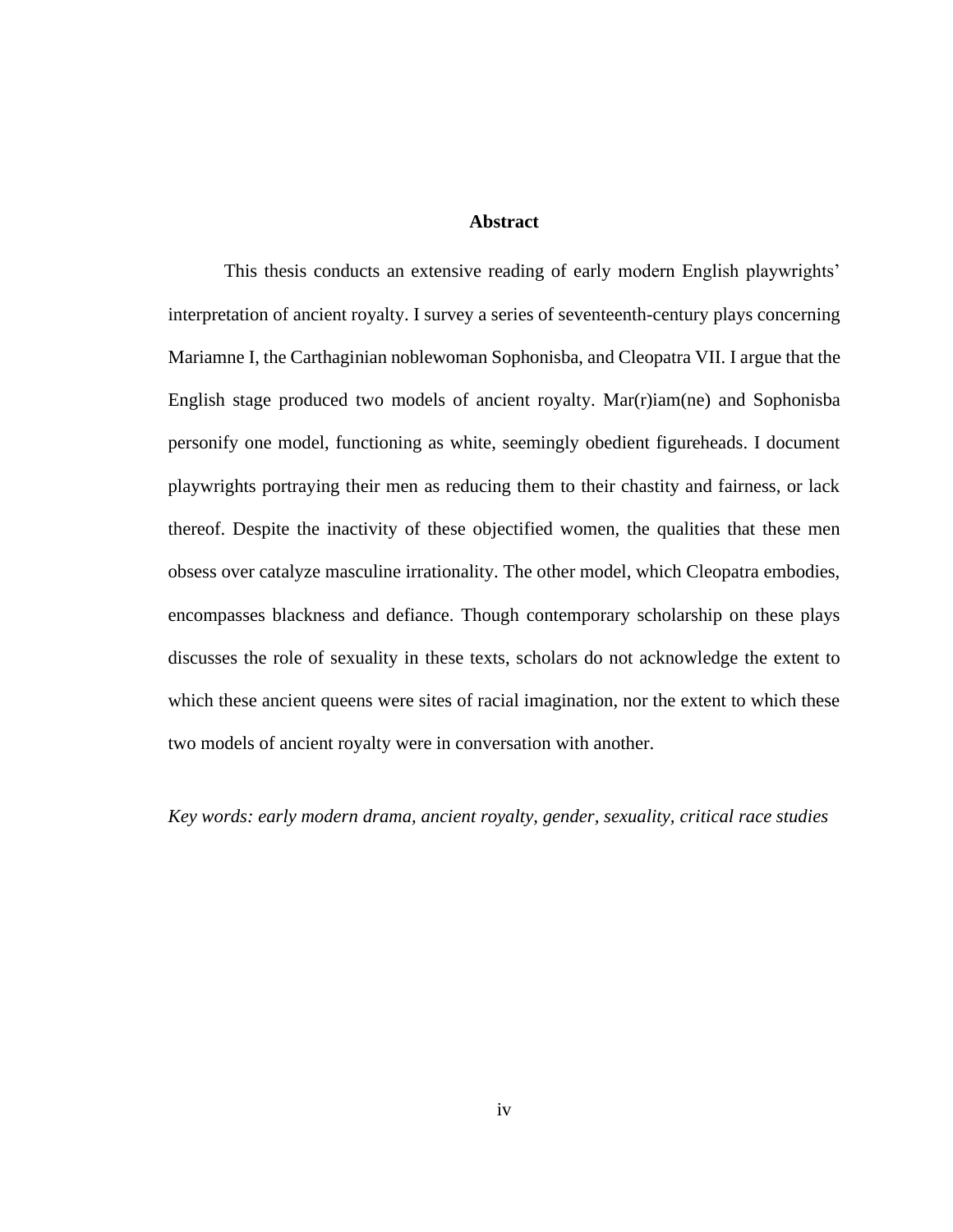### **Dedication**

Mariamne I, c. 60–29 BCE Sophonisba, c. 225–203 BCE Cleopatra VII, c. 69 BCE—30 BCE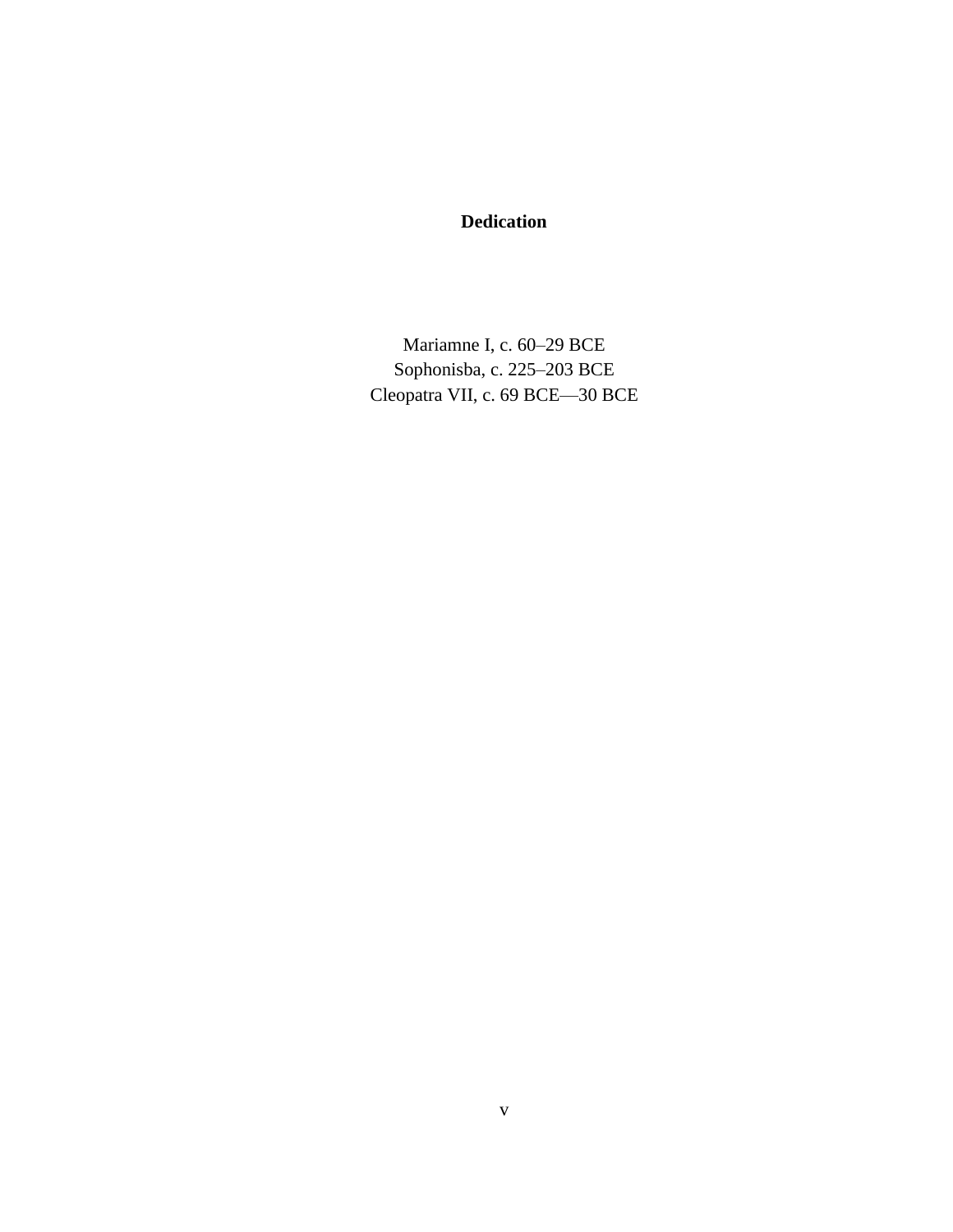#### **Acknowledgements**

I am grateful for the support and encouragement of my instructors, mentors, and peers throughout my time at Binghamton University. First and foremost, I'd like to thank John Kuhn, who served as the faculty advisor for this thesis, and acted as an incredible mentor to me over the past four years. From declaring my major in English during my first year to converting me to an early modernist, he continues to shape me as a scholar and person.

More personally, I am indebted to my parents, John and Rosella DeLuca, for their unbridled belief in me during my academic career at Binghamton University, and otherwise. I'd also like to thank my partner, Andrea Garthwaite, for constantly reminding me why I am in pursuit of a career in academia: it is all a labor of love, both for the subject matter, and future generations of students pursuing early modern drama. I couldn't have done this without each of you.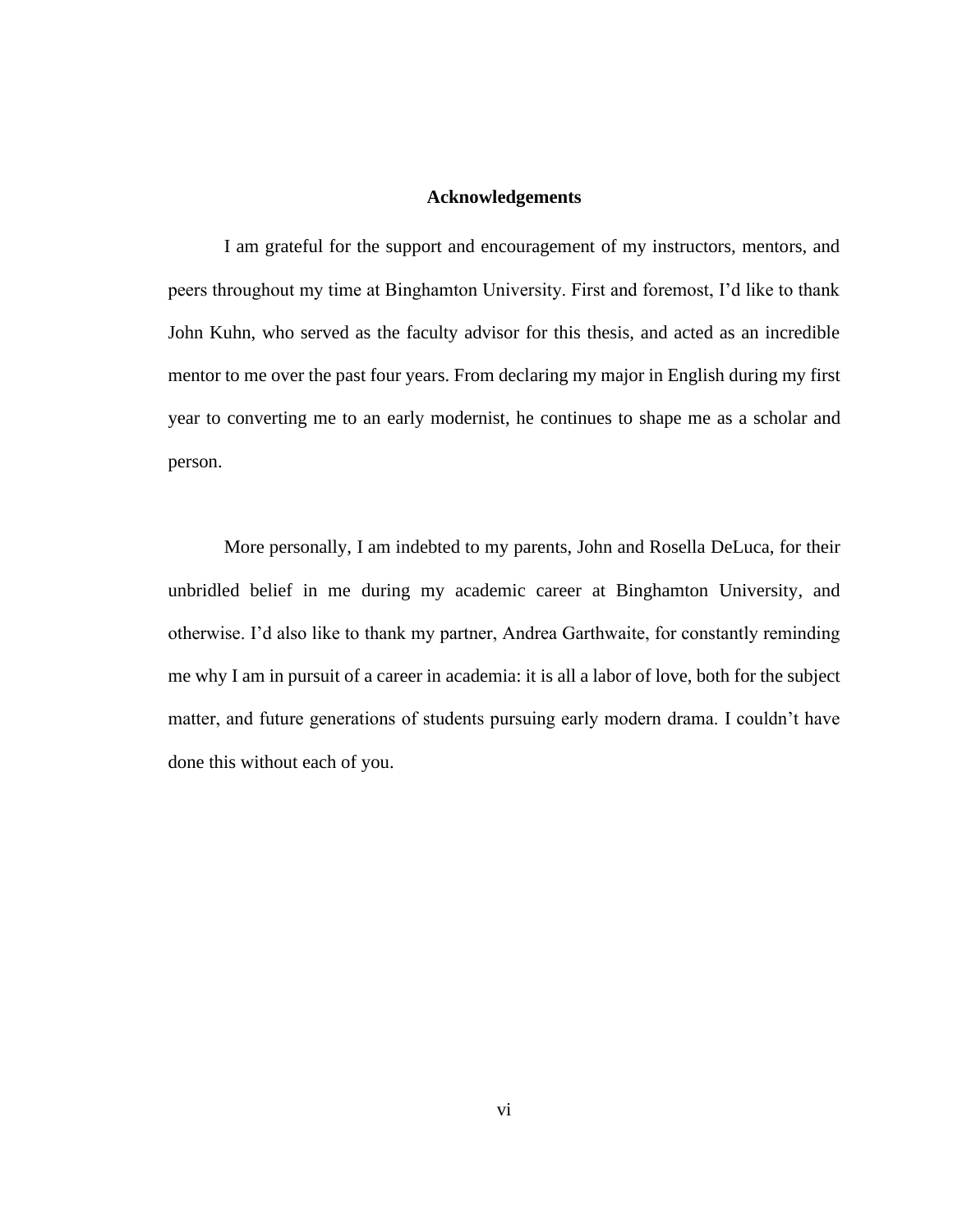| <b>Table of Contents</b>                                                             |
|--------------------------------------------------------------------------------------|
|                                                                                      |
| Racialized Chastity and Erotic Power: Mariam, Sophonisba, and Cleopatra              |
|                                                                                      |
| <b>Chapter 1: Radical Submission as Dominance: A Cross-Section of Mariamne</b>       |
|                                                                                      |
| <b>Chapter 2: Radical Submission as Dominance: A Cross-Section of Sophonisba</b>     |
|                                                                                      |
| <b>Chapter 3: Racialized, Erotic Dominance: A Cross-Section of Cleopatra Plays31</b> |
|                                                                                      |
|                                                                                      |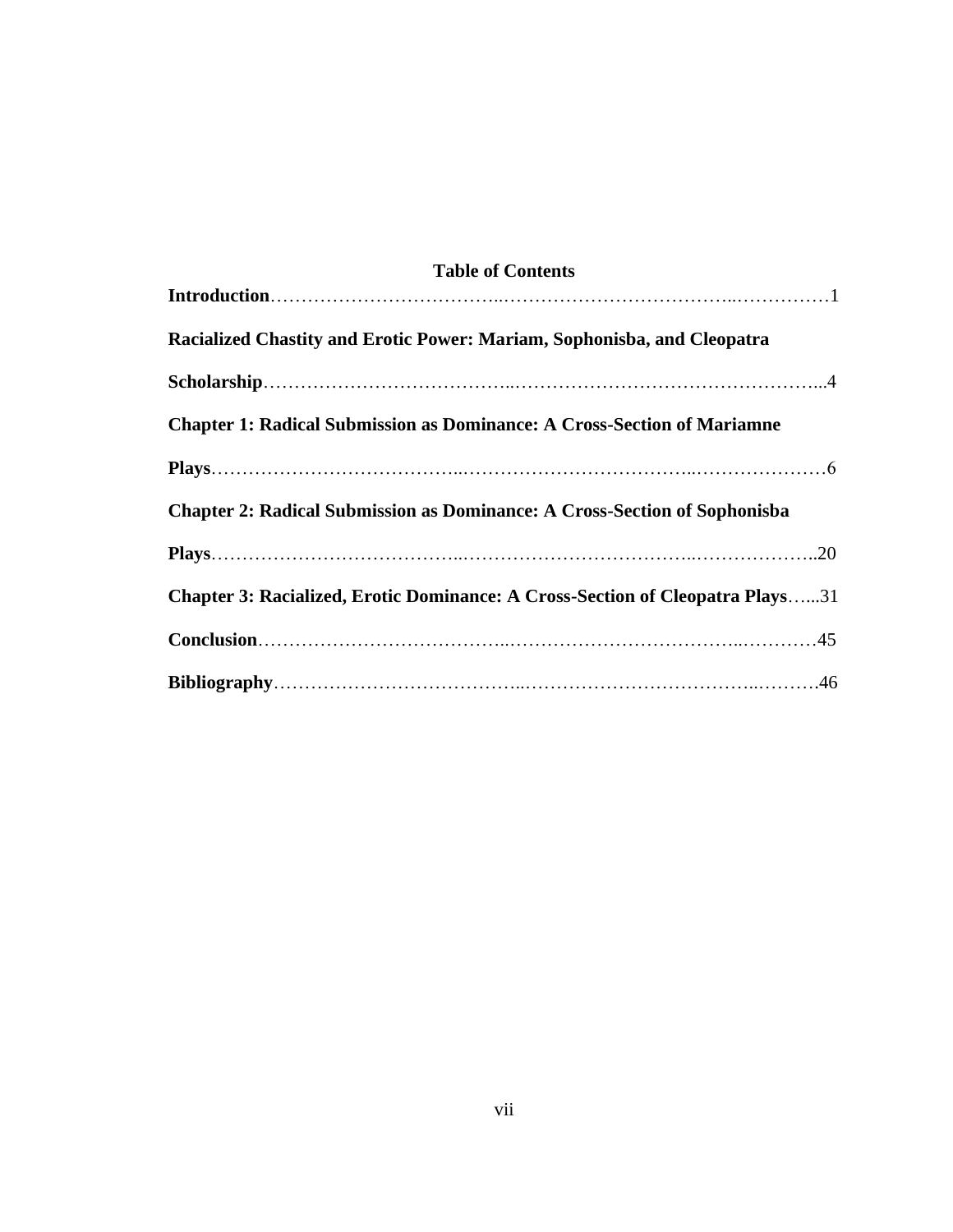#### **Introduction**

Seventeenth-century English playwrights frequently portrayed ancient royalty on the early modern stage. They were particularly committed to crafting plays about Hasmonean princess Mariamne I, who lived just before the first century began, Carthaginian noblewoman Sophonisba, who lived during the Second Punic War, and Cleopatra VII, queen of the Ptolemaic dynasty, just before the first century. Playwrights writing about Mariamne I principally took inspiration from *The Wars of the Jews* and *The Antiquities of the Jews* by Josephus, which are first-century historical accounts of Judea (*The Tragedy of Mariam, the…*). Playwrights invested in exploring Sophonisba looked to material by "Polybius (14.4ff.); Livy (30.12.11–15.11), Diodorus (27.7), Appian (Punica, 27–8), and Dio (Zonaras, 9.11)" (*Women at War in the Classical World*, p.483). Lastly, playwrights crafting plays about Cleopatra VII, most notably Shakespeare, primarily drew inspiration from Plutarch's *Life of Antony* (*The Tragedy of*… p.126).

I argue that the English stage produced two models of ancient royalty in these portrayals. Mar $(r)$ iam $(ne)$ <sup>1</sup> and Sophonisba personify one model, functioning as white, seemingly obedient figureheads. Although scholars have conducted a feminist reevaluation of passivity, they have yet to explore the larger dynamic of playwrights portraying men as reducing ancient royalty to their chastity and fairness, or lack thereof. I

<sup>&</sup>lt;sup>1</sup> For the rest of this thesis, my statements collectively regarding Mariamne I throughout all four plays will refer to her with the historical spelling of her name, Mariamne. My inclusion of Mar(r)iam(ne) here, as well as in my title and abstract, reflects the instability of the spelling of her name across each play. When discussing individual plays about Mariamne, the spelling of her name will reflect that of the playwright.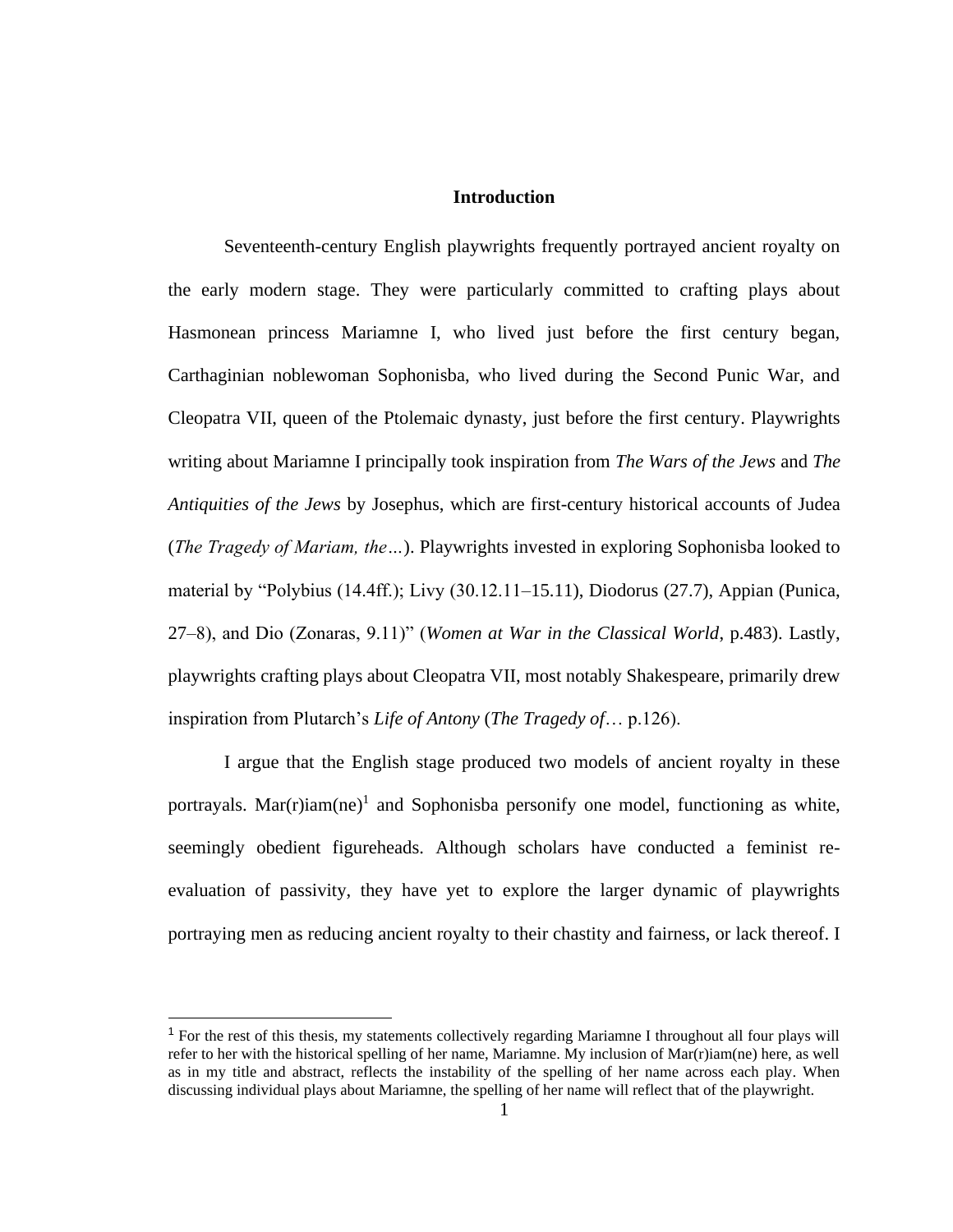argue that, despite the inactivity of these objectified women, the qualities that these men obsess over catalyze masculine irrationality. The other model, which Cleopatra embodies, encompasses blackness and defiance. Scholars acknowledge the chastity and fairness of the former two women, as well as the licentiousness, and blackness of the latter. However, scholars have not fully unpacked the racialization of either model of feminine royalty, nor put them in conversation with one another.

Early modern plays about Mariamne and Sophonisba depict both of these women as fair, chaste, and often silent. In plays about Mariamne, these traits collectively work as a radical submission. As scholars have noted, though Mariamne appears obedient and submissive, her submission actually functions as dominance. The manifestations of this radical submission include how she catalyzes Herod's extreme guilt over losing her fair, chaste body (*The Tragedy of Mariam; Herod and Mariamne*; *Herod and Antipater*), her ability to make Tyridates and Antipater sacrifice themselves for her (*Herod and Mariamne; Herod and Antipater; Herod, the Great*), and her more blatant defiance of Herod by masculinely saving Antipater, acting fearless of death (*Herod, the Great*).

In Sophonisba plays, Sophonisba also operates in a radically submissive manner, which translates to dominance over others through her rare magnetism. In *The Wonder of Women, or the Tragedy of Sophonisba*, John Marston portrays her chaste body as fair, contrasting it with gruesome bed tricks, and (necrophiliac) rape threats. In *Hannibal and Scipio*, Thomas Nabbes frames Sophonisba's sought-after, chaste body with ubiquitous discussions of how sex and promiscuity render soldiers incapable, which elevates Sophonisba's purity, due to her abstinence. As a result of Sophonisba's radical submission,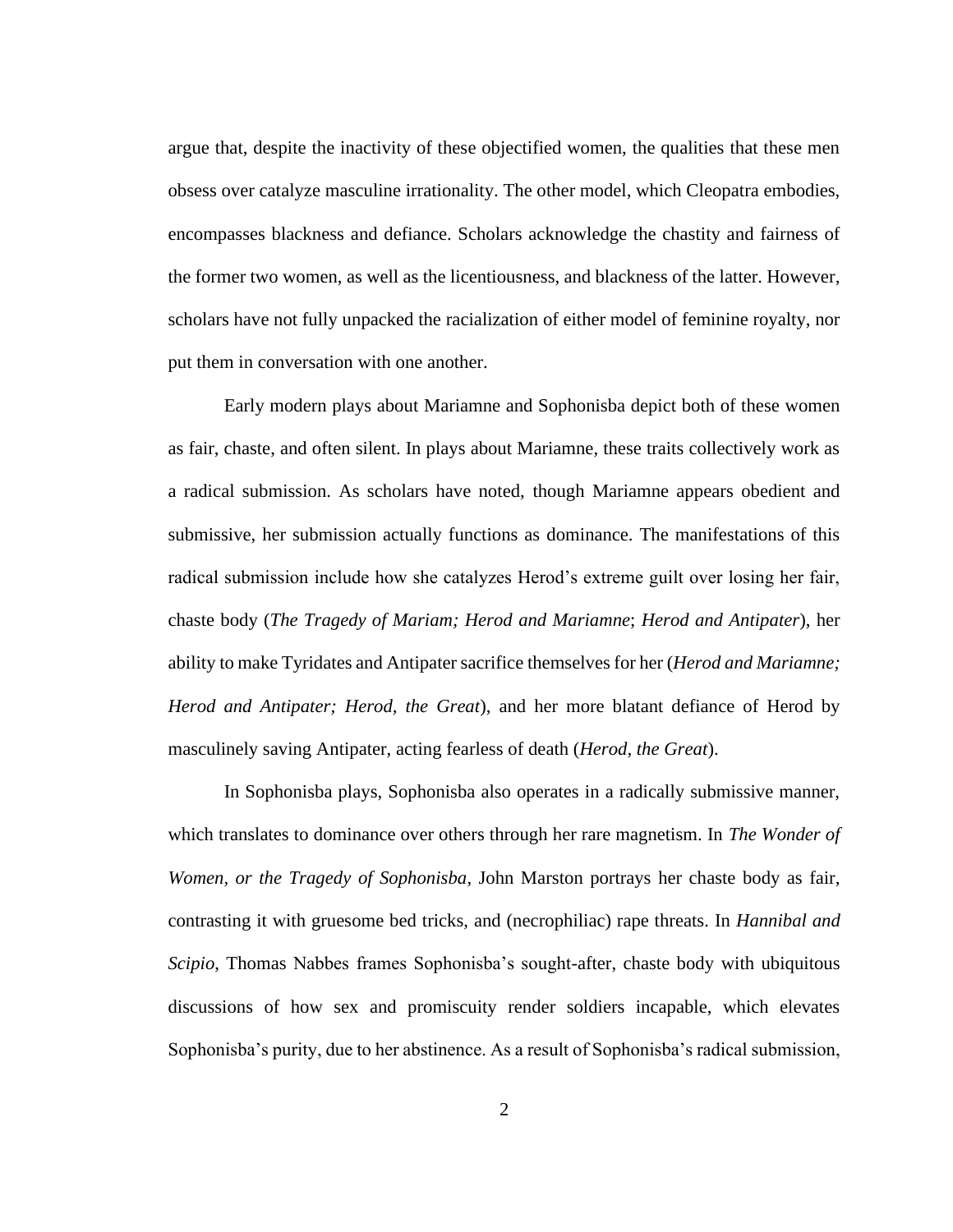Syphax and King Massinissa fall deeply in love with her. Lastly, in *The Tragedy of Sophonisba, or Hannibal's Overthrow*, Nathaniel Lee also foregrounds Sophonisba's fairness, as well as the mutual exclusivity of love and political success, emphasizing Sophonisba's chastity. Lee showcases the implications of Sophonisba's radical submission through King Massinissa's piercing, molecular language in his willingness to die for Sophonisba, as well as other characters' awareness of Sophonisba's influence over him, revealing the public nature of her erotic power. I argue that plays about Mariamne and Sophonisba link race to particular forms of sexual power: these playwrights connect portrayals of fairness to chastity, showcasing how Mariamne and Sophonisba wield power over the men that surround them by abstaining from sex in their white bodies.

These portrayals of Mariamne and Sophonisba differ from early modern portrayals of Cleopatra, whose fairness playwrights cannot agree on. In *Antony and Cleopatra*, she is mostly dark, in *Antony and Cleopatra a tragedy*, she is mixed; and in *The Tragedie of Cleopatra* and *The tragedie of Antonie*, she is fair. Despite these differences in racialization, playwrights unanimously depict Cleopatra as a dominant, erotic force, not possessing chastity or utilizing strategic silence like Mariamne and Sophonisba. I argue that continuities and differences within the manifestations of Cleopatra's racialized dominance arise in this body of plays. For example, in *Antony and Cleopatra*, Cleopatra's erotic power seduces the men around her, as she basks in a sexual, Egyptian lifestyle. This behavior directly opposes the chastity, fairness, and surface-level compliance of Mariamne and Sophonisba. In *The Tragedie of Cleopatra,* the implications of Cleopatra's racialized dominance include her influence over Antony, her masculine suicide for Anthony first and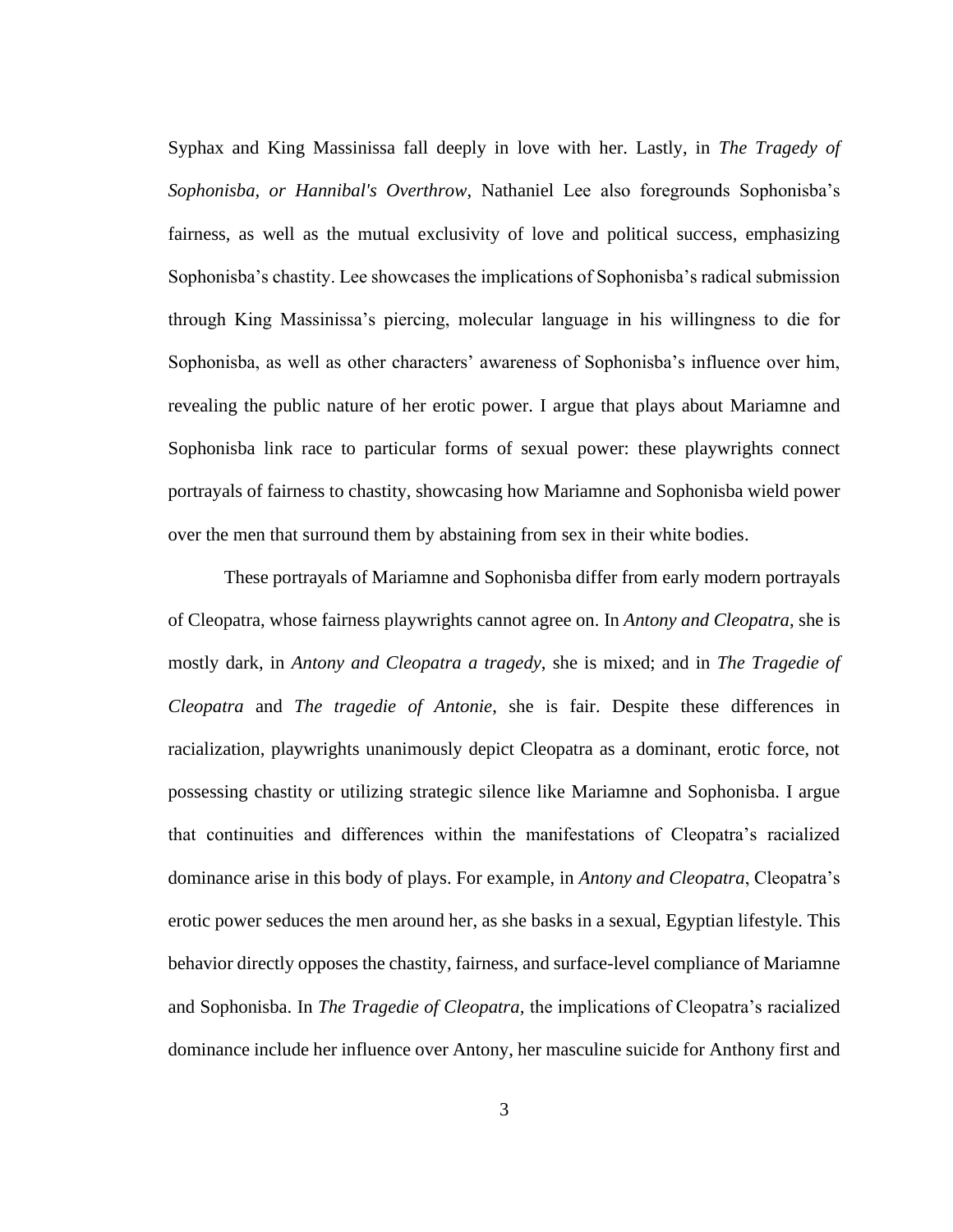fearlessness of death, as well as her triumphal anxiety, revealing a level of pride that the fair and chaste Mariamne and Sophonisba do not have. Similarly, in *Antony and Cleopatra a tragedy*, Charles Sedley reveals Cleopatra's racialized, erotic power by framing it with the mutual exclusivity between love and war, making feminine sexuality appear evil; he also emphasizes and Cleopatra's prideful nature through her triumphal anxiety. Lastly, in *The tragedie of Antonie*, Robert Garnier and Mary Sidney portray Cleopatra as a similarly influential, but a slightly less prideful character. I contend that these playwrights associate Cleopatra's murky racialization or blackness (depending on the play) with her promiscuity, demonstrating her dominant, exoticized power.

#### **Racialized Chastity and Erotic Power: Mariam, Sophonisba, and Cleopatra Scholarship**

Scholars have long understood that these ancient royalty plays offered audiences ideas about sexuality, but most scholarship focuses on single works. A set of scholars, for example, imply that Mariam's chastity, fairness, and silence make Mariam appear submissive<sup>2</sup>. Another set of scholars acknowledge Sophonisba's status as a chaste and fair character who sneakily exercises her own will<sup>3</sup>. Similarly, though scholars note Cleopatra's

<sup>&</sup>lt;sup>2</sup> See Raber, Karen L. "Gender and the Political Subject in The Tragedy of Mariam." Studies in English Literature, 1500-1900, vol. 35, no. 2, 1995, pp. 321–43, Shannon, Laurie. *Sovereign Amity: Figures of Friendship in Shakespearean Contexts*. University of Chicago Press, 2005. Pp.56, Berry, Boyd M. "Feminine Construction of Patriarchy; Or What's Comic in 'The Tragedy of Mariam.'" *Medieval & Renaissance Drama in England*, vol. 7, 1995, pp. 257–74, and Oh, Elisa. "Refusing to speak: silent, chaste, and disobedient female subjects in King Lear and The Tragedy of Mariam." *Explorations in Renaissance Culture*, vol. 34, no. 2, winter 2008, pp. 185+.

<sup>3</sup> See Rist, Thomas. *Marian Moments in Early Modern British Drama*, edited by Regina Buccola and Lisa Hopkins, Routledge, London, 2016, pp. 111–126, Çelik, Merve Aydoğdu. "Perpetuating the Misogynist Thoguht Through Representation of the Witch in John Marston's *The Tragedy of Sophonisba*." *Diyalektolog*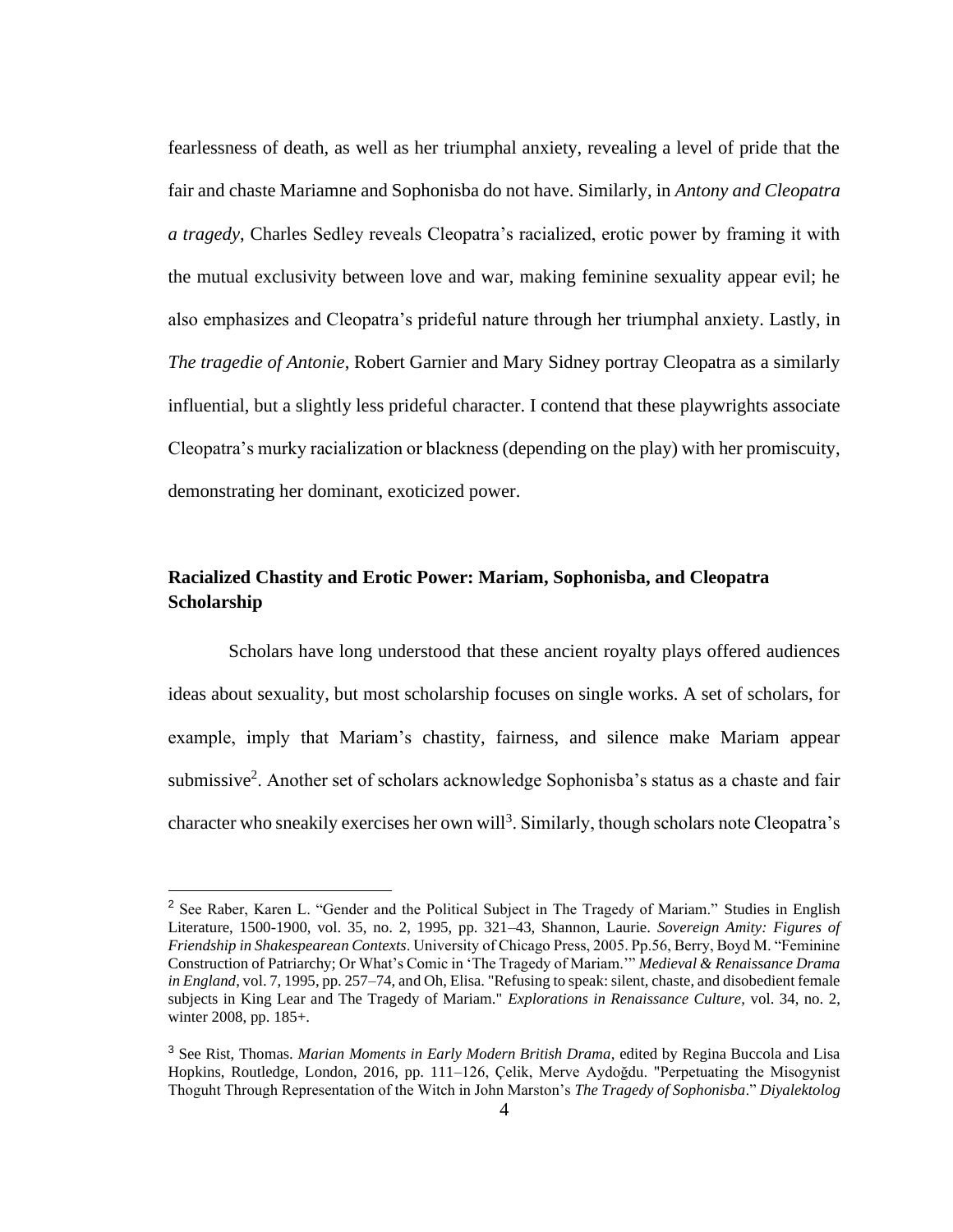black, erotic power, they tend to treat her in isolation<sup>4</sup>. In this essay, I argue that, through reading a breadth of Mariamne, Sophonisba, and Cleopatra plays, two models of ancient royalty arise across them: one that is white, chaste, and seemingly obedient, as well as one that is black, promiscuous, and defiant.

<sup>21. 2019,</sup> and Mendoza, Kirsten."Thou maiest inforce my body but not mee": Racializing Consent in John Marston's *The Wonder of Women*." *[Renaissance Drama](https://www.journals.uchicago.edu/toc/rd/current)*, vol. 49, no. 1, 2021.

<sup>4</sup> See MacDonald, Joyce Green. "Sex, Race, and Empire in Shakespeare's Antony and Cleopatra." Literature & History, vol. 5, no. 1, Mar. 1996, pp. 60–77, and Payne, Michael. "Erotic Irony and Polarity in Antony and Cleopatra." *Shakespeare Quarterly*, vol. 24, no. 3, 1973, pp. 265–79.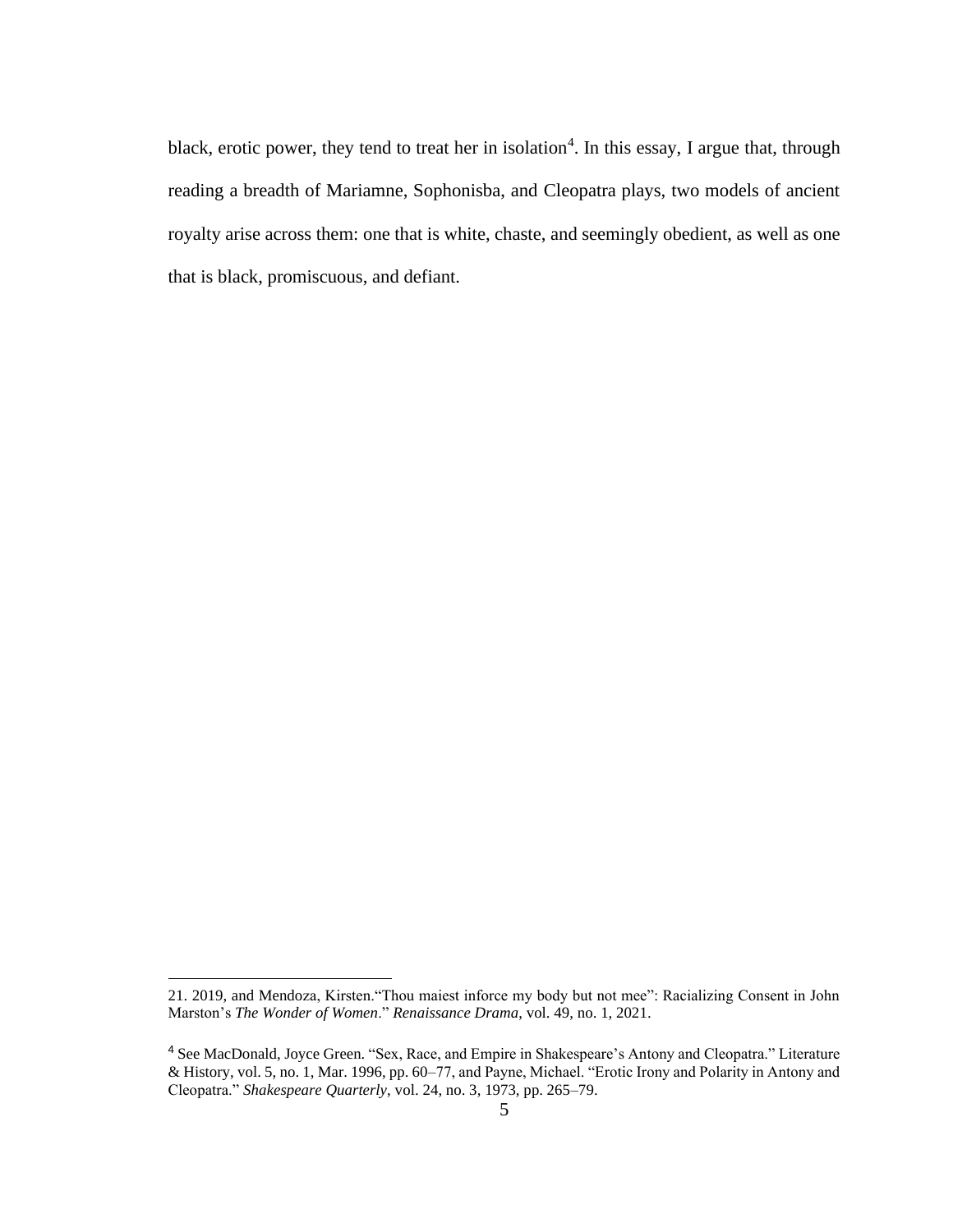#### **Chapter 1: Radical Submission as Dominance: A Cross-Section of Mariamne Plays**

Throughout *The Tragedy of Mariam*, *Herod and Mariamne*, *Herod and Antipater*, and *Herod, the Great*, playwrights have other characters define Mariamne by two, linked features: her chaste, submissive identity and her fairness. I argue that Mariamne's chastity, fairness, and strategic silence allow Mariamne's surface-level radical submission to actually function as dominance. Continuities among manifestations of this radical submission include Herod's varying levels of regret for executing Mariamne in *The Tragedy of Mariam, Herod and Mariamne*, and *Herod and Antipater*. Another continuity lies in how men deeply fall in love with Mariamne, like Herod in *The Tragedy of Mariam, Herod and Mariamne*, *Herod and Antipater*, and *Herod, the Great.* Secondary characters fall in love with Mariamne because of these traits as well, including Tyridates in *Herod and Mariamne* and Antipater in *Herod and Antipater*.

Across plays about Mariamne, playwrights obsessively portray her as chaste. In *The Tragedy of Mariam*, Elizabeth Cary hinges the plot on Herod's baseless claim that Mariam was not chaste, and has never been (*The Tragedy of Mariam*, 4.4). In *Herod and Mariamne*, Samuel Pordage maintains this thread of continuity, making Herod and Tyridates fixated on Mariamne's chastity (*Herod and Mariamne*, 2.4; 3.6). In *Herod and Antipater*, Gervase Markham and William Sampson also write Herod as obsessed with Marriam's chastity, and often racializes it with accompanying descriptions of Marriam's fairness (*Herod and Antipater*, 2.1). Lastly, in *Herod the Great,* Roger Boyle Orrery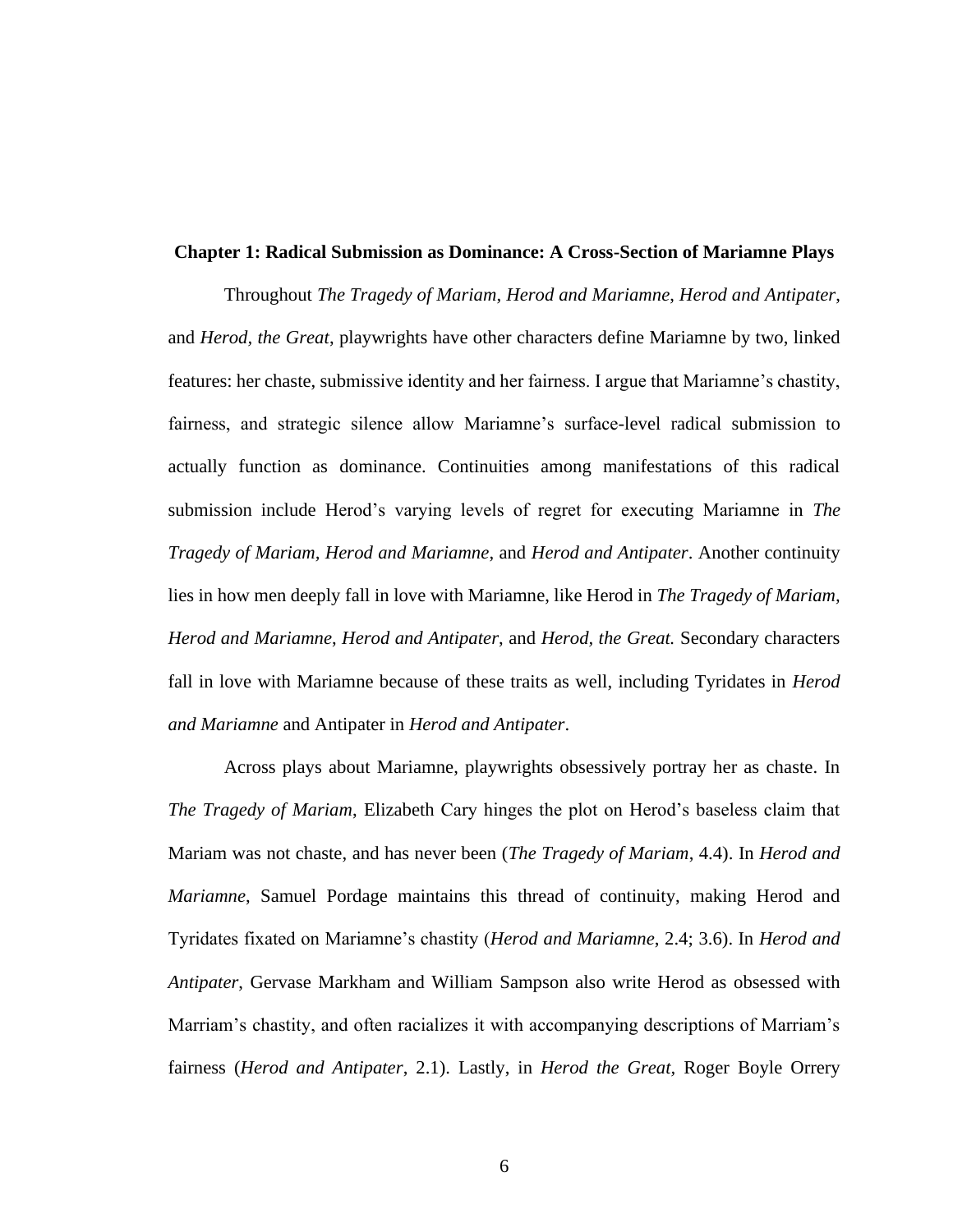discusses Mariamne's chastity and fairness more briefly than any of the other texts concerning Mariamne, perhaps because Mariamne acts the most rebellious. Across the body of Mariamne plays in this analysis, an interesting inverse relationship exists between rebelliousness and perceived level of fairness and chastity. In *Herod the Great*, Orrery does not directly reference Mariamne's chastity, and rarely references her fairness. Rather, he suggests these qualities through writing minor characters like Haziel, Pheroras, and Asdrubal, who both question and affirm Mariamne's chastity via implication (*Herod the Great*, 1.1; 3.1). This consistent characterization of Mariamne across four contemporaneous plays reveals how solidified this identity category is for white women like Mariamne; Mariamne submits to this reductive description without opposition or contradiction.

Mariam's chaste status undergoes two major shifts in *The Tragedy of Mariam*, catalyzing the main plot of the play. Throughout the play, Mariam's chastity changes: at the start, Cary describes her as chaste, until Salome frames Mariam for attempting to murder Herod. This scene makes Herod question Mariam's purity<sup>5</sup>. A final shift in Mariam's chastity ensues post-execution, when Herod realizes that Mariam was always chaste. This realization makes Herod desire proprietorship over Mariam's body, and makes him feel immense guilt when discovering he falsely executed her (*The Tragedy of Mariam*). Before this realization, Herod was positive that Mariam was never chaste, going as far as doubting his court structure, for fear of Mariam swaying the court's decision in her favor

<sup>&</sup>lt;sup>5</sup> As a result, minor characters like Salome and Sohemus publicly deliberate over Mariam's status as a chaste queen, revealing its presence in public life within Herod's kingdom (*The Tragedy of Mariam*, 1.3; 3.3). This public discussion of chastity is mirrored by the Chorus (*The Tragedy of Mariam*, 3.3). Mariam defends herself against Salome's accusation of her impurity, which operates as a clear demonstration of her submission to the identity category of chastity (*The Tragedy of Mariam*, 1.3).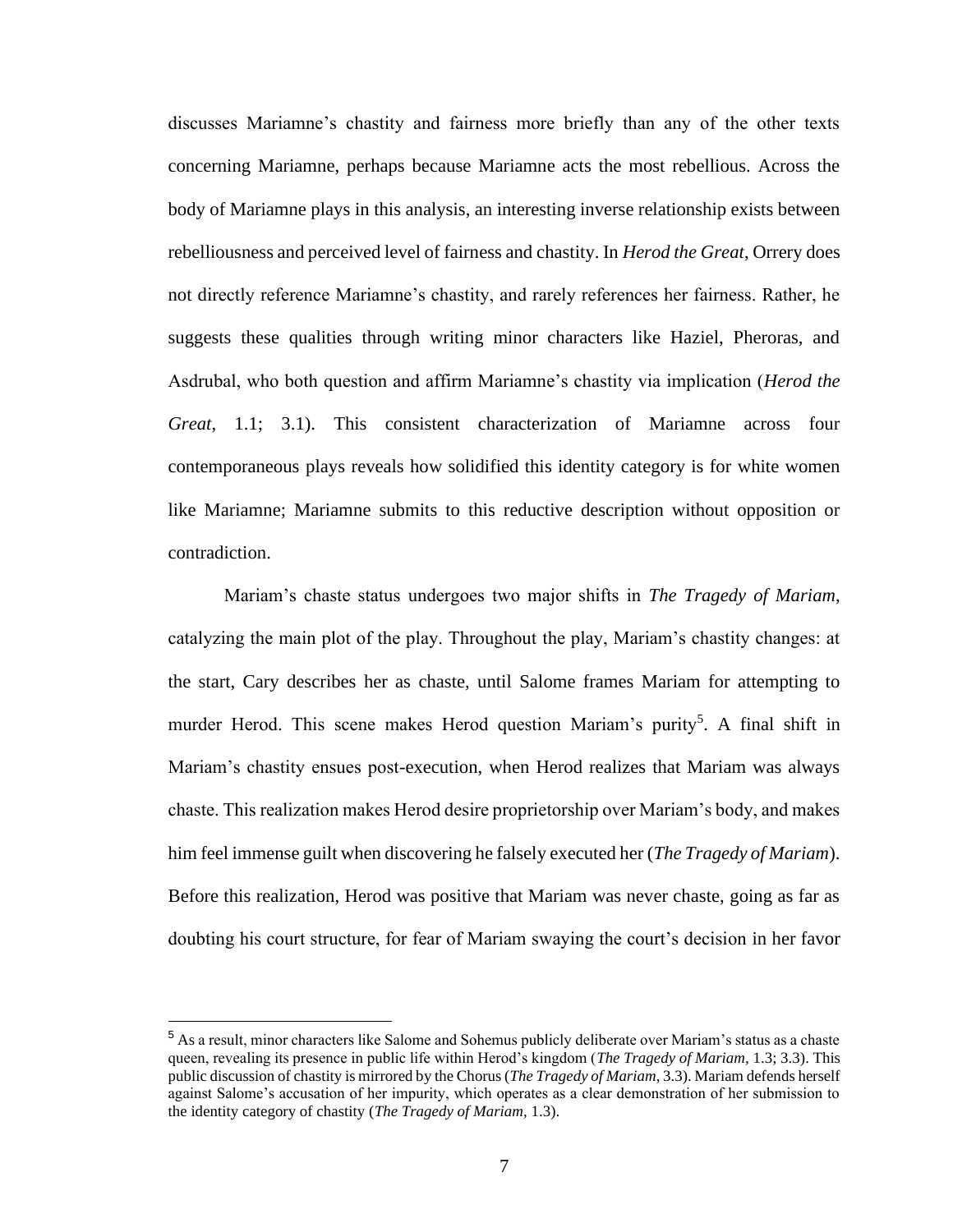with her enchantment: "It may be so: nay, tis so: shee's vnchaste, / Her mouth will ope to eu'ry strangers eare: / Then let the executioner make haste, / Lest she inchant him, if her words he heare" (*The Tragedy of Mariam*, 4.7). Herod's seemingly harsh perspective regarding Mariam's loyalty and chastity ends up being easily altered: after Nuntio informs Herod of Mariam's death, Herod states that Mariam died too young. He also claims to have thought that she was too beautiful to be chaste: "To see chast Mariam die in age vnfit… Her heau'nly beautie twas that made me thinke / That it with chastitie could neuer dwell: / But now I see that heau'n in her did linke, / A spirit and a person to excell…He both repents her death and knowes her chast" (*The Tragedy of Mariam*, 5.1). The play's preoccupation with the state of Mariam's chastity illustrates its centrality to her characterization and the plot. Although Herod accuses Mariam of being unchaste, Mariam never breaks this chastity, but rather submits to this identity category completely. In spite of Mariam's lack of action challenging this reductive characterization of her, she continues to drive the plot forward by catalyzing the primary action in this play: Herod and Salome's obsessive interrogation of Mariam's chastity.

Before mapping out universal portrayals of Mariamne's fairness, one must fully understand the contemporary connotations of the term "fair," as it is a central, unwavering tenet of her identity. According to the Oxford English Dictionary, when Cary was writing, in addition to denoting whiteness, "fair" had multiple definitions: "Beautiful to the eye," and "Applied to a woman or to women collectively, as expressing a quality considered as characteristic of the female sex" (OED). Additionally, at times, it was frequently used "Of an inanimate thing" (OED). Fairness thereby indexes a certain level of feminine beauty<sup>6</sup>,

<sup>6</sup> For more on fairness in Shakespeare's sonnets, see Hall, Kim. "'These Bastard Signs of Fair': Literary Whiteness in Shakespeare's Sonnets." *Post-Colonial Shakespeares*, Routledge, London, 1998, pp. 64–83.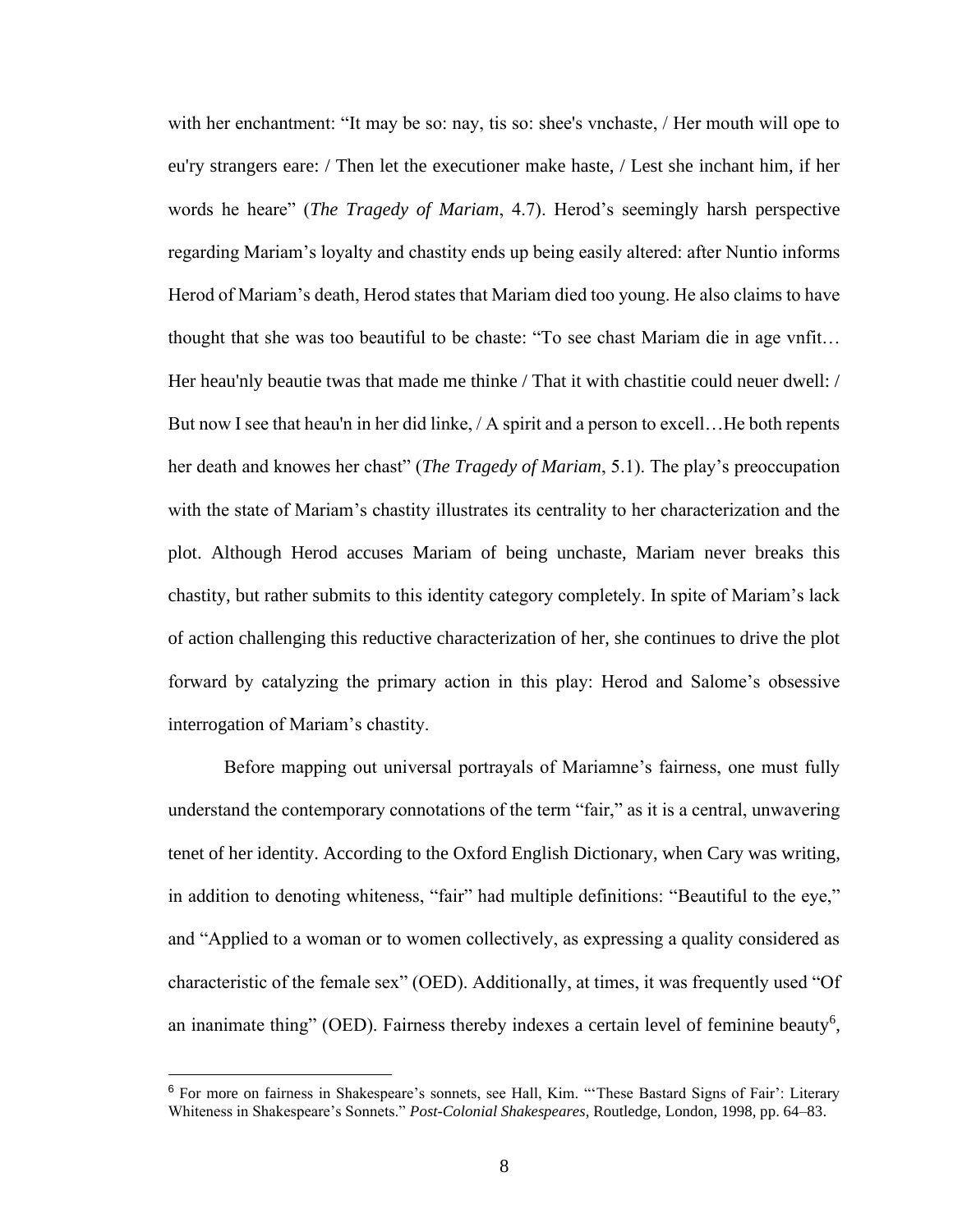which also can be read as inherently objectifying, since this term was frequently used regarding objects. The linkage between feminine beauty and whiteness reflects a larger history of whiteness being privileged as beautiful and regal. This opposed playwrights' depictions of blackness as inferior, during the historical moment in which modern conceptualizations of race arise.

Playwrights often discuss Mariamne's fairness in conjunction with her chastity. In *The Tragedy of Mariam*, Herod contests Mariam's fairness, unlike her chastity, only once; other characters constantly call Mariam fair, and she never challenges being reduced to her race. Like her chastity, Mariam herself as well as minor characters like Pheroras and Salome comment on Mariam's fairness (*The Tragedy of Mariam*, 4.8; 4.2; 4.7). However, unlike her purity, Mariam's fairness is never questioned. Contrastingly, in *Herod and Mariamne*, Tyridates often interjects about Mariamne's fairness via referring to Mariamne as his "Fair Queen" (*Herod and Mariamne*, 2.4; 5.1). Pordage prioritizes discussions of Mariamne's chastity over her fairness. In *Herod and Antipater*, Markham and Sampson highlight the whiteness implicit in Marriam's chastity. In this play, characters like Herod, Pheroras, and Nir incessantly discuss these characteristics together (*Herod and Antipater*, 2.1; 4.1; 5.1). Lastly, in *Herod the Great,* like Mariamne's chastity, Orrery rarely discusses her fairness, and only has Asdrubal refer to Mariamne as "fair Mariamne" after she passes away (*Herod the Great*, 5.1). This fits into the larger pattern of Mariamne's post-mortem glorification. More broadly, and perhaps more obviously, I would be remiss to not note the titular prioritization of fairness in the following full-length play titles: *The Tragedie of Mariam, the Faire Queen of Jewry* (Cary), and *The True Tragedie of Herod and Antipater:*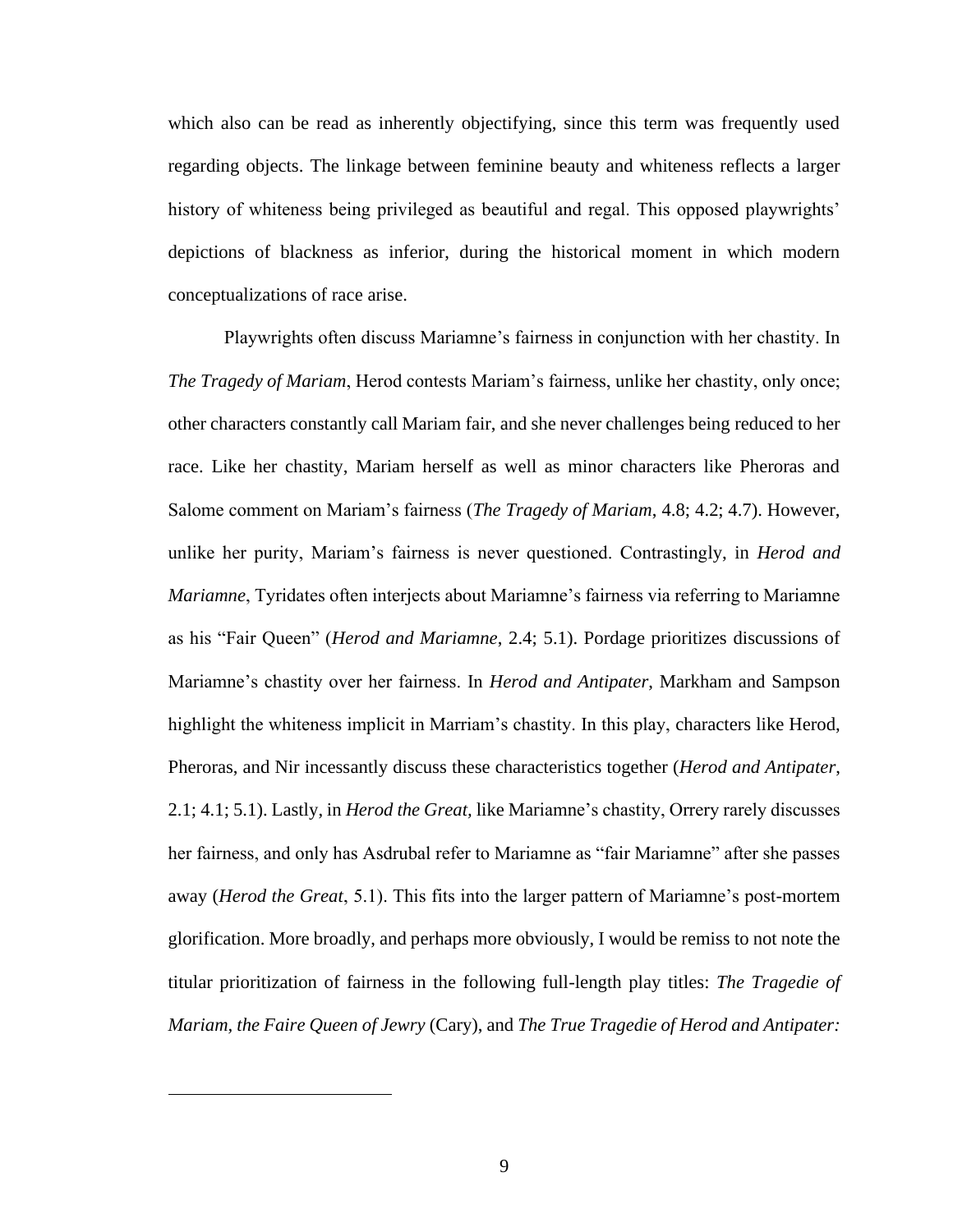*with the death of Faire Marriam* (Markham and Sampson). This higher value placed on  $Mar(r)$ iam's fairness functions as a titular embodiment of one of the primary characteristics of Mar(r)iam. As aforementioned, across plays, Mariamne incessantly submits to this identity category; she never speaks out against the reduction of her character to her race and beauty. Through my overview of Mariamne's fairness among seventeenth-century plays, one can see its consistent employment by playwrights as a central facet of her identity.

Cary highlights the emptiness of the notion of fairness through her portrayal of Herod and Salome, who accuse Mariam's fairness of being a facade in *The Tragedy of Mariam*. Herod and Salome compare Mariam's fairness to darkness; Mariam submits to the identity category of fairness by self-identifying with it. For example, after Mariam learns about her alleged attempt at poisoning Herod, he claims that Mariam's fairness functions as a facade, containing darkness: "So I for false my Mariam did not know. / Foule pith contain'd in the fairest rinde, / That euer grac'd a Caedar. Oh thine eye / Is pure as heauen, but impure thy minde, / And for impuritie shall Mariam die" (*The Tragedy of Mariam*, 4.4). Although he accuses this fairness of being fake, it cannot seem to leave Herod's mind, even when he deliberates about whether or not to execute Mariam, calling her precious, and "the fairest lam / Of all the flocke" (*The Tragedy of Mariam*, 4.4). After Mariam dies, Herod compares her complexion to the whiteness of snow, calling it sweet, which contradicts his previous accusation of Mariam's fairness being a facade (*The Tragedy of Mariam*, 5.1). This reveals his preoccupation with Mariam's fairness, which he alleges acts as a shell encasing darkness. Although Salome does not question Mariam's fairness, she utilizes the image of it to suggest that Mariam has no shame in her alleged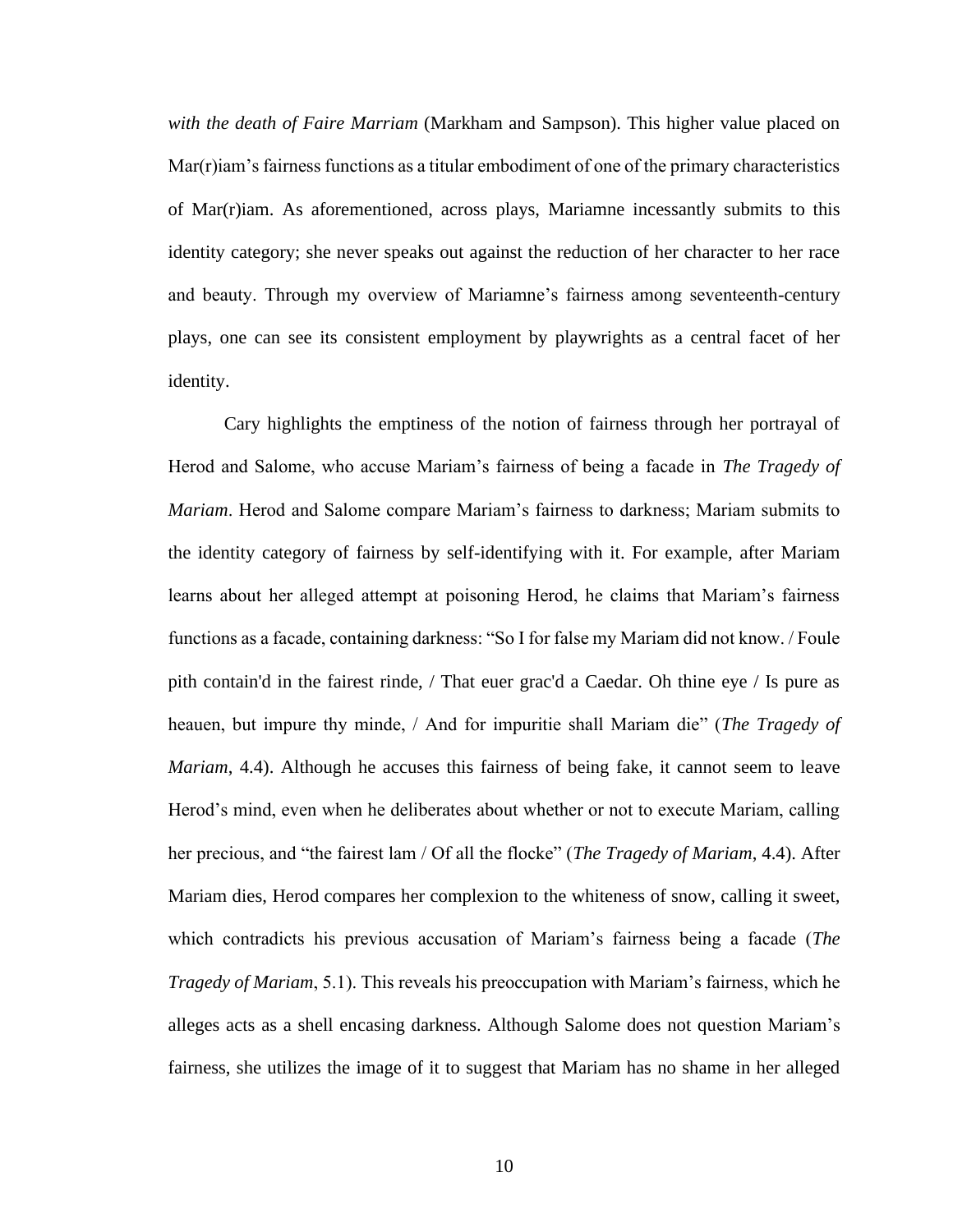indecencies: "Tis very faire, but yet will neuer blush, / Though foule dishonors do her forehead blot" (*The Tragedy of Mariam*, 4.7). A bit later, Mariam later utilizes her skin's literal fairness to verify her chastity, stating: "If faire she be, she is as chaste as faire" (*The Tragedy of Mariam*, 4.8). Thus, even when characters try to insult Mariam, they never deny the presence of her fairness; rather, these characters reduce Mariam to this identity category, which she submits to.

Cary contrasts Mariam's fairness with racist images of Cleopatra's alleged blackness, which Cary portrays as steeped in promiscuity. For example, Alexandra states that Antony took Herod's life, and, when describing how she believes that Antony would have loved Mariam over Cleopatra, Alexandra describes Cleopatra as "the brown Egyptian" (*The Tragedy of Mariam*, 1.2). Mariam responds to this vision of an alternate reality by rejecting Cleopatra's lifestyle: "Not to be Emprise of aspiring *Rome, /* Would *Mariam* like to *Cleopatra* liue: / With purest body will I presse my Toome, / And wish no fauours *Anthony* could giue" (*The Tragedy of Mariam*, 1.2). Here, Mariam states that she would not want to be Cleopatra, even if it meant being able to be the empress of Rome, revealing her repulsion for Cleopatra. Additionally, Mariam highlights her own purity while rejecting this alternate version of reality, condemning unchaste women (*The Tragedy of Mariam*, 1.2). Moreover, when Mariam later soliloquizes about her future death, she says: "The wanton Queene that neuer lou'd for loue, / False Cleopatra, wholly set on gaine: / With all her slights did proue: yet vainly proue, / For her the loue of Herod to obtaine. / Yet her allurements, all her courtly guile, / Her smiles, her fauours, and her smooth deceit: / Could not my face from Herods minde exile" (*The Tragedy of Mariam*, 4.8). Here, Mariam accuses Cleopatra of desiring Herod; Mariam implies that her chastity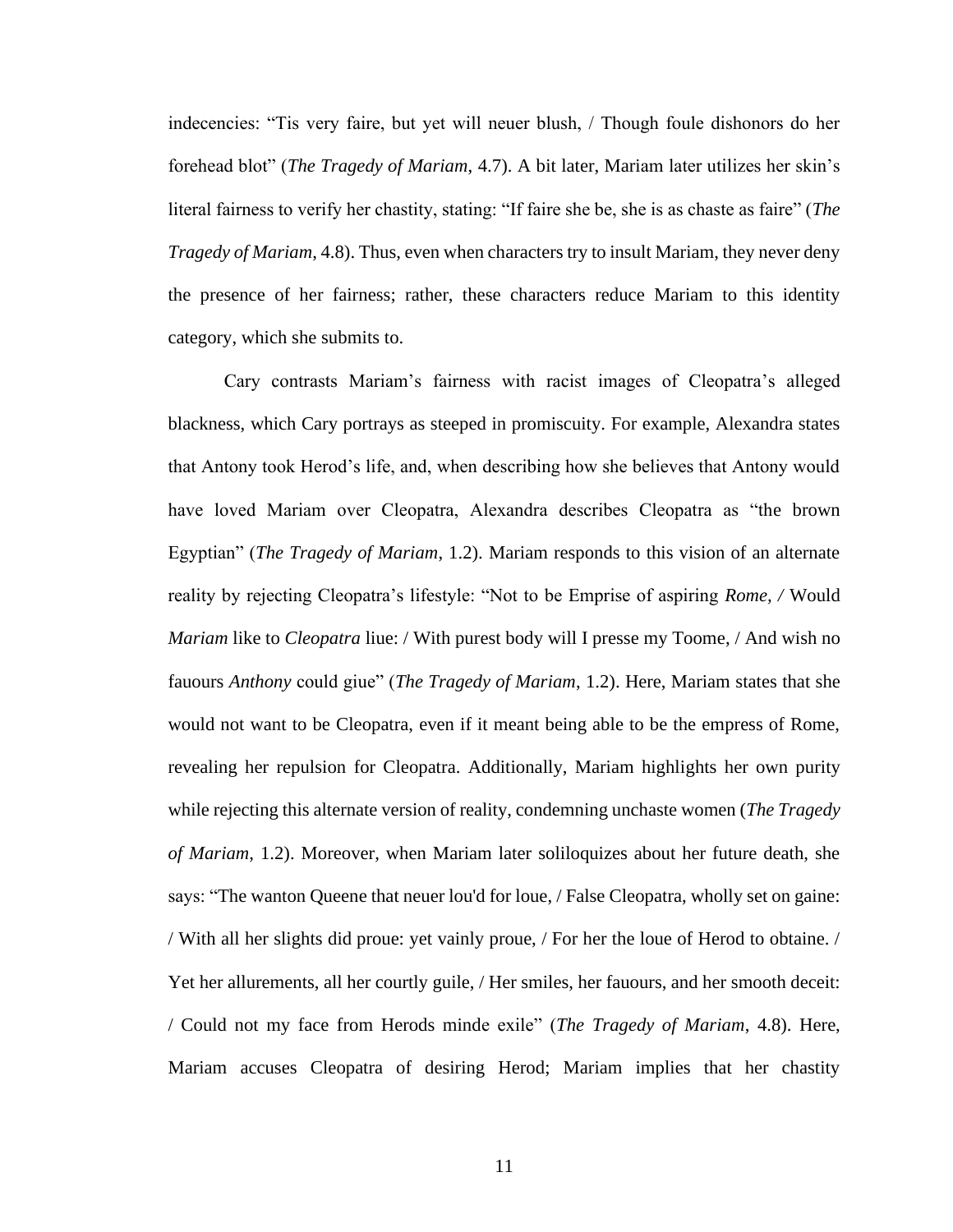distinguishes herself from Cleopatra. Although Mariam admits that Cleopatra has an alluring presence, Mariam claims that Cleopatra could not supersede her in Herod's mind. These examples reflects Cary's knowledge of Cleopatra, demonstrating her larger awareness of ancient royalty.

Cary also makes broader contrasts between Mariam and Egyptians; because Cleopatra symbolizes Egypt, these examples index the presence of Cleopatra. For example, after Herod has Mariam executed, he regretfully discusses this decision with Nuntio, who says: "I tell you once againe my Mariams dead. / You could but shine, if some Egiptian blows, / Or AEthiopian doudy lose her life…" (*The Tragedy of Mariam*, 5.1). Nuntio indicates that, if black figures like an Egyptian or Ethiopian would die, not only would Mariam live, but she would thrive. Furthermore, the association of a black body with a "doudy" reveals how seventeenth-century playwrights like Cary link blackness with promiscuity and alleged primitiveness<sup>7</sup>. More broadly, this willingness to sacrifice a black body to preserve a white one mirrors contemporary notions of race. It can also be read as representative of how contemporary, white society hierarchized the two models of ancient royalty I observe. Similarly, Herod claims that if Mariam were "like an Egiptian blacke, / And not so faire" she would have lived longer; he claims her beautiful body made him think that there was no way it was chaste (*The Tragedy of Mariam*, 5.1). This quotation is akin to the previous one from Herod; here, Mariam's fairness can take the blame for her death. The quotation hence operates as another example of her fairness opposed by Egyptian darkness. One can observe within these examples the extent to which Cary

<sup>&</sup>lt;sup>7</sup> The contemporary definition of "doudy" is "A woman or girl shabbily or unattractively dressed, without smartness or brightness" (OED).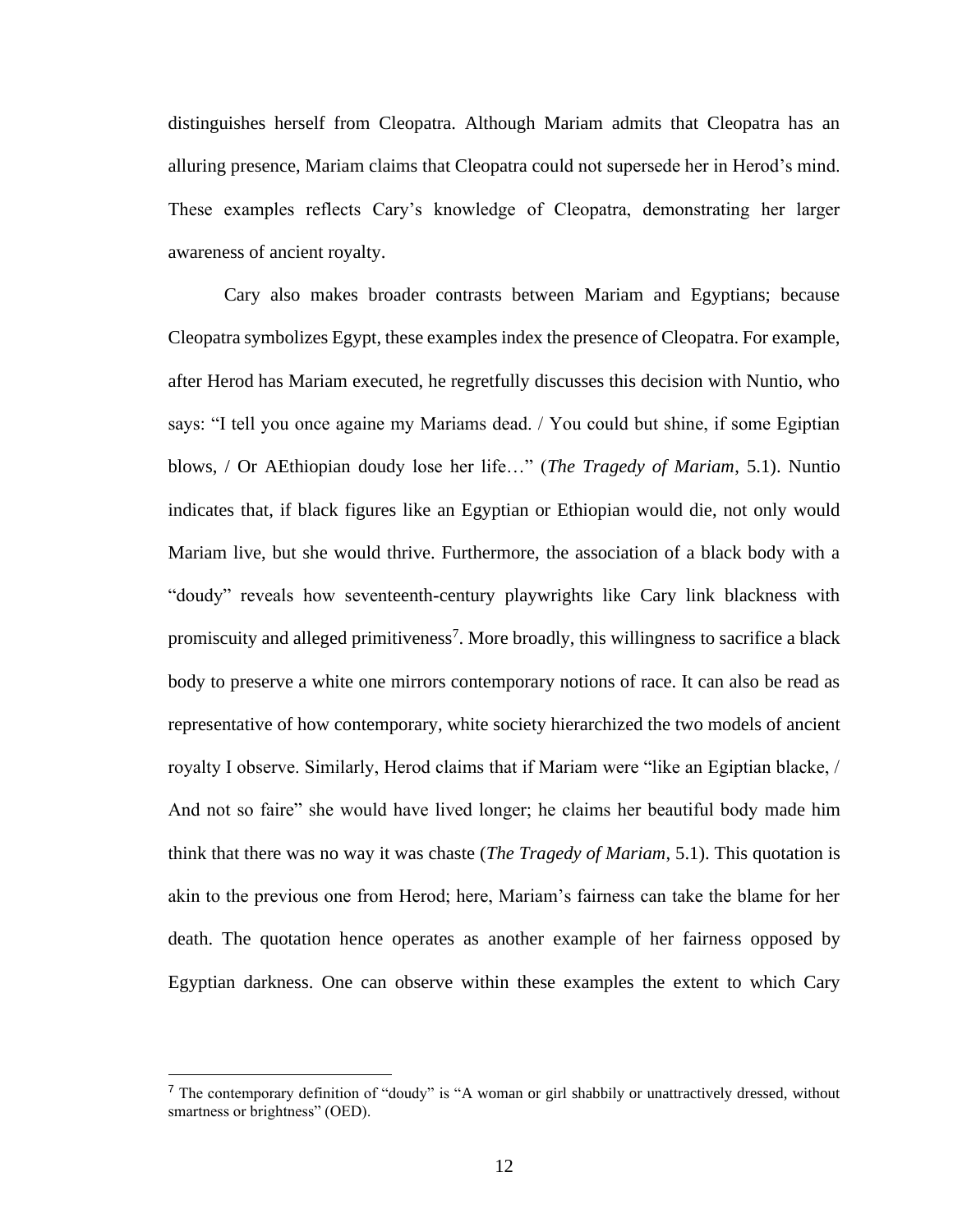highlights Mariam's fairness, as well as Cary's awareness of contemporary ideas surrounding Cleopatra being a black, promiscuous figure.

Similarly, in *Herod and Mariamne*, Markham and Sampson also describe Marriam's whiteness as saintly, and contrasts it with blackness. For example, Pheroras describes Marriam's body as dying "like a Saint" three times, with "snow-white hands to Heauen" (*Herod and Antipater*, 2.1). Furthermore, Pheroras describes her as "assend[ing]" to heaven "with a constancie, that would outface / The brazen front of terror" (*Herod and Antipater*, 2.1). This commentary on the alleged volatility of women functions ironically, as Markham and Sampson contrast it with Herod's irrationality. Here, Markham and Sampson elevate Marriam to a saintly (chaste) status centered around her whiteness and purity. In opposition to this whiteness, Herod says that, if he could revive Marriam, he would do just about anything, including rectifying a black body: "And dedicate those Numbers to her Shrine; / A Breath more loathsome then the Stench of *Nile, /* Ile rectifie, and, for her sake, make pleasant; / A Face more black then any *Aethiope, /* Ile scoure as white as Siluer; to attaine / But one touch of her finger, I'de beget / Things beyond wonder; stab, poyson, kill" (*Herod and Antipater*, 3.1). This desire to rectify and beautify a black body functions as another example of the aforementioned pattern of seventeenth-century playwrights like Cary, Markham, and Sampson offering black sacrifice as the solution for preserving whiteness. Thus, like Cary, Markham and Sampson demonstrate an awareness of contemporary, racist ideas concerning Egyptians, and utilizes this information to elevate Marriam's fairness.

A key continuity regarding the implications of Mariamne's radical submission is the deep remorse that Herod feels for executing her, which Mariamne causes through her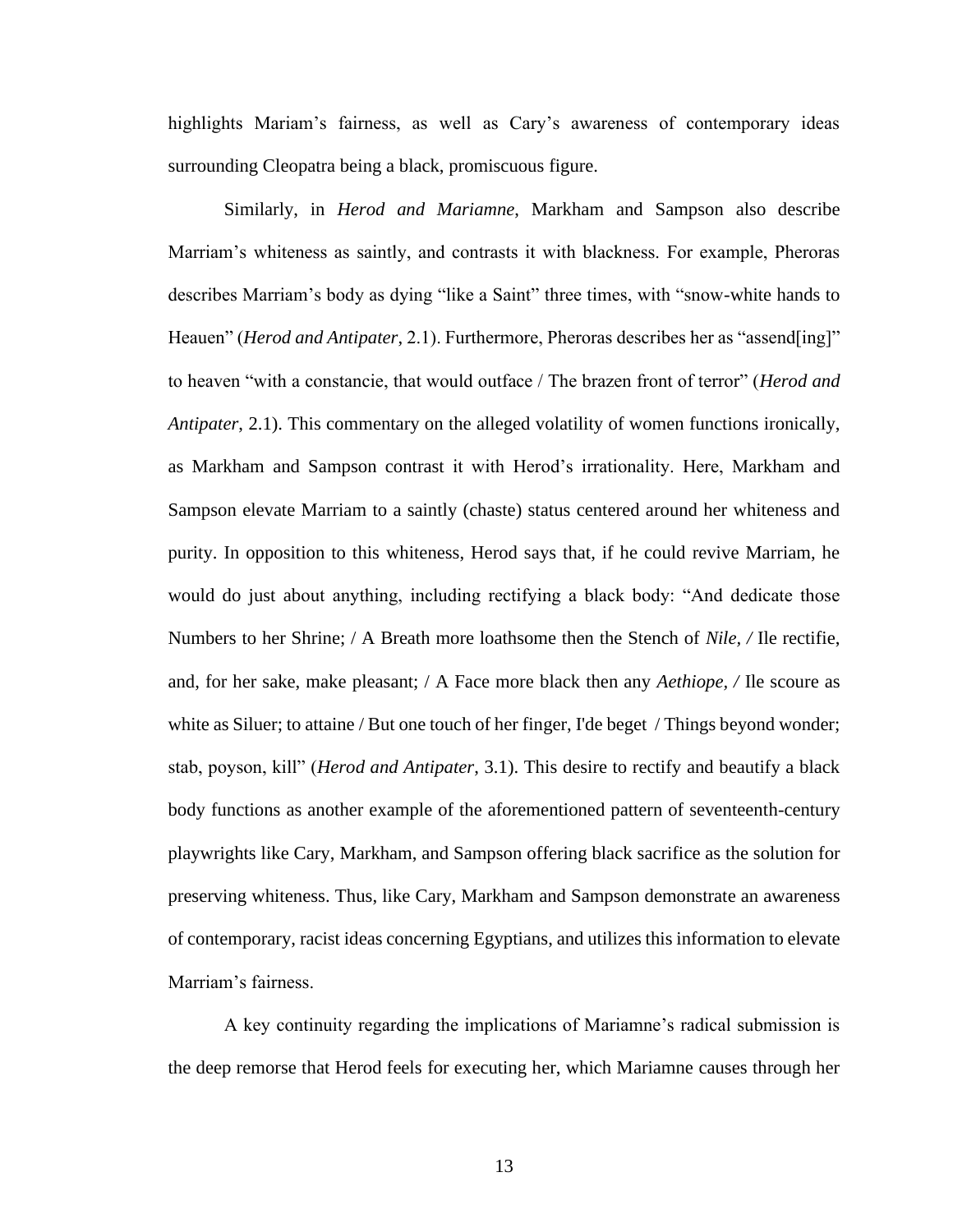chaste, fair, and silent subjecthood. This leads to Herod glorifying her existence. For example, in *The Tragedy of Mariam*, after Mariam dies, Herod claims that Mariam cannot be over-praised: "Thou dost vsurpe my right, my tongue was fram'd / To be the instrument of Mariams praise: / Yet speake: she cannot be too often fam'd: / All tongues suffice not her sweet name to raise" (*The Tragedy of Mariam*, 5.1). This elevates Mariam, asserting that no praise will ever properly encapsulate her goodness; Herod's hindsight bias operates as a result of Mariam's submission to being a chaste, fair subject. Cary also shows this when Herod describes memorializing Mariam via claiming to "hold her [Mariam] chast eu'n in [his] inmost soule" (*The Tragedy of Mariam*, 5.1). Similarly, in *Herod and Mariamne*, although Herod justifies sentencing Mariamne to death by claiming he did it out of love, he immediately regrets the decision: "Stay *Mariamne!* dead, dost fly from me too? / No Jealousy nor Rage can reach you now" (*Herod and Mariamne*, 4.2; 5.4). Herod almost expresses shock over her death; he acknowledges that he felt envious and angry, and that these emotions can no longer reach Mariamne. He later expresses regret for outliving her (*Herod and Mariamne*, 5.7). Herod's remorse for executing Mariam(ne) thus exists across *The Tragedy of Mariam* and *Herod and Mariamne*; this continuity exists in a more extreme reverberation in *Herod and Antipater.*

Herod's regret for executing Marriam is so intense in *Herod and Antipater* that it makes him physically ill. Despite Herod's choice to kill Marriam, he describes its effects on him as though he is sick: "My Marriam; O, the very name of her / Is like a passing-Knell, to a sicke man / The thought of Marriam, like a Feuer burnes, / Diffects me euery Nerue; I feele within / My cognations beating, things long past / Are now presented, now I suffer for them" (*Herod and Antipater*, 5.1). He then describes himself as a "monster"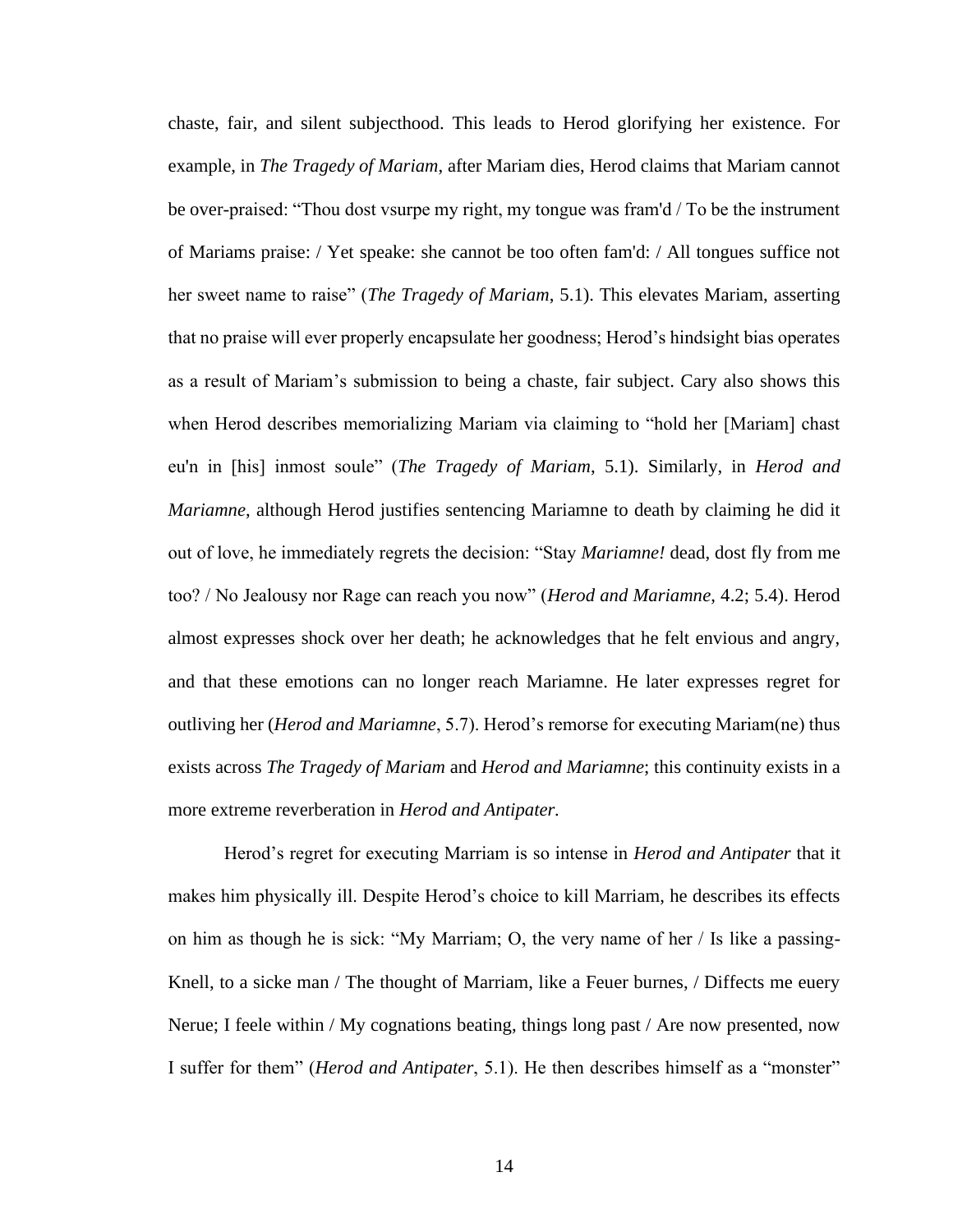who will die with her name on his lips (*Herod and Antipater*, 5.1). This self-reflection by Herod illustrates his deep guilt, as even her name makes death seem more appealing. His regret is so unrecognizable in comparison to his tyrannical actions that he does not even conceptualize himself as human anymore. Moreover, Herod proceeds to call himself possessed with a "mortall sicknesse," and says, as he feels dizzy, that he needs to kill himself to forever be with Marriam (*Herod and Antipater*, 5.1). Herod's guilt for killing a chaste and fair woman thus makes him physically sick*.* 

Another continuity regarding the effects of Mariamne's radical submission across plays includes how it causes men to fall in love with her. As a result of Mariamne's alluring chastity and fairness, playwrights demonstrate Mariamne's control over these men through their obsession with her seemingly submissive being. In *Herod and Mariamne*, Mariamne's chaste character makes Tyridates willing to jeopardize his social status and commit suicide for her. Throughout the play, Tyridates acts not only willing, but eager to physically fight Herod to protect Mariamne (*Herod and Mariamne*, 1.4). Moreover, although Tyridates tells Polites that he "live[s] to tell" him about his love for Mariamne (*Herod and Mariamne*, 1.1), he quickly offers to give up his life for her: "But though I Love, 'tis with so pure a flame, / As well not Innocence, nor Vertue shame! / To say, I Love her more than Life, is poor, / But I love Mine, and Her bright Honour more" (*Herod and Mariamne*, 1.1). Here, soon after Tyridates admits his love for Mariamne, he asserts that he is willing to die for her, while continuing to utilize purity rhetoric. This operates as the first of many instances throughout the play in which Tyridates offers to give up his life for Mariamne without hesitation. He later states that he came from Parthia to almost lose his life for Mariamne, and would find it an honor to sacrifice himself for her, which he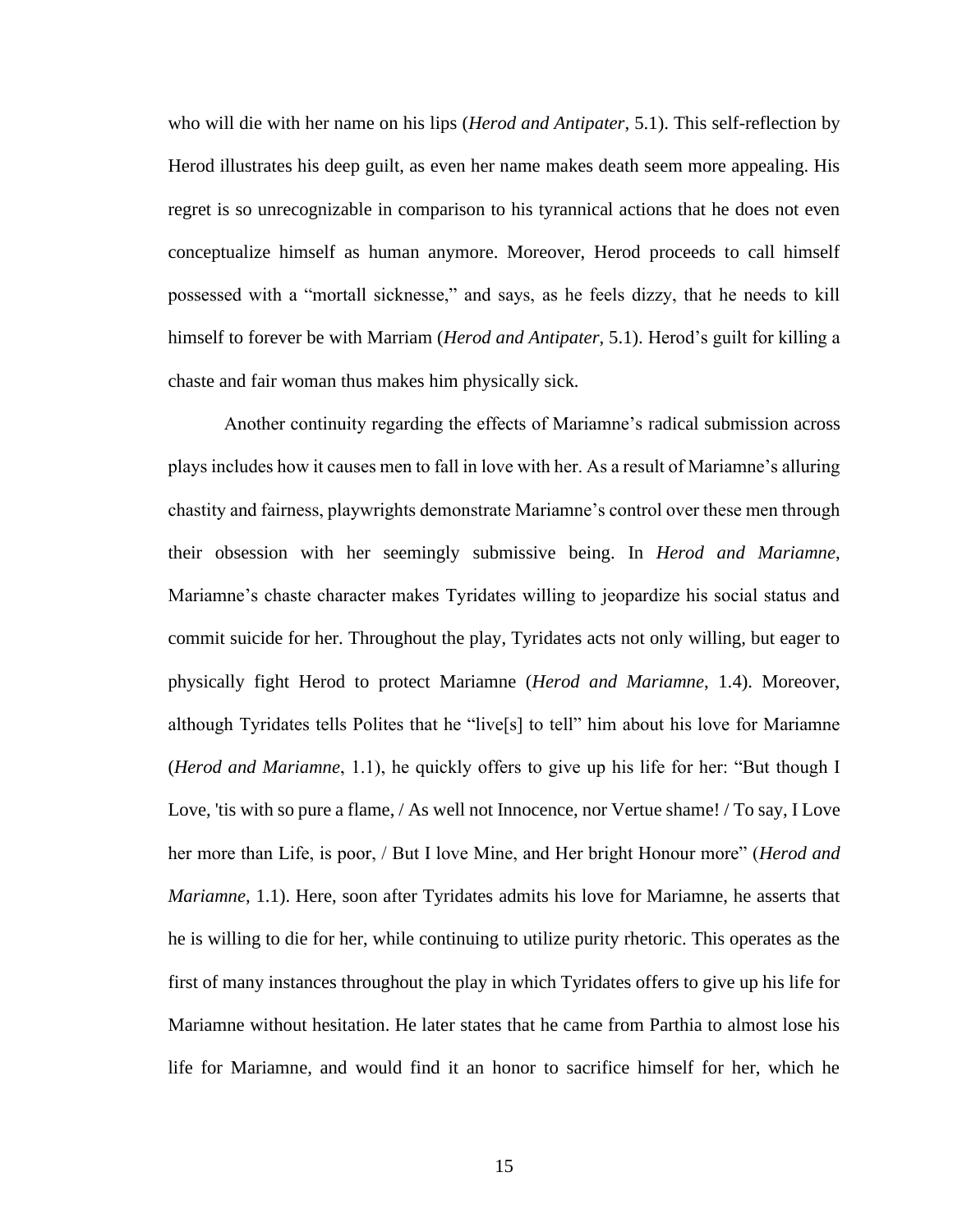eventually does (*Herod and Mariamne*, 1.4; 1.6). This functions as the ultimate act of dedication to Mariamne's chastity and fairness. Tyridates is thus so in love with Mariamne that he is willing to sacrifice himself for her.

Likewise, Antipater in *Herod and Antipater* also exemplifies this phenomenon. Antipater's willingness to betray Herod, as well as kill himself and his father, reveal Mariamne's control over him. Despite Herod being married to Mariamne first, Antipater falsely asserts that Mariamne is rightfully his: "My Father's Wife! Witness ye Powers above, / She was first mine, by Sacred Vows, and Love" (*Herod, the Great*, 1.1). Antipater thus claims that Herod actually stole her from him; Antipater claims he solidified his love for her with "sacred vows," falsely implying marriage (*Herod, the Great*, 1.1). Later in the play, Antipater expresses willingness to kill himself, and even suggests a double suicide: "Then, Madam, let's resolve to live no more: / If th' other Life be what is taught us here, / Such Loves as ours must needs be happy there" (*Herod, the Great*, 4.1). This demonstrates Antipater's selfish need to possess Mariamne, even if that means they both must die. He assumes that he will possess her in the afterlife, despite Mariamne's legitimate marriage to Herod. Lastly, after hearing that Herod was planning to kill Mariamne that night, Antipater even risks his life to try and save her (*Herod, the Great*, 5.1). Through Antipater ultimately killing his father, he demonstrates a rebellious commitment to Mariamne (*Herod, the Great*, 5.4). Antipater's dedication to Mariamne at his own ruin shows his obsession with her as a chaste possession.

Pordage includes this phenomenon in *Herod and Mariamne* through highlighting Herod's love for Mariamne's chastity and fairness. This is perhaps the most blatant iteration of this trend, as this is the only play in which Herod openly expresses being under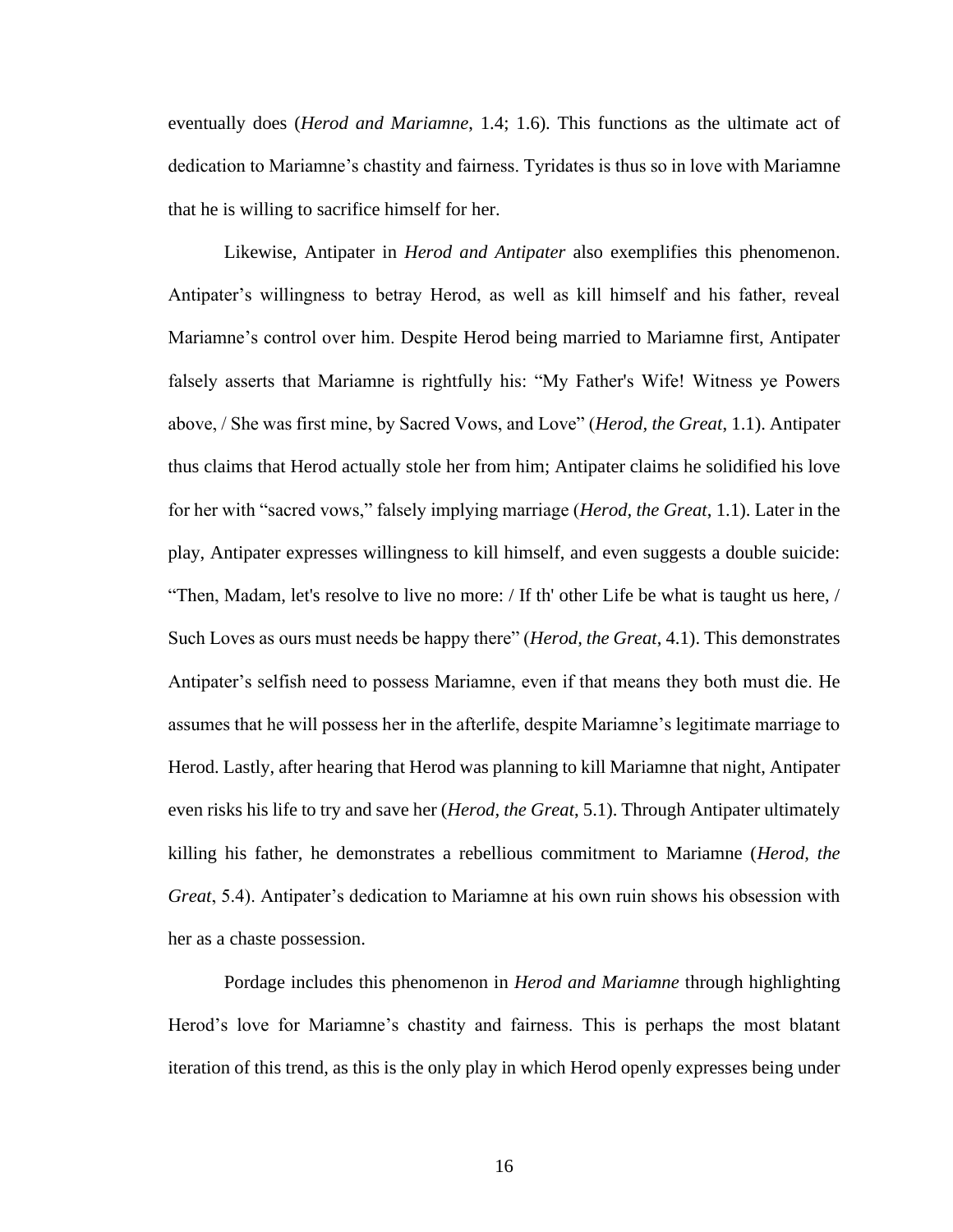Mariamne's influence. For example, after Herod imprisons Mariamne, he enters her bedchamber and alleges that he is subject to her will; the political backdrop of the play highlights the absurdity of this claim, because Herod just won the battle against Caesar (*Herod and Mariamne*, 2.3). After Mariamne boldly declares that she is his prisoner, Herod goes as far as to claim the opposite: "O no *Mariamne*; here you still bear sway: / Oh do not at this small restraint repine. / Thou art no Pris'ner; but 'tis I am thine. / I now have nothing else I can subdue: / Fortune bows down to me; yet I, to you.— / And in the greatest glory of my Pride / Can Love—and see my self of Love denyed" (*Herod and Mariamne*, 2.3). This inversion of the uneven power dynamic between them, which exists across all plays concerning Mariamne in this analysis, illustrates Herod's madness. In the next scene, Polites describes Herod as being "enamour'd now anew / He gazes on her with Affection still: / You'd think 'gainst her he never dream't an ill" (*Herod and Mariamne*, 2.4), demonstrating how more minor characters bear witness to Herod's submission to Mariamne. Although Herod reduces Mariamne to her chastity and fairness, her radically submissive subjecthood alone causes her to dominate over Herod via catalyzing his irrationality. Her white, pure personhood alone allows her to control Herod.

Although Mariamne's radical submission remains intact in *Herod, the Great,*  Orrery depicts her as the most outwardly dominant. In this text, Orrery portrays Mariamne as the most traditionally masculine, with regard to her defiant actions, and fearlessness toward death. For example, early in the play, Pollio describes Mariamne as unafraid of her dead brother and Hircanus' ghost (*Herod, the Great*, 1.1). During the period when Orrery was writing, because he wrote Mariamne's character as a woman, Mariamne's gender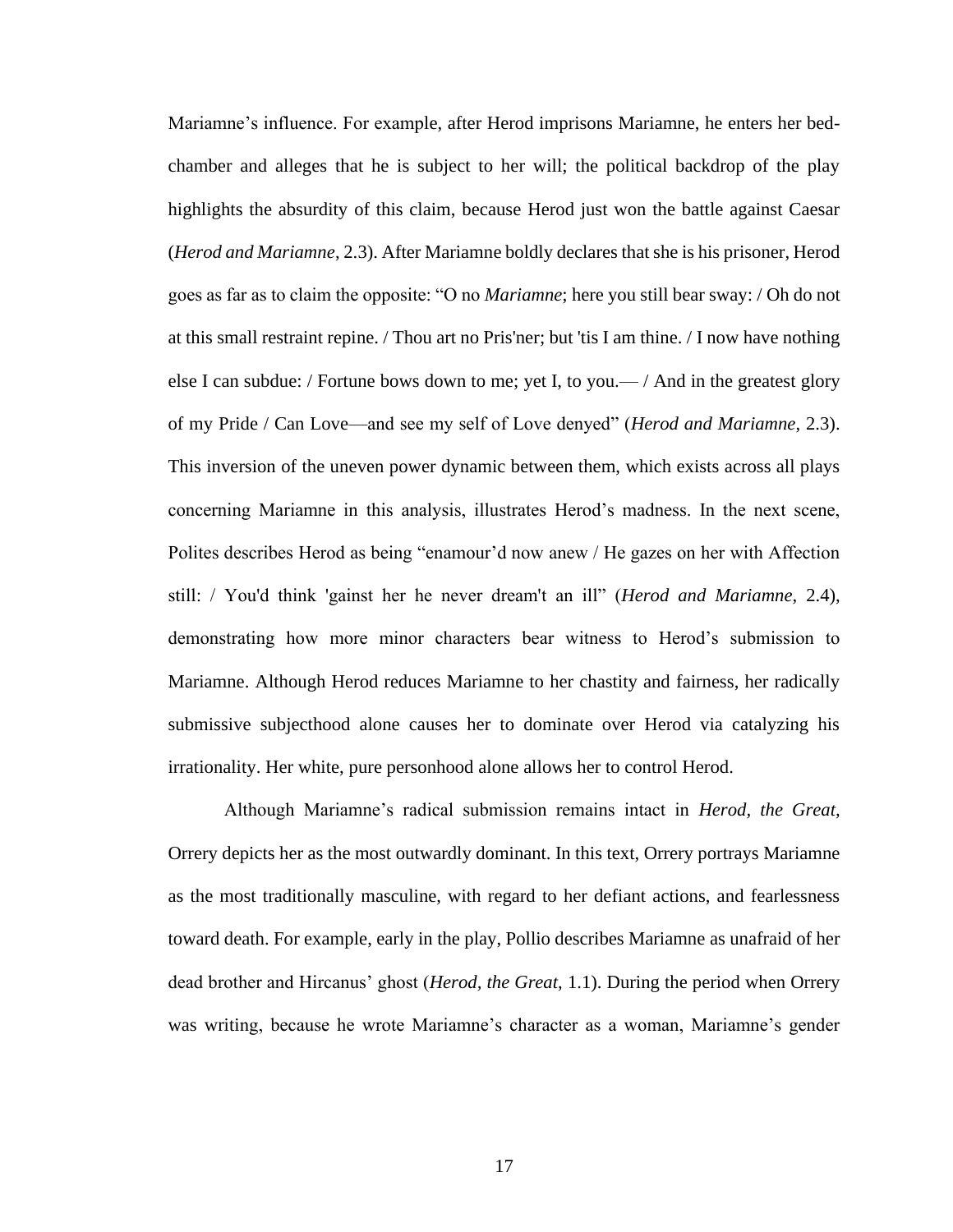alone created the expectation that she would be sensitive to death and scared of ghosts<sup>8</sup>. Thereafter, Orrery exhibits Mariamne's masculinity when she stops Antipater from killing himself, and prevents Herod from stabbing him; she even tries to save Antipater in her last breath (*Herod, the Great*, 4.1; 5.1). Through Mariamne's defiant actions, she proves to be the most dominant in *Herod, the Great.* 

Orrery also displays Mariamne's masculinity through her fearlessness toward death. For example, Mariamne asserts that she will "lead the way" in her suicide pact with Antipater, demonstrating her willingness to die (*Herod, the Great*, 4.1). Furthermore, Orrery shows Mariamne's bravery in telling Herod that what he calls "love," is not so, because he imprisoned her; she claims to rather die than be his wife, again displaying a dauntlessness toward death (*Herod, the Great*, 2.1). In the same scene, when Herod threatens Mariamne with death, Mariamne boldly replies: "You should not threaten me with Death but Life" and "The greatness of your Love will more be seen / In making me your Martyr than your Queen" (*Herod, the Great*, 2.1). These quotations encourage Herod to kill her, as she deems death more optimal than being under Herod's control. Even moments before Mariamne dies, she states that she will only welcome him in her presence if he kills her (*Herod, the Great*, 5.1). Orrery therefore presents Mariamne's radical submission in the most dominant way in this text, namely through Mariamne's more blatant defiance, and fearlessness toward death.

In the body of plays above, playwrights foreground Mariamne's fairness and chastity, revealing their linkage of her white race to her sexual power, which stems from

<sup>&</sup>lt;sup>8</sup> Mariamne proves to be aware of these gender expectations by utilizing them to her advantage: later in the play, Mariamne reveals her dominance by trying to manipulate Herod with insincere tears: "Since my Command so useless now appears, / I'll try if I can move you by my Tears" (*Herod, the Great*, 4.1).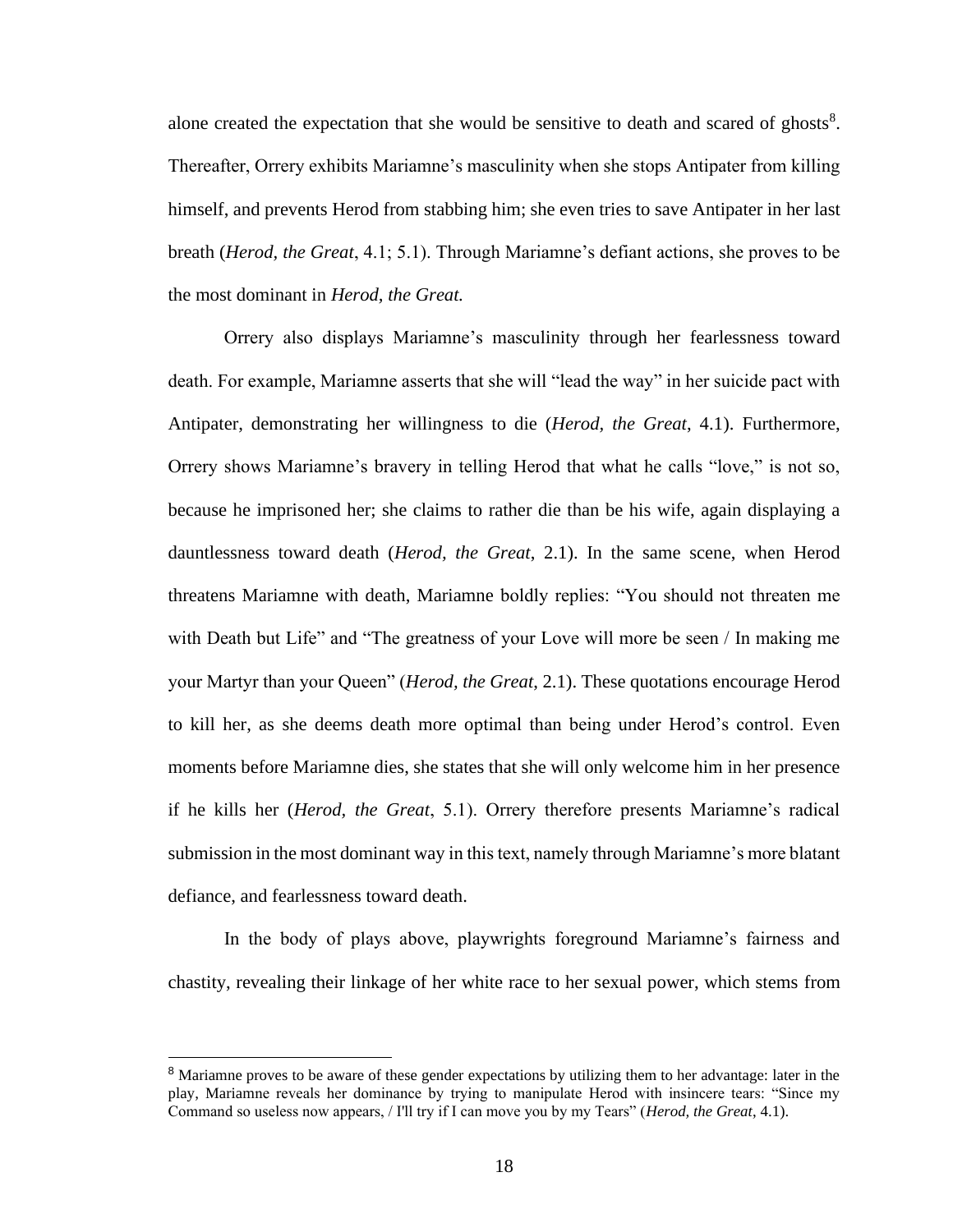her purity. These playwrights present Mariamne's consensual reduction to these categories as appearing submissive, but these characteristics have dominant effects on the men around her. This, paired with the strategic silence unpacked by Raber, Berry, and Oh, craft Mariamne's identity as radically submissive. Continuities among how playwrights demonstrate this include Herod's varying expressions of deep remorse in *The Tragedy of Mariam, Herod and Mariamne*, and *Herod and Antipater*. Another continuity lies in the way men fall in love with her, including Herod in *The Tragedy of Mariam, Herod and Mariamne*, *Herod and Antipater*, and *Herod, the Great.* Other men that fall in love with Mariamne because of these qualities include Tyridates in *Herod and Mariamne* and Antipater in *Herod and Antipater*. Thus, Mariamne's abstinence in her white body, paired with her strategic silence, allow her to secretly exert influence over the men around her.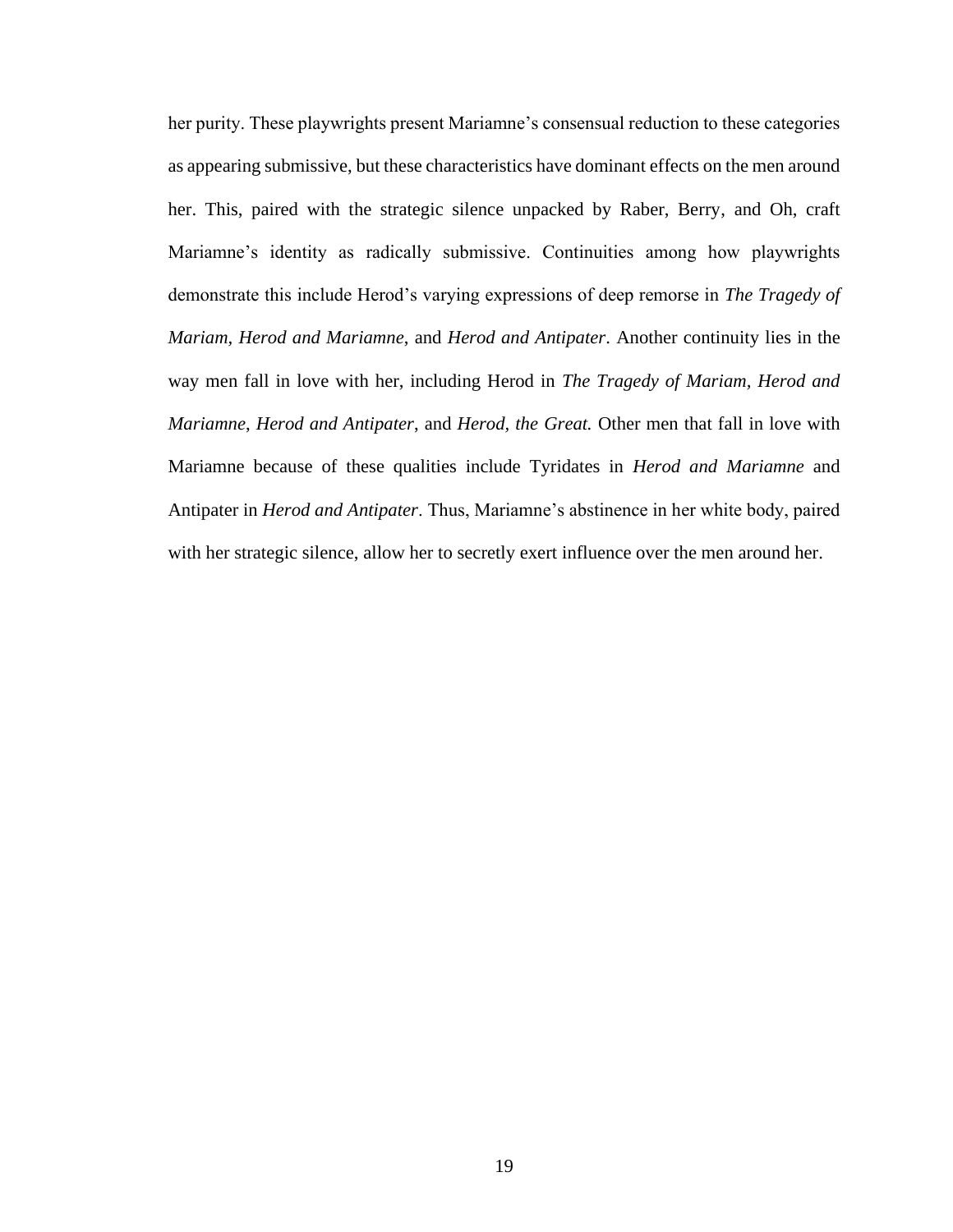#### **Chapter 2: Radical Submission as Dominance: A Cross-Section of Sophonisba Plays**

Throughout *The Wonder of Women, or the Tragedy of Sophonisba*, *Hannibal and Scipio*, and *The Tragedy of Sophonisba, or Hannibal's Overthrow*, Marston, Nabbes, and Lee center chastity in Sophonisba's identity. These playwrights portray men like King Mas(s)inissa, Syphax, and Scipio as entranced by Sophonisba. In *The Wonder of Women, or the Tragedy of Sophonisba*, Sophonisba's power over men stems from her ability to remain a virgin despite being married. Marston racializes this chastity with fairness, and contrasts it with gruesome bed tricks as well as (necrophiliac) rape threats. Here, Sophonisba acts particularly powerful in her moments of silence. In *Hannibal and Scipio*, Nabbes contrasts Sophonisba's chastity with ubiquitous discussions of how sex and promiscuity render soldiers incapable. This elevates Sophonisba's chastity in comparison, causing Syphax and King Massinissa to fall deeply in love with her pure personhood. Lastly, in *The Tragedy of Sophonisba, or Hannibal's Overthrow*, like in Nabbes' text, Lee foregrounds Sophonisba's fairness, and the mutual exclusivity of love and political life. Lee demonstrates the implications of Sophonisba's radical submission via King Massinissa's passionate, granular language in his willingness to die for Sophonisba, as well as her public control of him, as observed by other characters.

Across plays about Sophonisba, chastity remains central to her identity, making her alluring to Syphax and King Mas(s)inissa. In *The Wonder of Women*, Marston highlights Sophonisba's virginity through other characters constantly describing her as chaste. For example, King Masinissa glorifies Sophonisba's pure body by removing a white ribbon from the bed and her waist, revealing her fair skin like opening a present: "Lo, I unloose thy waist; / She that is just in love is godlike chaste. / *Io* to Hymen! (*The Wonder of Women*,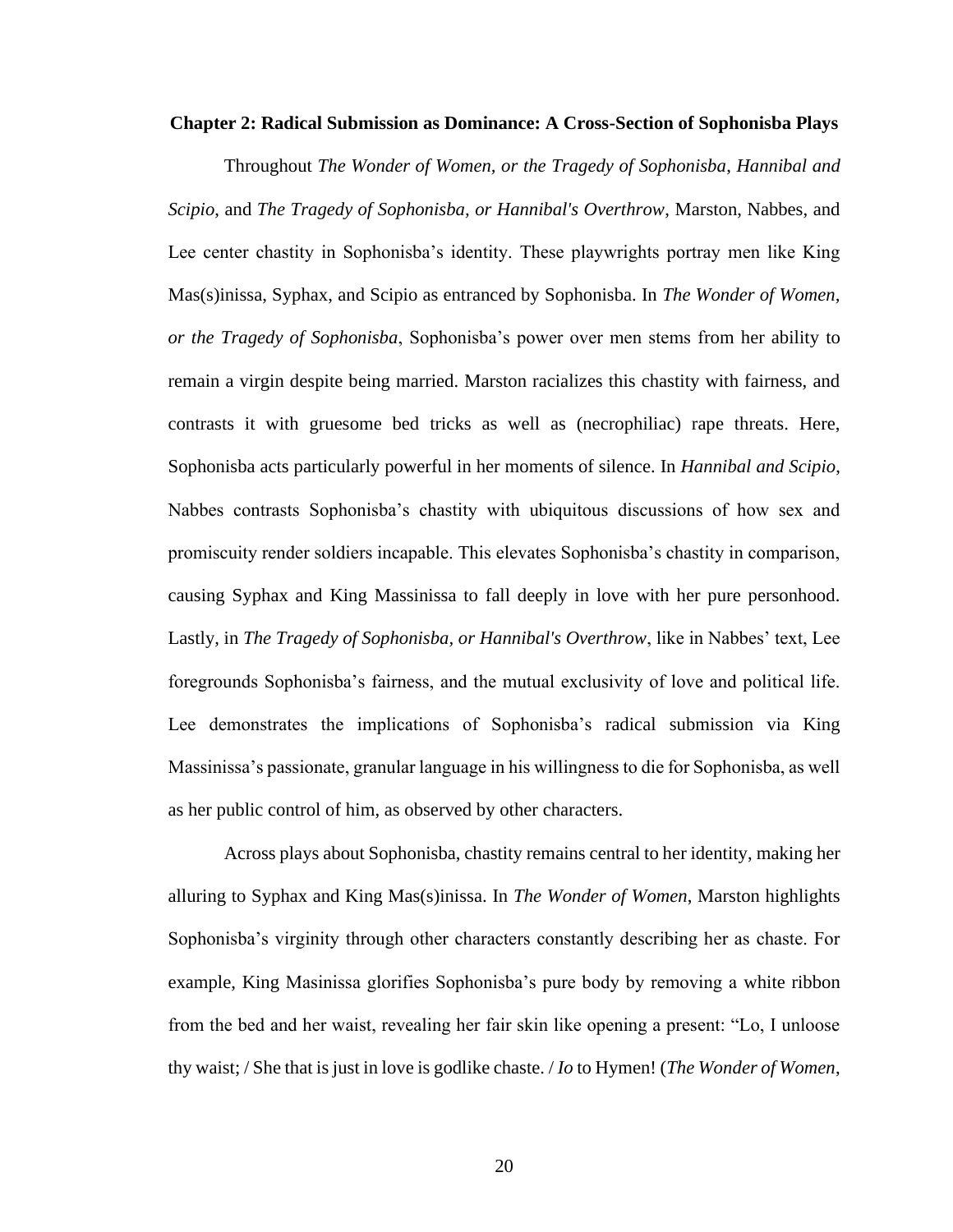1.2.40-42). Here, Marston states that Sophonisba, as a woman purely in love, possesses a chastity like God. King Masinissa later goes on to say that she is better than God (*The Wonder of Women*, 3.2 50-61). Because of this fair chastity, Syphax deems her "the royalest excellence / That ever was called woman to our palace" (*The Wonder of Women*, 4.1 81-82). Similarly, in *Hannibal and Scipio*, a little-known play, Nabbes describes Sophonisba as chaste. Here, external characters, like the Messenger, comment on it throughout the play: in Act 2 Scene 4, when Sophonisba returns, the Messenger says, "A stately ship from her rich laden wombe, / Hath on our shore deliver'd such a traine / Of glorious Virgins that attend on one, / Who lead's the rest (*Hannibal and Scipio*, 2.4). In the next scene, she dances in a circle of virgins (*Hannibal and Scipio*, 2.5). These angelic images highlight Sophonisba's purity; this emphasis on chastity carries over into *Hannibal's Overthrow*.

Marston portrays sex in *The Wonder of Women* as a much less erotic force than in Mariamne and Cleopatra plays. In this play, Marston writes sex (or an attempt at sex) as a marking of one's dominance or ownership of another. This elevates Sophonisba's status as a married virgin, making her all the more desirable because male characters wish to be the one to have sex with her first. Marston first foregrounds Sophonisba's chastity in the initial almost-consummation scene, where she states that she goes against the "long expectation" of consummation, deeming it ceremonious ("*The Wonder of Women,"* I.II.8-10). Furthermore, attempted rape operates as a vehicle used exert power over another. Since both rapes do not pan out, a failure of multiple, attempted claims of ownership over Sophonisba occur. For example, Syphax drags Sophonisba into his chamber by her hair, and threatens to rape her, but ultimately respects her request for an hour to mourn King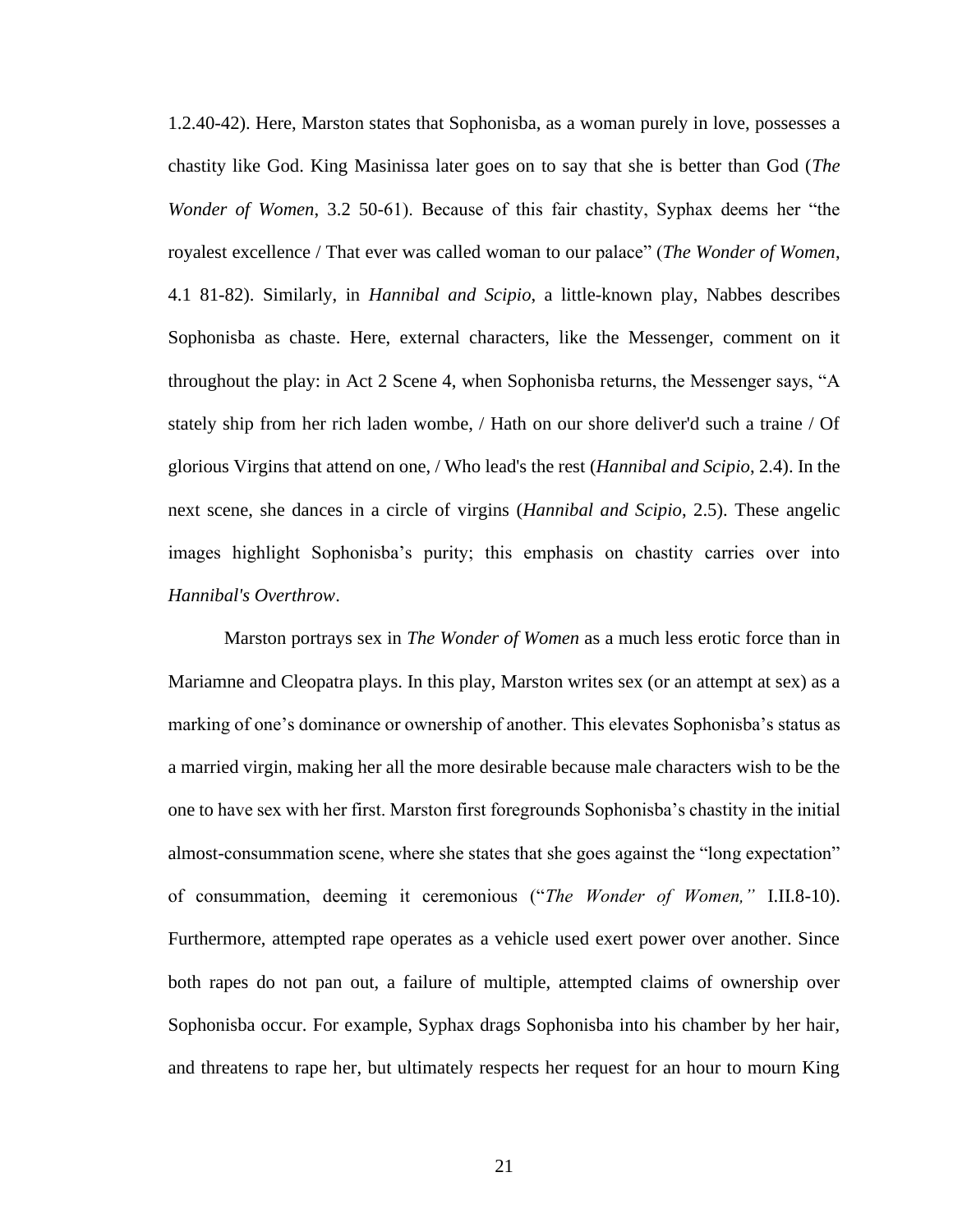Masinissa ("*The Wonder of Women,"* III.I.20-25). The threat of rape equates to a threat to overtake her body, using it as he pleases. This reflects Marston's overall portrayal of sex as a power move of sorts. In the second instance referring to rape, Syphax again threatens Sophonisba: "This forest's deaf, / As is my lust. / Night and the god of silence / Swells my full pleasures. No more shalt thou delude / My easy credence. Virgin of fair brow, / Wellfeatured creature, and our utmost wonder, / Queen of our youthful bed, be proud. I'll use thee" ("*The Wonder of Women,"* IV.i.46-51). Here, Syphax acknowledges the extremity of his lust, wanting to utilize Sophonisba's body without caring about her emotions. Syphax later even threatens necrophiliac rape ("*The Wonder of Women,"* IV.i.57-58). Thereafter, Erictho echoes this necrophilia in a scene where she sticks her tongue down the throats of dead people ("*The Wonder of Women,"* IV.i.111-122). This depiction of sex serves as a disturbing reiteration of the representation of sex as dominance, while also highlighting the alleged impurity of extramarital sex. These instances contribute to the description of sex as lacking eroticism and functioning as claims of ownership throughout this play.

Marston also includes multiple bed tricks, which further reveal the use of sex as a statement of power. This first appears in Act 3 Scene 1, when Sophonisba and Zanthia put Vangue in Syphax's bed; Syphax expects Sophonisba to be in his bed, and, upon seeing Vangue, refers to him as a "devil" ("*The Wonder of Women,"* III.i.182-183). The other bed trick occurs in Act 5 Scene 1, when Erictho pretends to be Sophonisba and has sex with Syphax. Syphax states the following, before discovering Erictho's real identity: "Fury of blood's impatient. Erichtho, / 'Bove thunder sit; to thee, egregious soul, / Let all flesh bend. Sophonisba, thy flame / But equal mine, and we'll joy such delight / That gods shall not admire, but even spite" ("*The Wonder of Women,"* V.i.212-216). Syphax therefore believes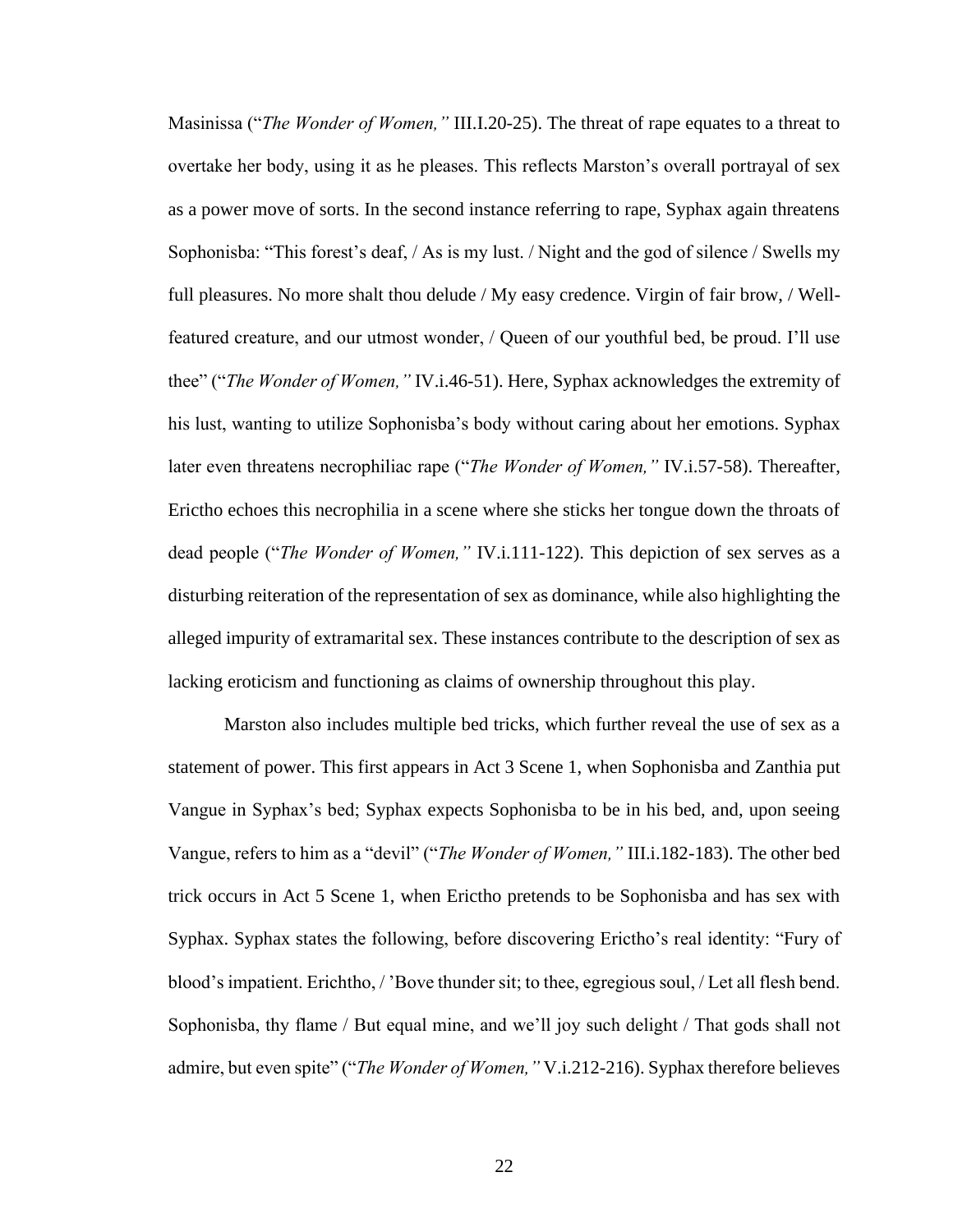that gods will be jealous of his affair with Sophonisba. This polytheistic sentiment opposes much of the monotheistic purity language in this piece. Thus, these bed tricks are devices used as a means of trickery against Syphax to punish him for his evil nature. This strange depiction of sex adds to the lack of eroticism in this play: Marston discusses sex almost solely through awful, unflattering means such as rape, bed tricks, and necrophilia. Marston therefore makes sex seem less sensual and appealing, and more so a means of exerting dominance.

Nabbes also portrays sex in a negative light in *Hannibal and Scipio*. Nabbes contrasts Sophonisba's chastity with depictions of sex as promiscuous, and bad for political life. Although there are no rape attempts or bed tricks in this play, Nabbes contextualizes Sophonisba's purity within a political backdrop purporting that sex equates corruption. For example, Himulco and Maharball discuss the corruption of soldiers by promiscuity, after Himulco claims that a soldier forgets how to fight with his weapon because of a pretty mistress (*Hannibal and Scipio*, 1.2). Himulco goes on to state: "Why here we cannot quarrell / Amongst ourselves for wenches. There's a Lady, / As meane a beauty heretofore hath beene / The ground of a sad warre, or in a Campe" (*Hannibal and Scipio*, 1.2). Himulco cautions soldiers from fighting among each other for the sake of women. This argues that women are not worth losing a battle for, nor destroying the homosocial camaraderie built between soldiers. In the following scene, Hannibal describes his soldiers as turning into women because of their promiscuity: "That can Hanniball; / Who through the twarthy vizard age and cares / Have tann'd his face with, blusheth at the change / Of Souldiers into women" (*Hannibal and Scipio*, 1.3). This describes soldiers morphing into women because of their distractedness from looking at stylish mistresses; this emasculates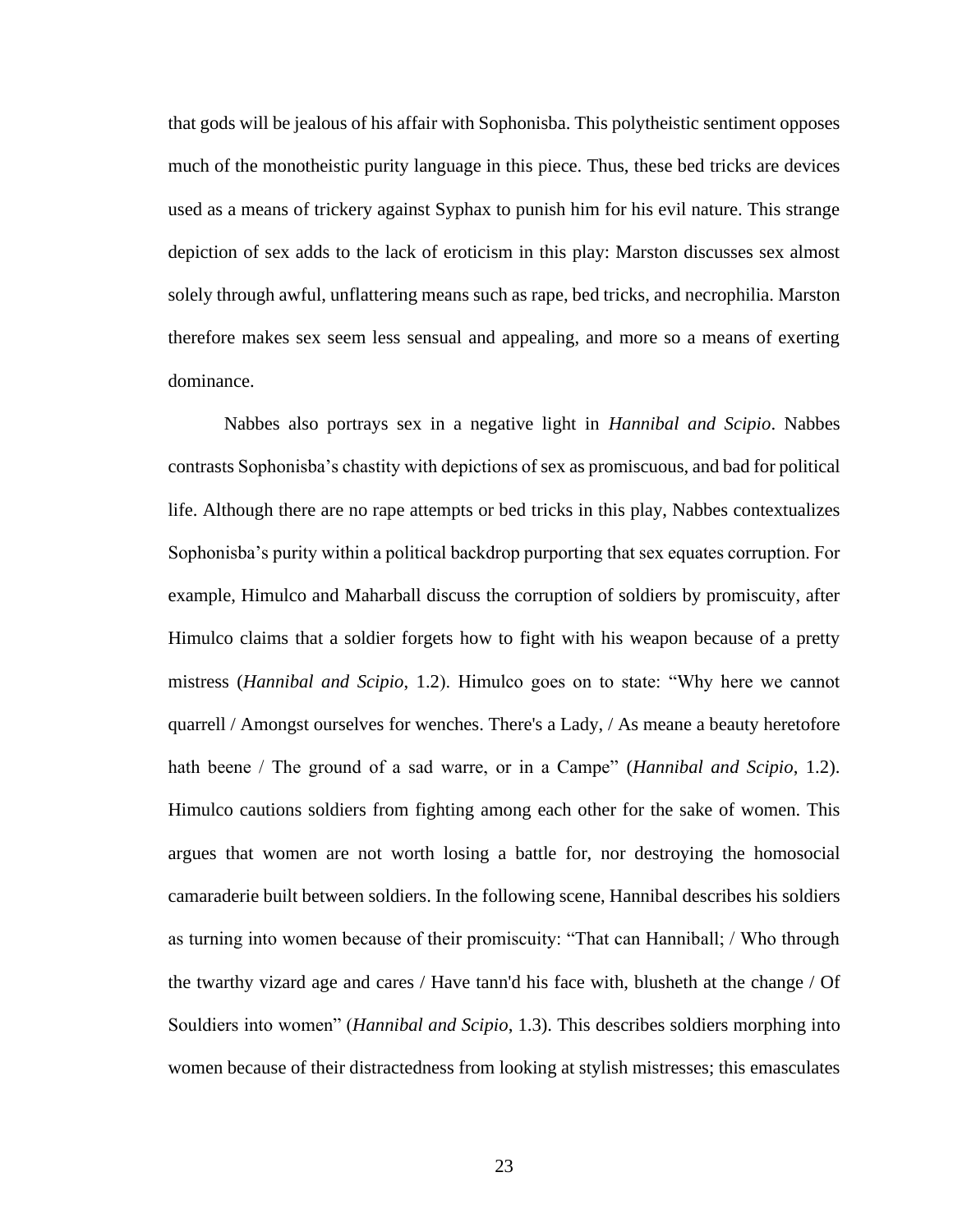the soldiers, which should otherwise function as emblems of traditional masculinity. Nabbes therefore elevates Sophonisba's purity with portrayals of alluring women ruining soldiers.

Like in *Hannibal and Scipio,* in *The Tragedy of Sophonisba, or Hannibal's Overthrow*, Lee illustrates love as a major catalyst of war. For example, in the opening scene, Maherbal states that, because Rosalinda is a prisoner, "Love obliges [Hannibal] to war" and "Beauty like hers, Swords, Hands, and Hearts commands" (*Hannibal's Overthrow,* 1.1). This places feminine beauty in the same realm as weaponry, blaming love for Hannibal's need to battle. Hannibal then acknowledges that his mistress forces him into battle: "Melting at *Capua* I'm pleasures lay, / And for a Mistriss gave the World away" (*Hannibal's Overthrow,* 1.1). This blames the start of an entire war on a woman. He even admits that he "gave the world away" for her, putting forth the idea that women are not worth sacrificing one's political status for (*Hannibal's Overthrow,* 1.1). Moreover, Scipio equates the powers of "war [and] love," when discussing his fearlessness of Carthage with Rosalinda: "My yet unshaken Soul with vertue bound, / No force of War, or Love cou'd ever wound" (*Hannibal's Overthrow,* 3.1). This equalizes the power of love with that of battle, highlighting their comparably dangerous nature. Rezambe takes this argument further, later saying that "Love laughs at Brandish'd swords and glitt'ring Arms" (*Hannibal's Overthrow,* 3.2). Unlike the previous quotation, this heightens the power of love above that of war. Thus, Lee portrays love as being just as, if not more, violent than war.

Marston discusses Sophonisba's fairness at length, linking Sophonisba's whiteness with a chaste form of sexual power. For example, King Masinissa makes note of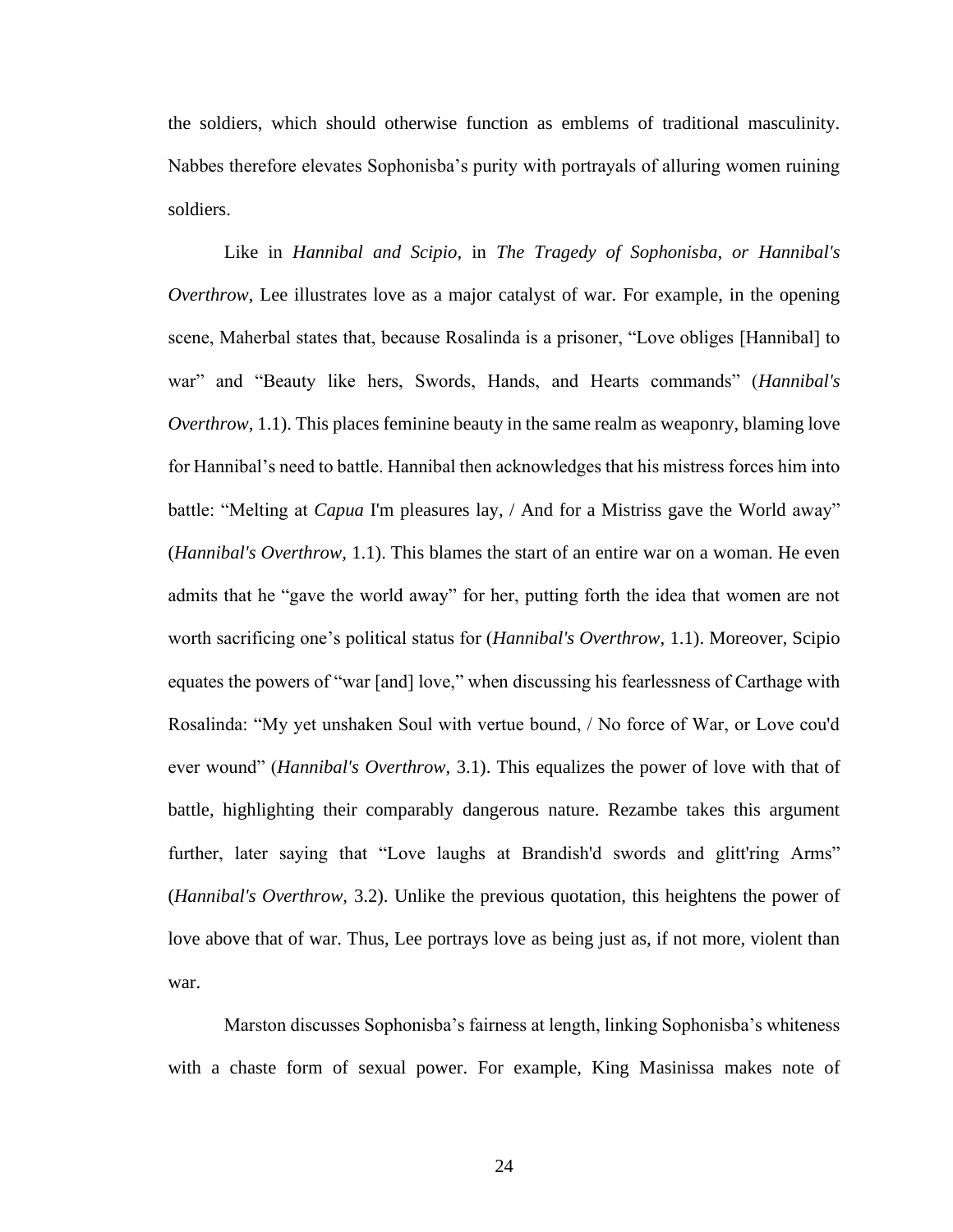Sophonisba's race while speaking to Jugurth about wanting to fight Syphax for Sophonisba: "Fair, noble, modest, and 'bove all, my, / My Sophonisba. O Jugurth, my strength doubles; / I know not how to turn a coward; drop / In feeble baseness I cannot…" (*The Wonder of Women*, 2.2 11-14). This reference to Sophonisba reduces her to her fairness and chastity. He states that, because of these qualities, Sophonisba buttresses his political power. Moreover, Zanthia, a Moor who fundamentally believes that marriage is advantageous to women, incessantly conflates Sophonisba's chastity with her racial identity. For example, she says: "'Las, fair princess… / We things called women, only made for show / And pleasure, created to bear children / And play at shuttlecock, we imperfect mixtures" (*The Wonder of Women*, 1.2.18; 20-22). This misogynistic thought encompasses the idea that women are only made for reproductive purposes, which men exploit by marrying them. Zanthia thereby questions Sophonisba's decision to not consummate her marriage. Despite interrogating Sophonisba's sexual decisions, Zanthia still acknowledges Sophonisba's fairness, revealing its centrality to her identity. Marston thus racializes Sophonisba's chastity as white, revealing the radically submissive mode of power that Sophonisba's white body creates via her abstinence.

Lee, like in Cary, Markham, and Sampson's descriptions of Mariamne, contrasts Sophonisba's fairness with monstrous descriptions of black women. In the opening scene, after King Massinissa expresses longing for Sophonisba, Massina immediately contrasts her fairness with racist depictions of black women: "Women, Sir, I oft have seen, / Dancing with Timbrels on the flowry Green, / Or like small Clouds upon the Mountains brow; / But never thought they thunder bore till now. / I know they are all black, have rowling eyes, / Thick lips, flat noses, breasts of mighty size" (*Hannibal's Overthrow,* 1.2). This portrayal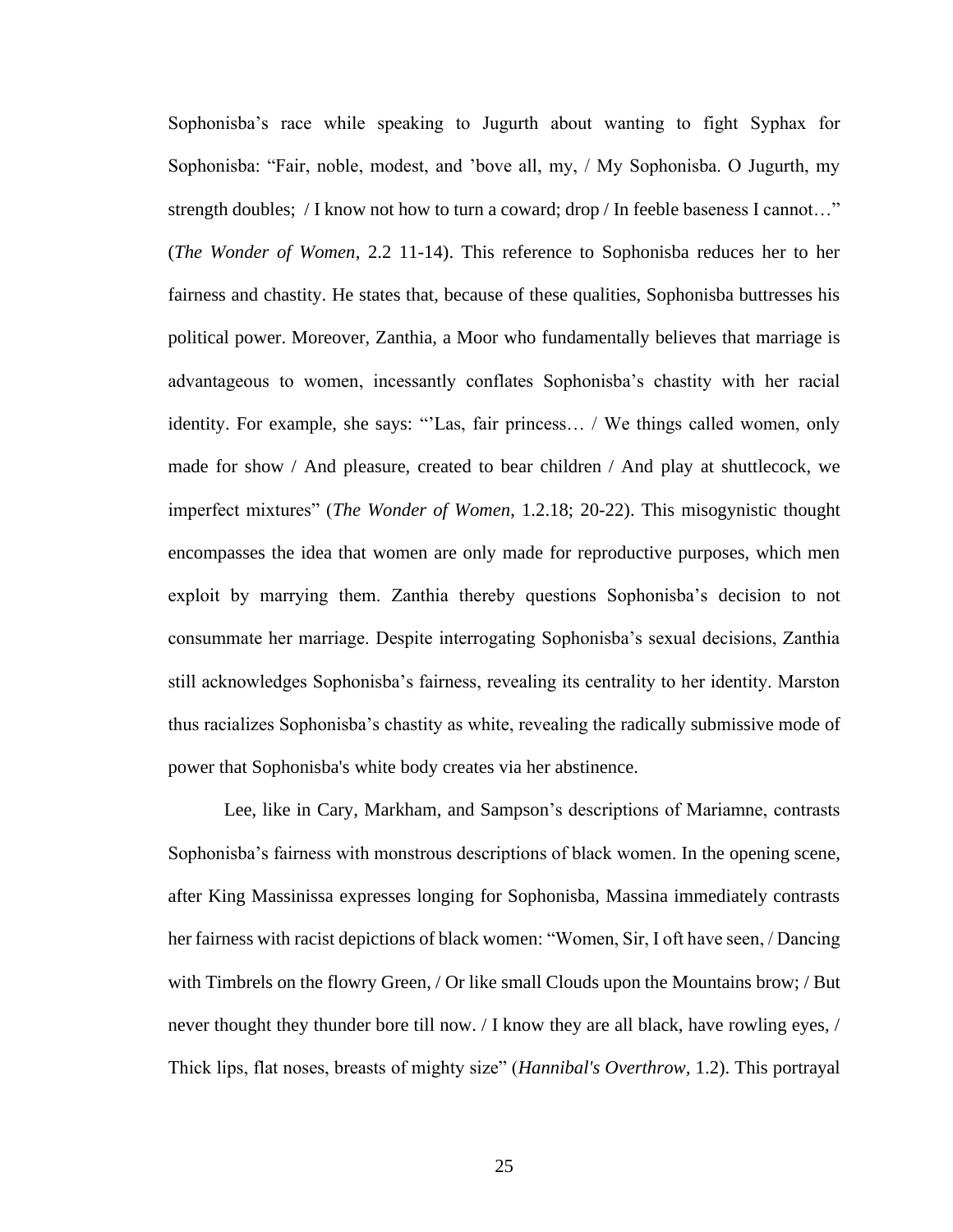of black women sexualizes them through describing their sensual dancing in a disturbing way. After this sexualizing portrayal of black women, King Massinissa then describes fair women in Africa who hide from the sun, to which Massina inquires if it is a sin to associate with them (*Hannibal's Overthrow,* 1.2). King Massinissa says to avoid them, as their fairness can be concealing a dangerous, black core: "Lye down sweet youth, a fair white Woman was / Of what thou seest me now, the cruel cause; / Though clear her form appear'd, without one stain, / Bright as those Bodies which o're darkness reign, / Her Soul is blacker then the skin of *Moores*; / For fraud with Beauty do's his Lodging take" (*Hannibal's Overthrow,* 1.2). Similar to Herod's accusation of Mariam in *The Tragedy of Mariam*, this quotation reflects anxiety about inaccurate physiognomy. Hence, Lee highlights Sophonisba's fairness through racist depictions of black women, which proves to be a facet of a broader trend in seventeenth-century plays about ancient royalty.

Although Sophonisba chooses to be silent at times, unlike Mariamne, Sophonisba publicly questions contemporary stigmas surrounding sexuality<sup>9</sup>. Firstly, as referenced earlier, Sophonisba questions the ceremonious nature of consummation, deeming the "long expectations" of consummation "forced by ceremony" (*The Wonder of Women*, 1.2.6-12). In the same scene, Sophonisba defends the normalcy of sexual desire for women, arguing that it does not conflict with chastity:

"A modest silence, though't be thought / A virgin's beauty and her highest honour; / Though bashful feignings nicely wrought / Grace her that virtue takes not in, but on her; / What I dare think I boldly speak— / After my word my well-bold action

<sup>&</sup>lt;sup>9</sup> These moments function as an exception to Sophonisba's radical submission, but are crucial nonetheless in discussing the role of sex in the play.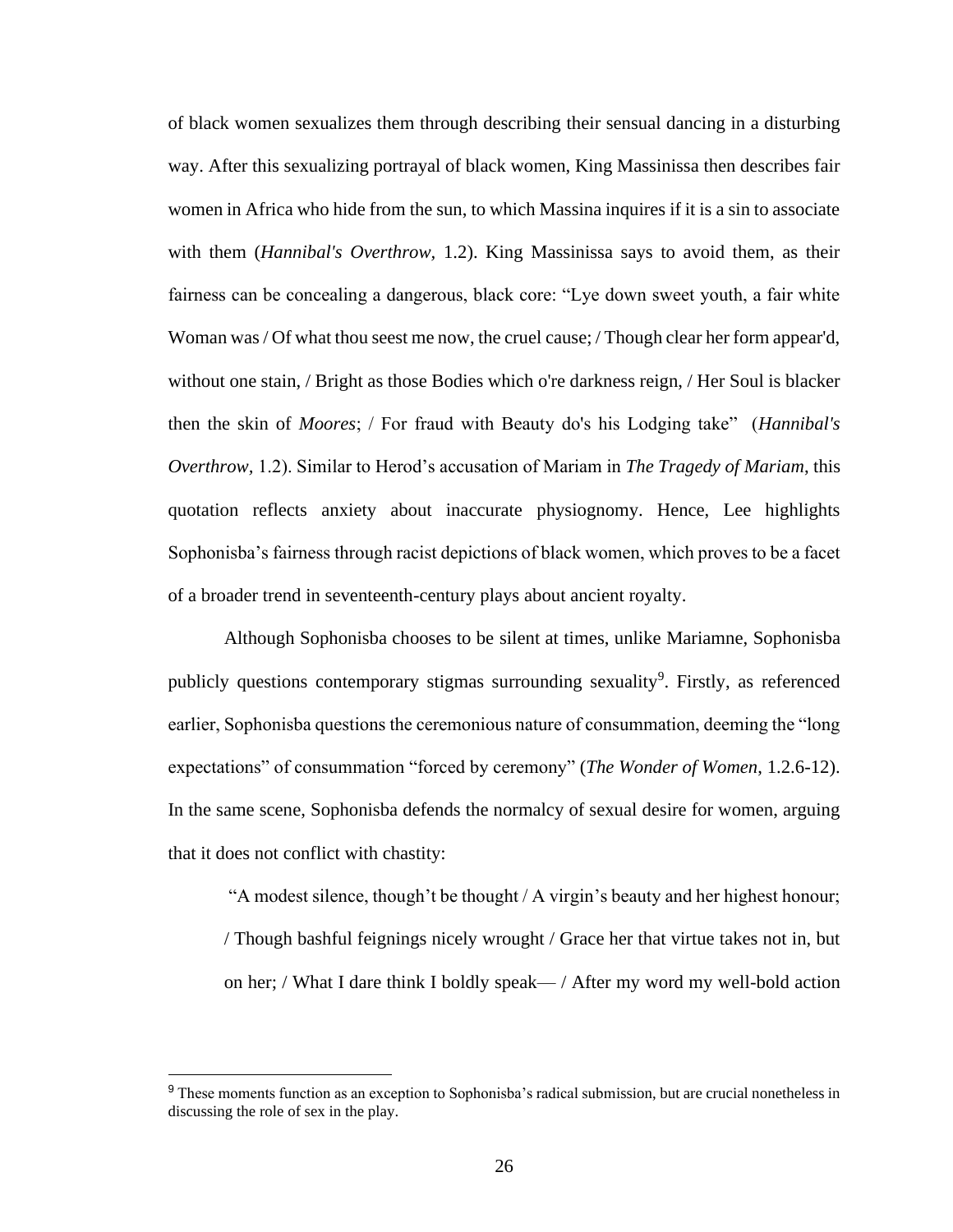rusheth. / In open flame, then, passion break! / Where virtue prompts, thought, word, act never blusheth" (*The Wonder of Women*, 1.2.43-57).

Here, Sophonisba's language boldly defies contemporary conceptualizations of sex. Marston thus crafts Sophonisba as questioning extant understandings of sex, calling for the destandardization of consummation and bolstering feminine desire.

In spite of her few instances of vocality above, like Mariamne, a facet of Sophonisba's radical submission lies in her silence. For example, when Sophonisba argues that sexual desire for women is healthy, she acknowledges her "modest silence," claiming that her "bold" speech always must follow "bold action" (*The Wonder of Women,* 1.2.43- 48). Through Sophonisba's use of the word "modest," her awareness of her own chastity permeates her lack of speech. In Sophonisba's recognition of the gravity of her speech, and the actions that accompany it, she reveals that her strategic silence is on her own volition. Moreover, when Sophonisba discusses how her choice to be with King Masinissa enraged Syphax, she notes that her status as a woman prevents her from taking any military-related action, or speaking further: "My tongue / Swears I am woman still; I talk too long" (*The Wonder of Women,* 1.2.184-185). This logically means that, if she were a man, she would be able to continue discussing the political implications of her relationship with King Masinissa. Finally, Sophonisba again implicitly communicates how her silence fits into patriarchal understandings of women after the Carthaginian Senate deliberates: "But since affected wisdom in us women / Is our sex' highest folly, I am silent. / I cannot speak less well unless I were / More void of goodness" (*The Wonder of Women,* 2.1.136-139). Within this quotation, Sophonisba proves to have internalized a great deal of misogyny: here, she asserts that emotions cloud women's intelligence, which makes her unwilling to speak. She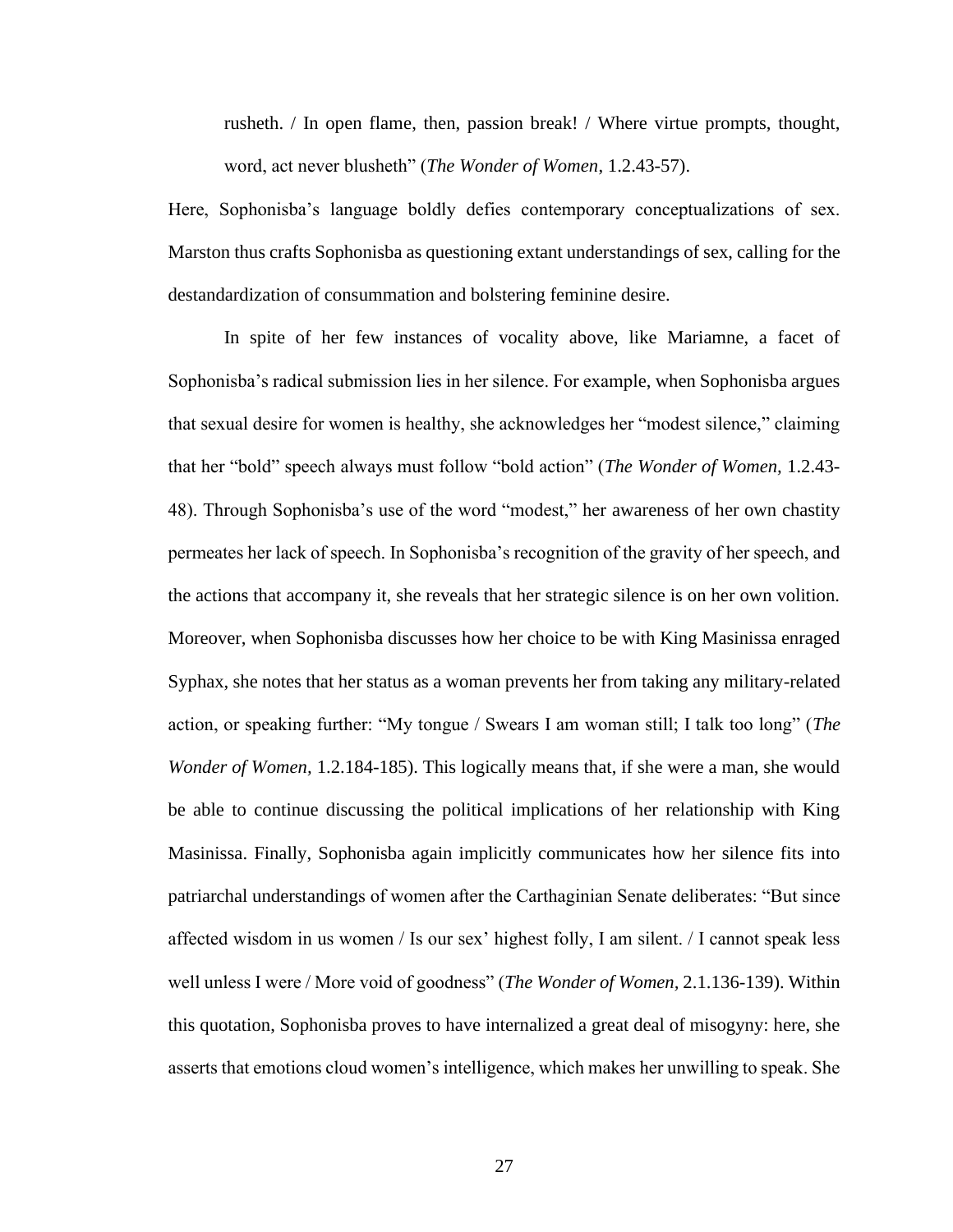then claims she sees herself as too morally good to speak further. Thus, Marston portrays Sophonisba's radically submissive power as partially derived from her self-aware silence.

Nabbes displays Sophonisba's radical submission as causing King Massinissa to be so deeply in love with her that he wishes to kill himself alongside her. Similar to Hannibal's relationship to the Salapian woman in this play, Nabbes exhibits King Massinissa to possess an unruly fervor for Sophonisba. When Scipio encourages King Massinissa to find a Roman woman, King Massinissa states that "Rome hath not / Another Sophonisba," to which Scipio accuses him of "los[ing] command o're passions" with "blinded reason" (*Hannibal and Scipio*, 4.4). This dialogue simultaneously reflects King Massinissa's idolization and obsession with Sophonisba, as well as its implications in political life. Scipio cannot take King Massinissa seriously as a political threat, because his love for Sophonisba makes him irrational. Furthermore, King Massinissa admits to being Sophonisba's captive (*Hannibal and Scipio*, 3.3), which mirrors Herod's similar proclamation to Mariamne in *Herod and Mariamne* (*Herod and Mariamne*, 2.3). Additionally, King Massinissa's creation of a double suicide pact resembles those made by Antipater and Mariamne in *Herod, the Great*. Furthermore, just after Sophonisba kills herself, King Massinissa deifies her immediately: "Shee's not dead: / Only she hath translated her divinity / To it's owne blest abodes, and call's on me / To pay a mortals duty" (*Hannibal and Scipio*, 3.4). King Massinissa goes on to worship her, offering his blood as a sacrifice (*Hannibal and Scipio*, 3.4). This aligns with the strange polytheism in *The Wonder of Women*. King Massinissa thereby obsesses over Sophonisba's allure.

Nabbes also highlights the effects of Sophonisba's radical submission through her control of Syphax. For example, Hannibal describes Syphax as becoming irrational for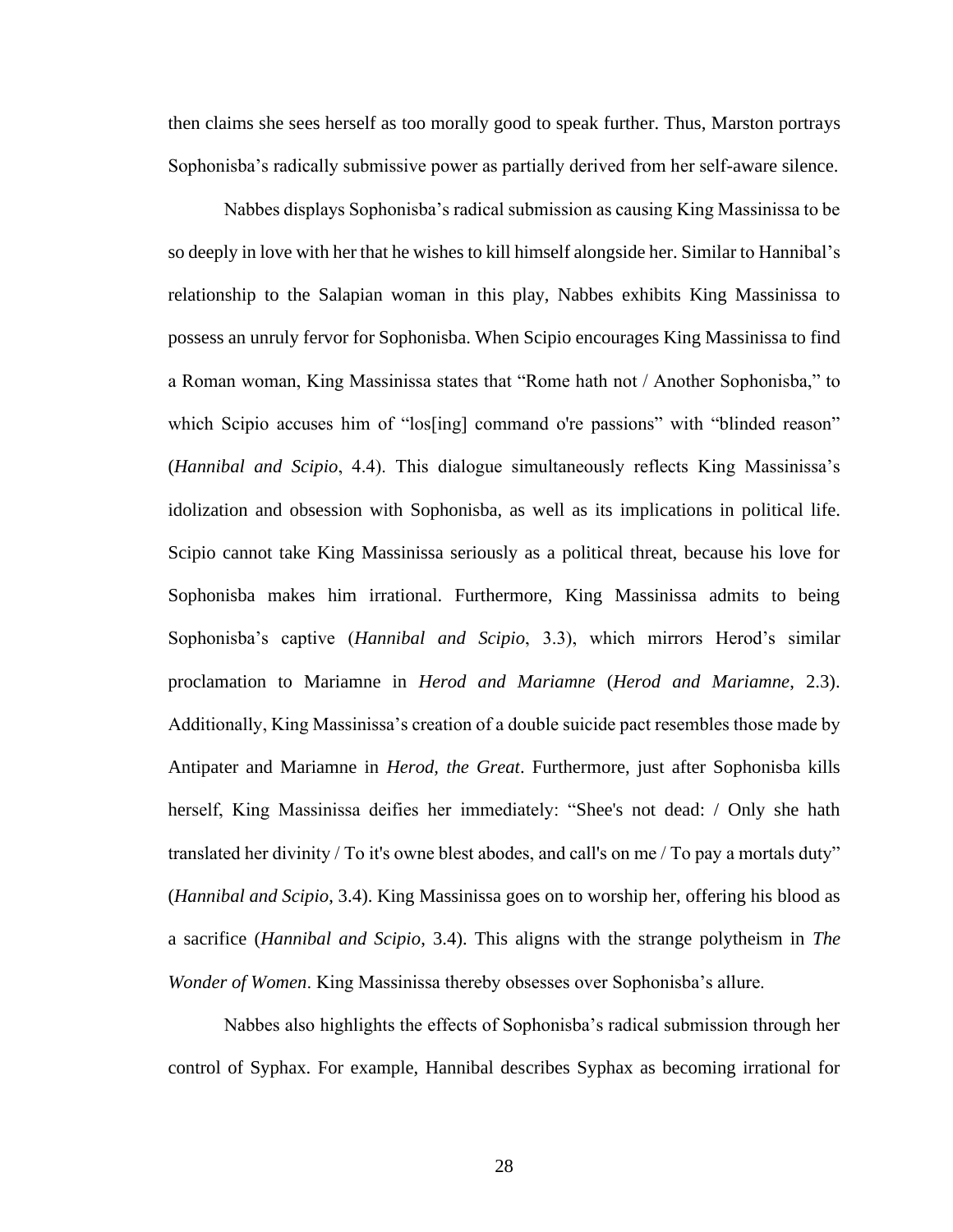loving Sophonisba (*Hannibal and Scipio*, 2.4). This functions as another demonstration of a ruler's political reputation being tarnished by his love for a woman. Soon after, Syphax admits that his love for Sophonisba is his "weakenesse" (*Hannibal and Scipio*, 2.4). Here, Syphax's description of his love for Sophonisba states that this love is a frailty, which mirrors the aforementioned pattern regarding love corrupting military and political life. Sophonisba's allure thus ruins Syphax's political brain, robbing him of his logic. In the next scene, Syphax admits that Sophonisba has "overcome" him: "I will be great; every dayes action… / You with me Lady: no; you shall lead me / The tribute I will pay for every kisse / Shall be a victory o're your enemies" (*Hannibal and Scipio*, 2.5). This reveals an alleged, extreme loyalty by Syphax to Sophonisba, demonstrating the pull that Sophonisba's radical submission has over him.

Lee crafts Sophonisba's radical submission as having effects just as extreme as in *The Wonder of Women, Or the Tragedy of Sophonisba* and *Hannibal and Scipio*. For example, Scipio recognizes Sophonisba's influence over King Massinissa in several moments in the play, like when he states "That you [King Massinissa] the Chaines of *Sophonisba* wear" (*Hannibal's Overthrow,* 2.1). This creates an image of King Massinissa comparable to a war prisoner. This image reveals Sophonisba's political power, and personal control over King Massinissa, despite being a woman. A bit later in the scene, Scipio states that King Massinissa will pass away "for lust" (*Hannibal's Overthrow,* 2.1). This criticizes King Massinissa's dedication to Sophonisba and his disregard for himself<sup>10</sup>. Like in *Hannibal and Scipio*, King Massinissa expresses being willing to die for

<sup>&</sup>lt;sup>10</sup> This sentiment is later echoed by Trebellius, when he states: "Urg'd with despair, and by his charming Wife, / Whose beauty has been fatal to his [King Massinissa's] life (*Hannibal's Overthrow,* 3.1). Scipio, also echoes this by later claiming that King Massinissa "shalt perish for thy Mistriss's sake" (*Hannibal's Overthrow,* 4.1).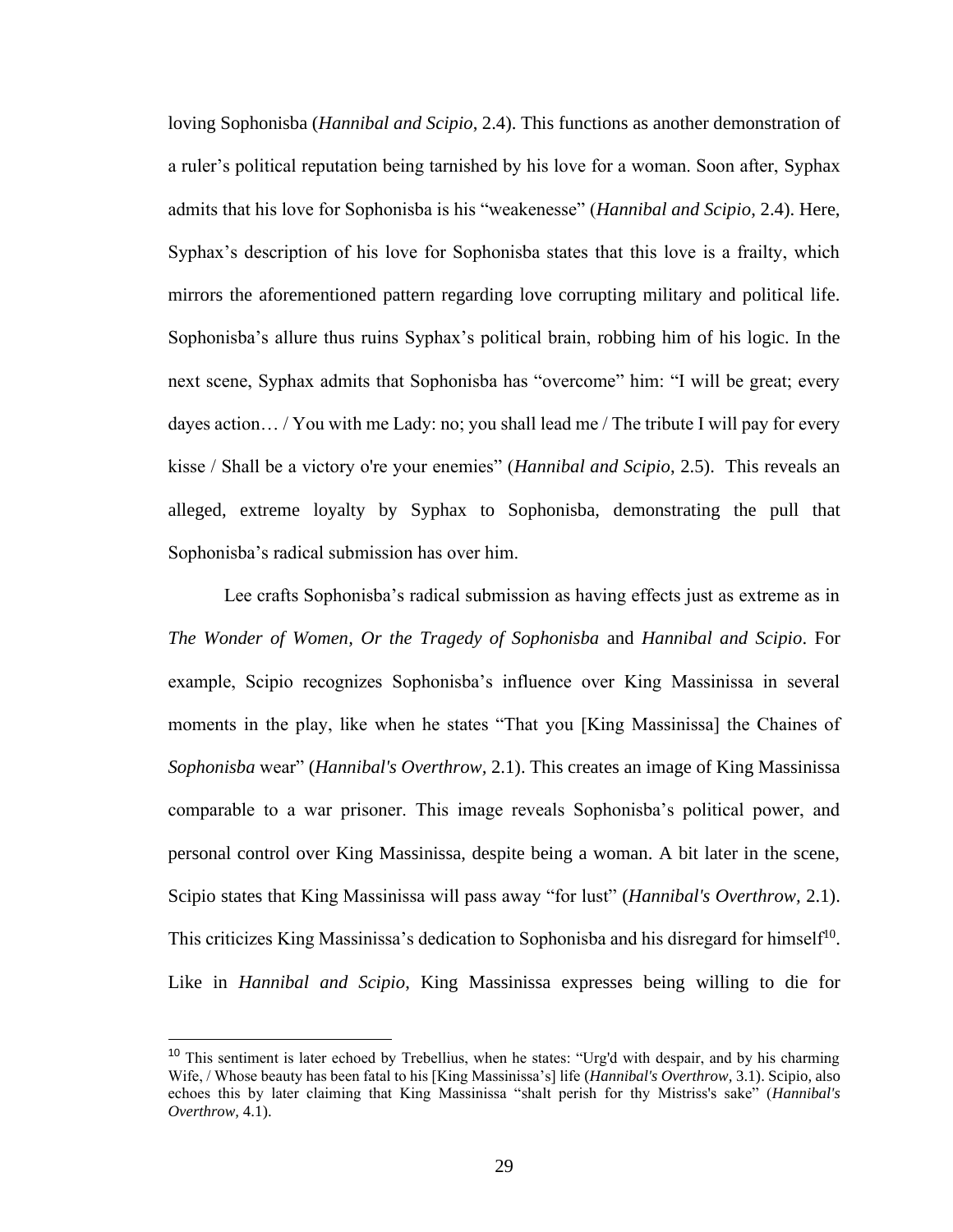Sophonisba, offering to sacrifice himself if Scipio frees her (*Hannibal's Overthrow,* 4.1). Moreover, in their suicide pact, King Massinissa also offers to die with Sophonisba to prevent her from being in a triumph alone (*Hannibal's Overthrow,* 5.1). This divulges King Massinissa's commitment to being with Sophonisba, even in death. Lastly, after Sophonisba dies, King Massinissa's grief affects him on a micro level: "Cut me to Atoms, tear my soul out, yet, / In every smallest particle of me, / You shall the form of *Sophonisba* see" (*Hannibal's Overthrow,* 5.1). This displays his suffering down to the molecular level. Lee thus portrays the primary manifestation of Sophonisba's radical submission via her seduction of King Massinissa.

Across Sophonisba plays, Marston, Nabbes, and Lee focus on her chastity and fairness, which catalyze King Mas(s)inissa, Syphax, and Scipio's obsession with her. In *The Wonder of Women, or the Tragedy of Sophonisba*, Sophonisba's erotic power stems from her ability to remain a virgin despite being married. Marston elevates her chaste, white body, contrasting it with gruesome bed tricks, and (necrophiliac) rape threats. Nabbes similarly elevates Sophonisba's chaste, fair body in *Hannibal and Scipio*, through framing her sexuality with ubiquitous accounts of soldiers rendered incapable of battle by sex. Lee also foregrounds Sophonisba's fairness, and the mutual exclusivity between love and war. However, he also reveals the implications of Sophonisba's radical submission on King Massinissa through his passionate, anatomical language when expressing his eagerness to die for Sophonisba, as well as other characters' awareness of Sophonisba's influence over him.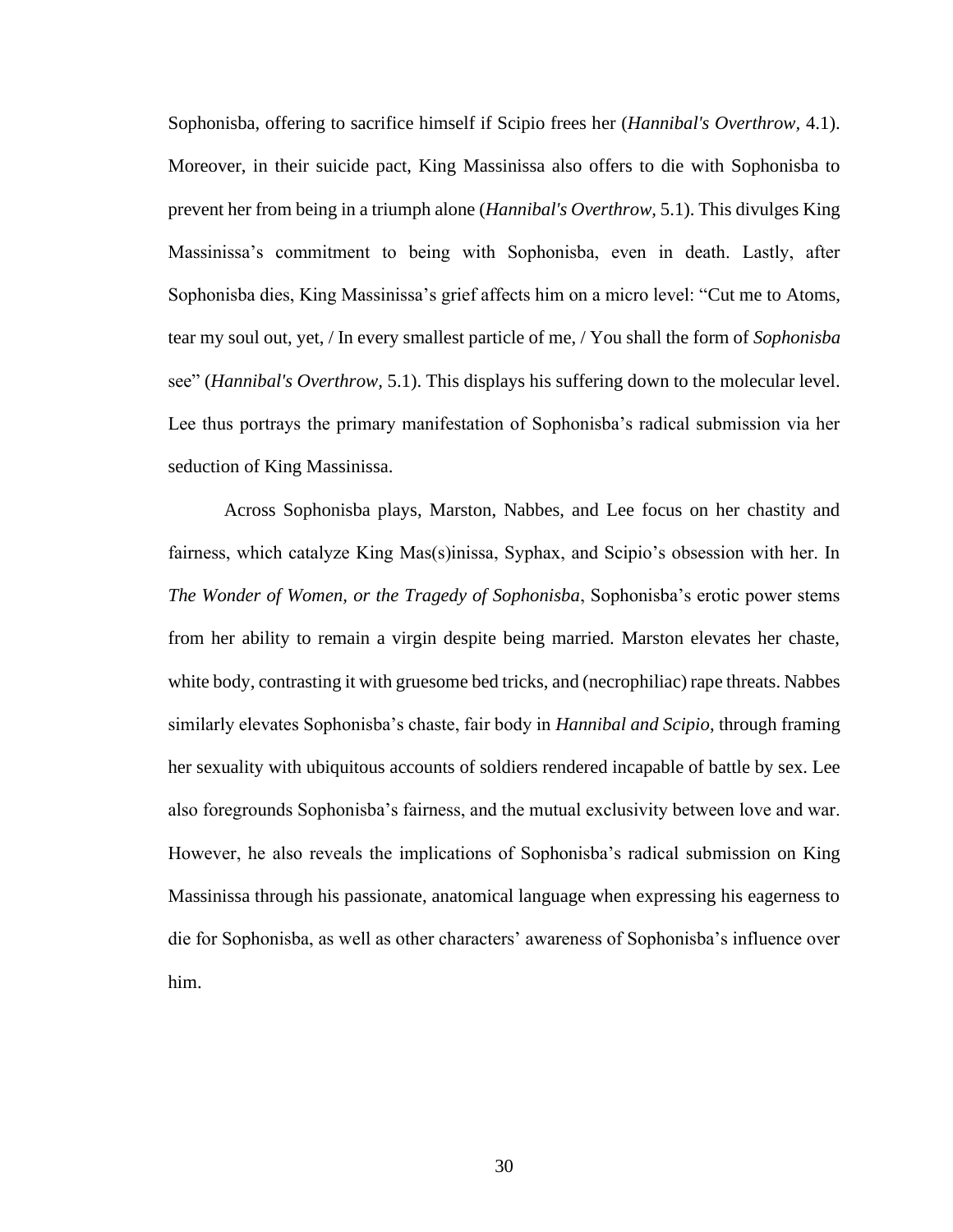#### **Chapter 3: Racialized, Erotic Dominance: A Cross-Section of Cleopatra Plays**

Early modern playwrights do not come to a consensus regarding Cleopatra's race like they do with Mariamne and Sophonisba. Shakespeare illustrates this in his portrayal of Cleopatra as (mostly) racialized in *Antony and Cleopatra*, as does Sedley in his uncertainty of Cleopatra's race in *Antony and Cleopatra a tragedy*. Samuel Daniel, Robert Garnier, and Mary Sidney contrast these representations of Cleopatra by highlighting her fairness in *The Tragedie of Cleopatra* and *The tragedie of Antonie*, respectively. Unlike Mariamne and Sophonisba, playwrights do not discuss Cleopatra as chaste, nor depict her as silent. Instead, within these plays, I argue that Cleopatra, as a racialized, erotic woman, blatantly exercises her sexual dominance. In *Antony and Cleopatra*, Shakespeare reveals the implications of (mixed) Cleopatra's magnetism via Caesar and Antony. Similarly, in *The Tragedie of Cleopatra,* (fair) Cleopatra's magnetism influences Antony as well. Daniel illustrates these effects through Cleopatra's masculine suicide for Anthony first, her fearlessness toward death, and triumphal anxiety. The latter works to reveal a level of pride that Mariamne and Sophonisba, who are fair and chaste, do not have. Moreover, in *Antony and Cleopatra a tragedy*, Sedley emphasizes (mixed) Cleopatra's erotic power by highlighting the mutual exclusivity of love and war, which frames Cleopatra's sexuality with ideology arguing that feminine sexuality is inherently bad. Sedley also showcases the implications of Cleopatra's racialized dominance through the prideful nature catalyzing triumphal anxiety. Lastly, in *The tragedie of Antonie*, Garnier and Sidney illustrate (fair) Cleopatra as a similarly influential, but more desperate character.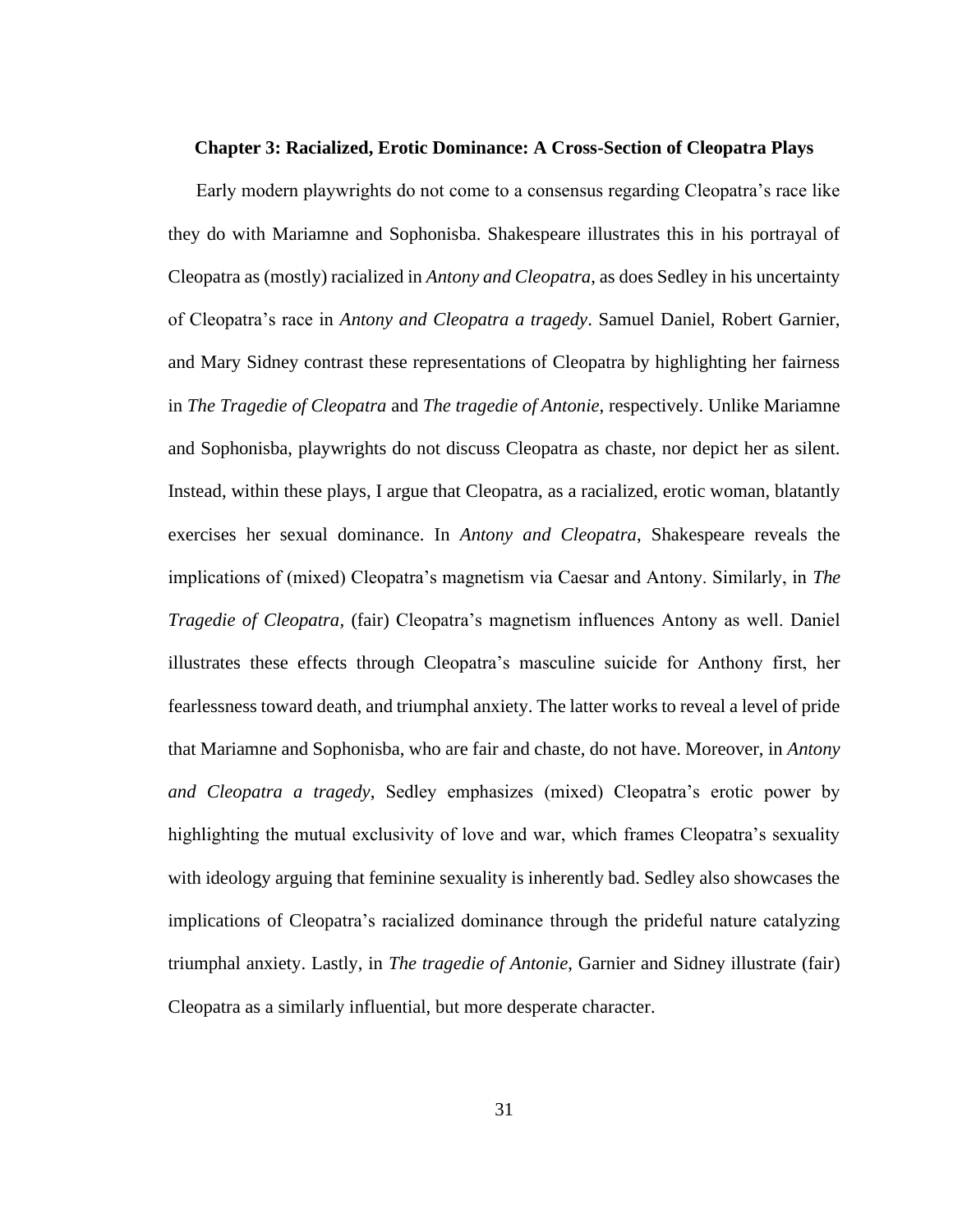Shakespeare's *Antony and Cleopatra* reflects a larger history within early modern drama characterizing Cleopatra as simultaneously fair and not. Although little is actually known about historical Cleopatra, as noted in *Cleopatra: a Life* by Stacy Schiff, it is known that Cleopatra was actually a "honey-skinned," Greek woman, and not "dark-skinned" (*Cleopatra: a Life*, p.6; 39). In spite of the lack of ambiguity regarding her race, in *Antony and Cleopatra*, Shakespeare primarily focuses on Cleopatra as a black character, and relates her to a different group of non-white people. Nevertheless, Shakespeare chooses to refer to Cleopatra as "tawny," while having both Philo and Antony refer to her as a "gypsy" ("The Tragedy of..." I.i.8-9; IV.xii.26-29). The one exception to this in the play lies in Act 3 Scene 13, where Antony acknowledges Cleopatra's "white hand" ("The Tragedy of..." III.xiii.143). This works to mirror the inconsistency in early modern representations of Cleopatra's race.

Philo and Antony calling Cleopatra a "gypsy" ("The Tragedy of..." I.i.8-9; IV.xii.26-29) functions as one of the many vague, incorrect racializations of Cleopatra in early modern plays. However, despite the lack of biological relation, contemporary writers stereotype Cleopatra and gypsies similarly. The historical stereotyping of gypsies has existed as early as 1620, in "Astrologaster, or, The figure-caster Rather the arraignment of artlesse astrologers, and fortune-tellers, that cheat many ignorant people..." by John Melton. This text states that the word "gypsy" is, "deriued from the *Aegyptians,* but by corruption of the tongue are called *gypsies*" ("Astrologaster…" p.48). Melton depicts gypsies as fake soothsayers, who utilize earthy ingredients in mystical ways and give fake fortunes to people that are desperate to hear them ("Astrologaster…" p.48). Furthermore,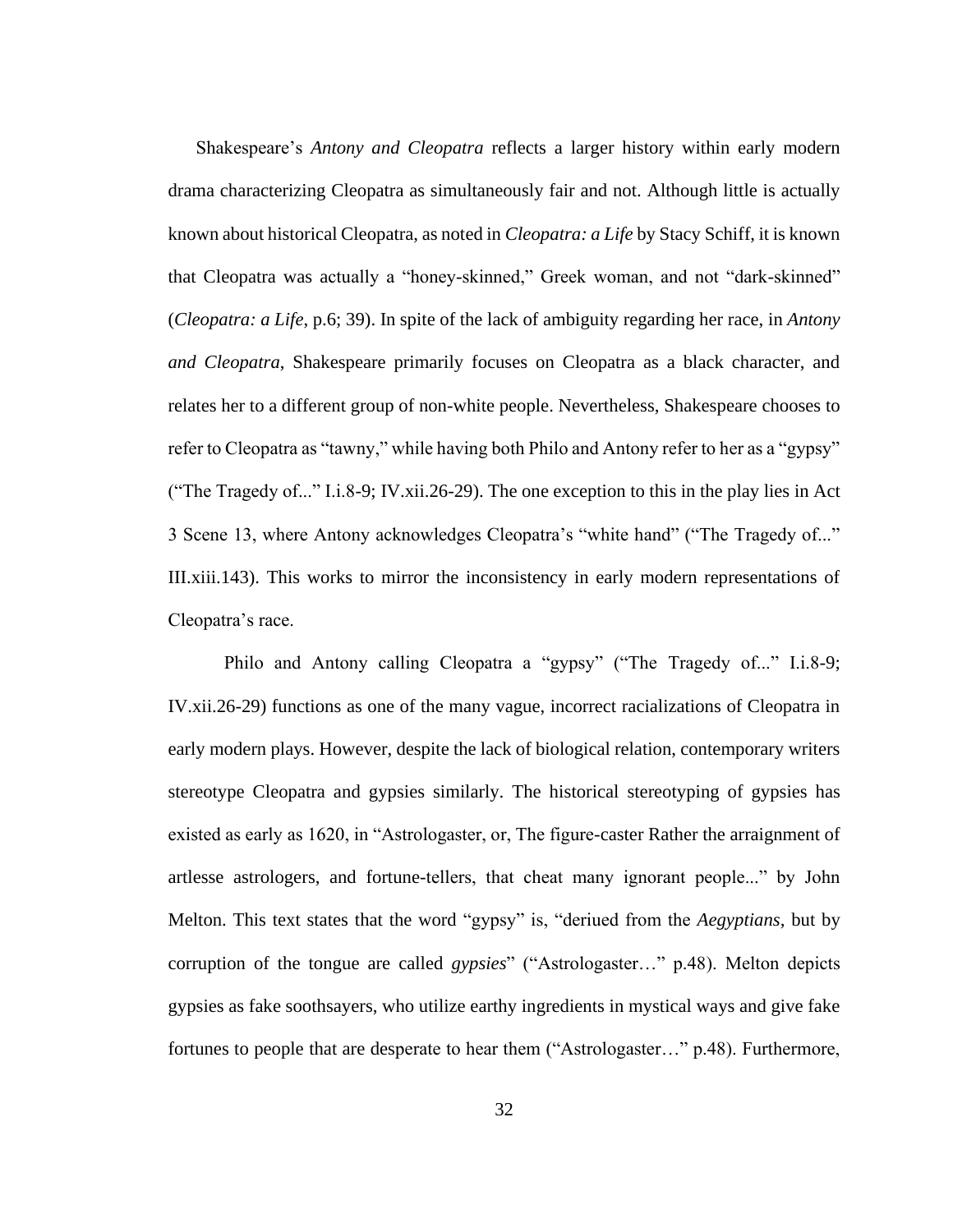Melton incessantly refers to gypsies as cunning, describing them to be: "...a tawny visaged man, with a blacke curled head of haire (especially, if he be scholler, or professe himselfe to be one) but they will thinke he is a Cunning man and a Coniurer" ("Astrologaster…" p.48). Shakespeare utilizes the same adjective, "tawny," as aforementioned, to describe Cleopatra in the play. In *His Art of Poetry* (1640)*,* Q. Horatius Flaccus (Horace) portrays gypsies as thieves, chanting in their own tongue about stealing (*His Art of Poetry* p.52). This makes gypsies seem like strange figures speaking in rhyming language, as the character named 'Gypsie' spoke in an unnatural, sing-songy fashion. One could argue that Cleopatra as a black icon who Shakespeare ties to gypsies (despite being Greek) acts as a sort of reclamation of Cleopatra's social identity as a non-white person. As discussed by Francesca Royster in *Becoming Cleopatra: The Shifting Image of an Icon,* Shakespeare tying Cleopatra to a black identity has high stakes: in the twentieth and twenty-first century, Cleopatra has been adopted by black culture in films, musicals, infomercials, and hip-hop. This runs the risk of black community adopting not only Cleopatra, but her negative stereotypes, such as her personality-defining promiscuity and gluttonous lifestyle.

Sedley also mirrors early modern playwrights' uncertainty about Cleopatra's race in *Antony and Cleopatra, a tragedy*. For example, when retelling the story of the Battle of Actium, Canidius refers to Cleopatra by calling her a "base Egyptian train" (*Antony and Cleopatra a tragedy,* 1.2). Contrastingly, in the next Act, Mecoenas refers to Cleopatra as a "fair Aegyptian Queen" (*Antony and Cleopatra a tragedy,* 2.2). Moreover, in Act 4 Scene 1, this disparity is met in the middle: Caesar simply refers to her impersonally as "th' *Aegyptian"* (*Antony and Cleopatra a tragedy,* 4.1). This can be read either as highlighting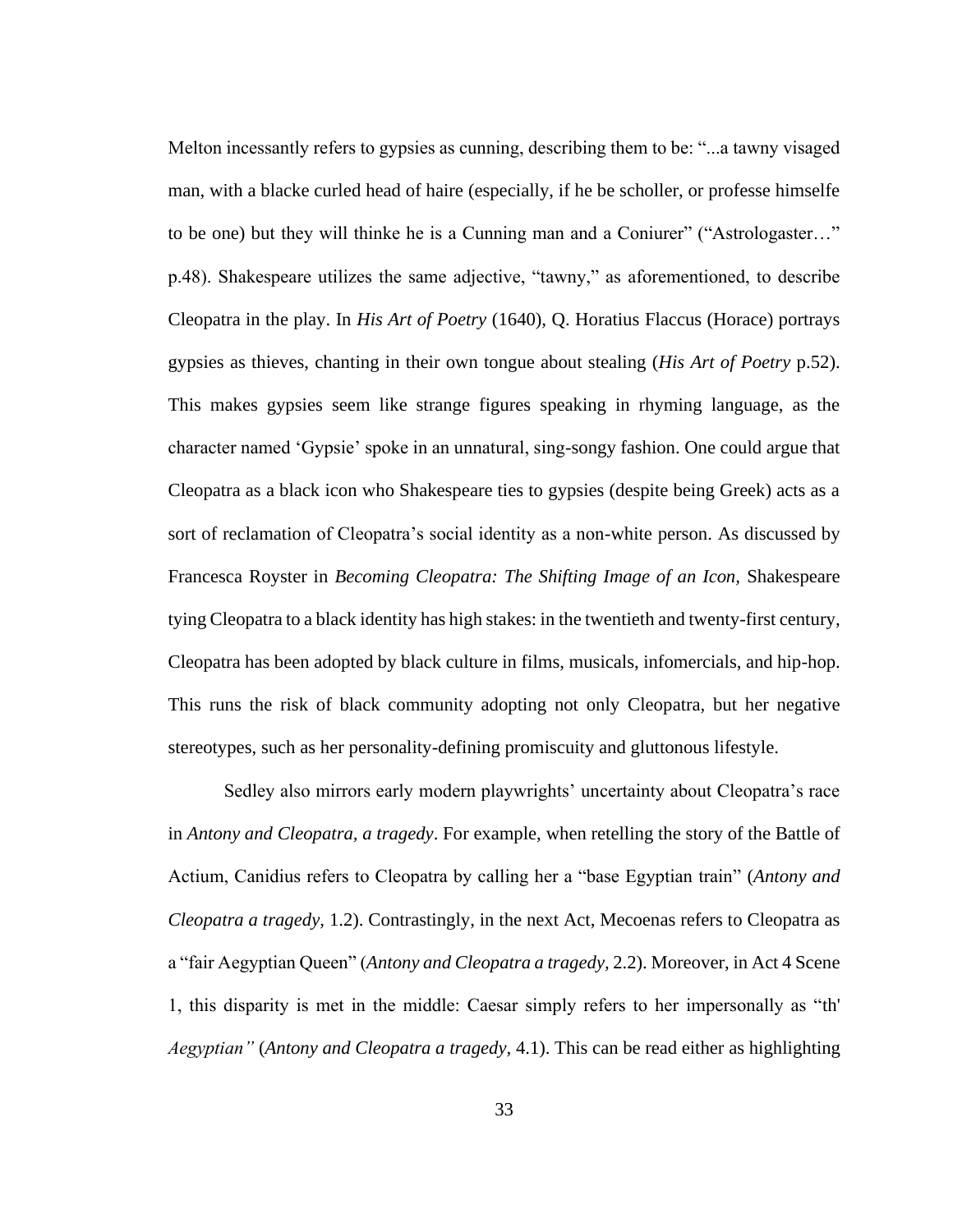Cleopatra's blackness, or nationality. However, soon Sedley reminds the audience of Cleopatra's alleged fairness by having Cleopatra seduce Caesar with it. After being confident that he possesses Cleopatra, Caesar refers to her as "The fairest Fruit of all my Victory" (*Antony and Cleopatra a tragedy,* 5.1). As discussed above, although fairness had a multitude of contemporary uses, one could read this as a subtle reference to Cleopatra's whiteness. Sedley thus weaves contradictory ideas about Cleopatra's race into this play.

Daniel, Garnier, and Sidney portray Cleopatra as fair. For example, regarding the former, after Caesar swears to Cleopatra that he takes good care of his subjects, Dolabella describes her as: "The wondring obiect to each wanton eye," and proceeds to describe her rare "beauty" as "faire" (*The Tragedie of Cleopatra*, 3.2). Garnier and Sidney also depict Cleopatra as fair when describing Cleopatra's "heavenly" face as having an "Allablaster couering" on her "marble face," beneath her "faire haire" (*The tragedie of Antonie*, 2.1). Diomed says this, also asserting that "Nought liues so faire" and referring to her breasts as "faire" (*The tragedie of Antonie*,  $2.1$ )<sup>11</sup>. These images convey a celestial whiteness, which Garnier and Sidney code with language tied to Roman art (due to alabaster and marble being associated with the creation of Roman statues)<sup>12</sup>. Daniel, Garnier, and Sidney thus render Cleopatra fair.

<sup>&</sup>lt;sup>11</sup> Yasmin Arshad argues that Daniel, Garnier, and Sidney's whitening of Cleopatra works to emphasize her similarities to Queen Elizabeth, make her seem more aristocratic, and fit into contemporary beauty ideals (*Imagining Cleopatra*, p.220).

<sup>&</sup>lt;sup>12</sup> The one potential contradiction of this pure, white vision of Cleopatra occurs by Canidius, who refers to Antonius' love for Cleopatra as an "An vnchast loue of this Aegiptian" (*The tragedie of Antonie*, 4.1). Although this does not blatantly relay that Cleopatra has dark skin, referring to her by her nationality as an Egyptian paired with the association of being impure, which early modern conceptions of race link with darkness (as opposed to chastity, which has a historical link to whiteness), may suggest that Cleopatra is dark-skinned.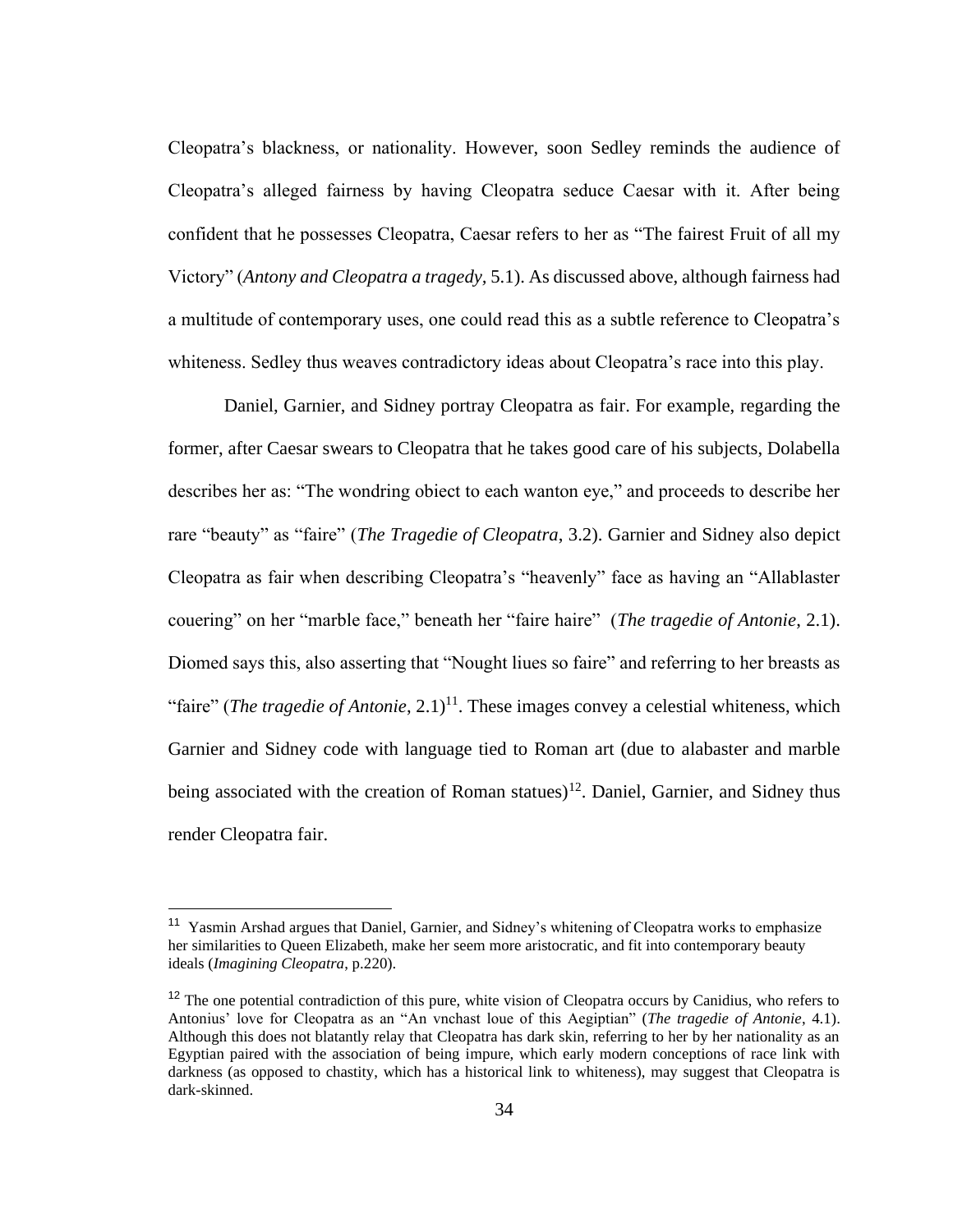Shakespeare portrays Cleopatra's dominance as exotic. In particular, Shakespeare incessantly displays Cleopatra as obsessed with an exotic, luxurious lifestyle. Shakespeare first establishes this idea in Act I Scene I, with the entrance of Cleopatra: "*Flourish. Enter ANTONY, CLEOPATRA, her Ladies, the Train, with Eunuchs fanning her*" ("The Tragedy of..." I.i.9*).* This immediately provides Cleopatra with the reputation of living a lavish, perhaps even excessive, lifestyle. Furthermore, in a scene where men lust over Cleopatra openly, Shakespeare describes Cleopatra as "Whistling to the air; which, but for vacancy, / Had gone to gaze on Cleopatra too, / And made a gap in nature" ("The Tragedy of..." II.ii.222-224). Here, Shakespeare crafts a strange, mystical depiction of Cleopatra as a figure that can alter the way gravity operates. Shakespeare's decision to include this description of Cleopatra contributes to the ideas both that Cleopatra is unworldly and that natural laws in Egypt (since Cleopatra is symbolic of it) function differently. Shakespeare even suggests that Cleopatra is, "O'erpicturing that Venus," or looks better than Venus ("The Tragedy of..." p.128). Shakespeare thus supports his racialization of Cleopatra's dominance with the exoticization of her being, which hinges on her portrayal as non-white.

Shakespeare builds upon this racialized, exoticized portrayal of Cleopatra by sexualizing her as well. This renders Cleopatra's erotic power as black and promiscuous. Cleopatra demonstrates possessing erotic power through her association with sex and magnetism, which men feel dominated by. For example, Agrippa replies to Enobarbus' fetishization of Cleopatra by replying with phrases like, "O, rare for Antony!" ("The Tragedy of..." II.i.212) and "Rare Egyptian!" ("The Tragedy of..." II.i.224); Agrippa first discusses Cleopatra in terms of Antony (by saying "for Antony"), and then reduces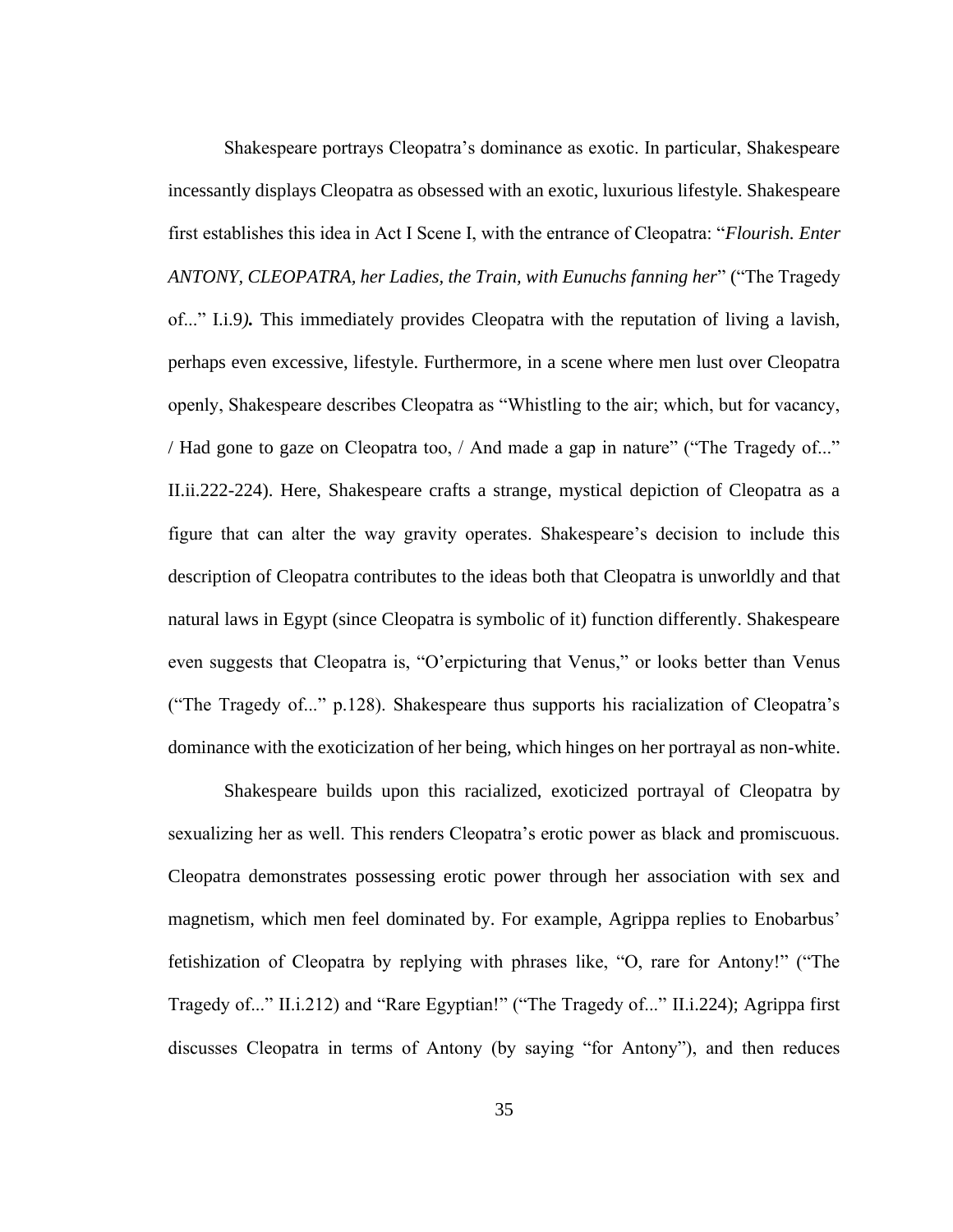Cleopatra to her identity as an Egyptian ("The Tragedy of..."). This simultaneously displays an objectification of Cleopatra, and an acknowledgement of her erotic power. Moreover, Caesar's final speech, after Cleopatra has died, has a reference that, although may be read as alchemical, has sexual undertones: "Most probable / That so she died; for her physician tells me / She hath pursued conclusions infinite / Of easy ways to die" ("The Tragedy of..." V.ii.344-347). This alludes to Cleopatra's alleged promiscuity<sup>13</sup>. Shakespeare adds to this sexualization of Cleopatra with via the clearest reference to Cleopatra and Antony's sex life. This sole description of Cleopatra and Antony having sex involves crossdressing and an inversion of the stereotypical power dynamic between men and women: "That time,—O times!—/ I laugh'd him out of patience; and that night / I laugh'd him into patience; and next morn, / Ere the ninth hour, I drunk him to his bed; / Then put my tires and mantles on him, whilst / I wore his sword Philippian" ("The Tragedy of..." II.v.18-23). This crossdressing scene emphasizes Cleopatra as a commanding figure, and feminizes Antony. Shakespeare therefore portrays Cleopatra as a domineering, sexual figure, who emasculates Antony.

Daniel portrays the implications of Cleopatra's racialized, sexualized dominance through her public power. For example, in Act 1 Scene 1, just before saying Cleopatra's name, the Chorus cautions against Cleopatra's lasciviousness: "And wanton loose respect, that dooth it selfe forget. / And *CLEOPATRA* now, / Well sees the dangerous way / Shee tooke, and car'd not bow, / Which led her to decay. And likewise makes vs pay / For her

<sup>&</sup>lt;sup>13</sup> Additionally, it is worth noting that Shakespeare also references Cleopatra's former male partners and illegitimate son named Caesarion multiple times in the play, further highlighting that Cleopatra has had sexual partners other than Antony ("The Tragedy of..." III.vi.5-8; III.xiii.168-170).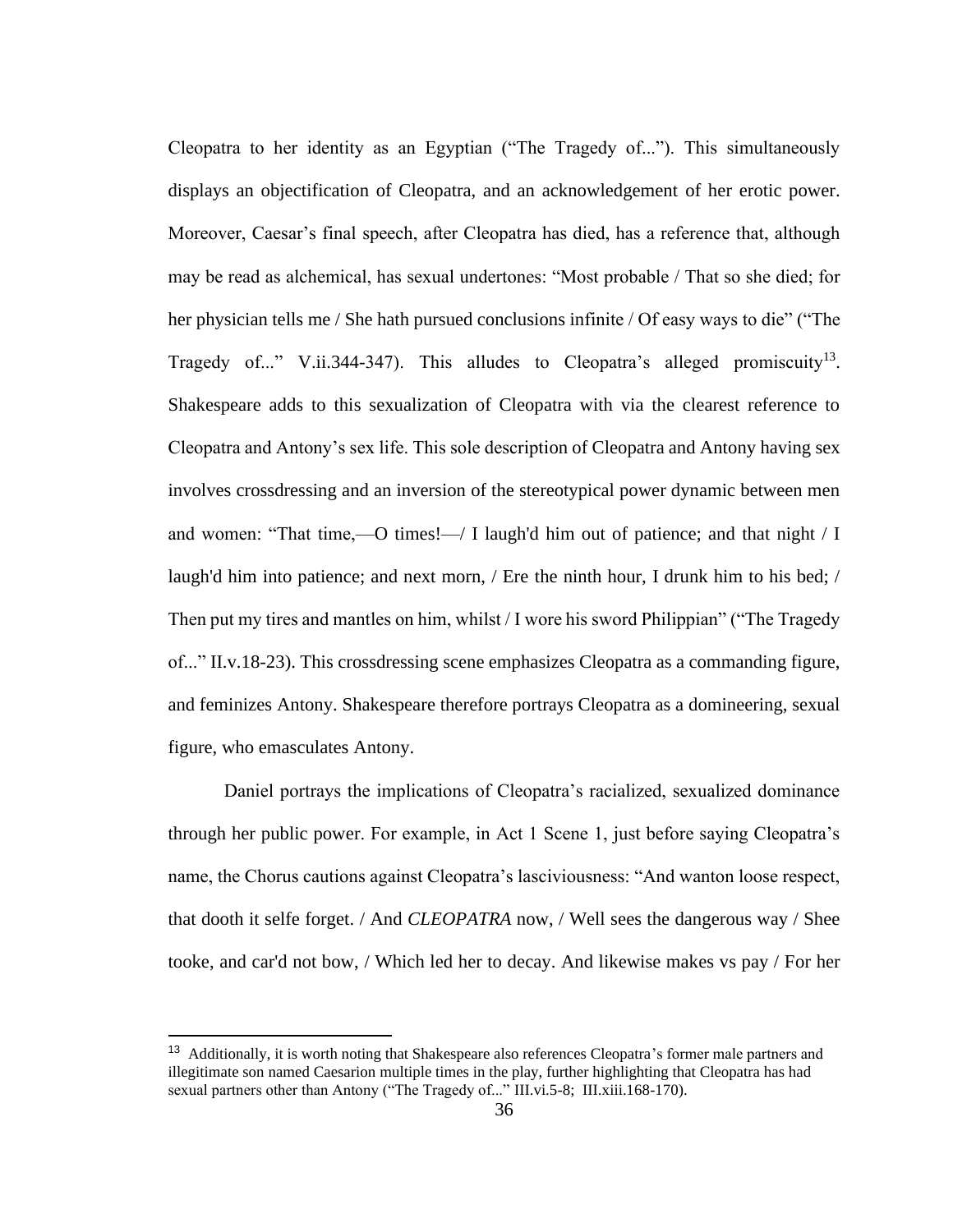disordred lust… And thus shee hath her state, her selfe and vs vndunne" (*The Tragedie of Cleopatra,* 1.1). This makes early modern audience members recall the historical Cleopatra in a negative, lustful light. The Chorus later describes Egypt as "misterious," a "wonder breeder," a place without legal and religious code, and "wanton luxurie" (*The Tragedie of Cleopatra,* 4.1). Since Cleopatra symbolizes Egypt, one can interpret this as a vision of Cleopatra as well. The Chorus' descriptions of Cleopatra and Egypt reveal Cleopatra's reputation as wielding a seductive, erotic power.

Thomas May also illustrates Cleopatra's outward dominance as having public implications. Perhaps most obviously, when Caesar and Mecoenas discuss the Battle of Actium, Mecoenas predicts that Antony will desert his soldiers again for Cleopatra (*Antony and Cleopatra a tragedy,* 1.1). In the same scene, Caesar describes Antony as "...more than drunk with Cleopatra's charms," accusing him of losing loyalty to Romans (*Antony and Cleopatra a tragedy*,  $1.1$ <sup>14</sup>. Cleopatra acknowledges that Antony left this battle because of her, and he admits that "Yet overcharg'd with love, [he] lost the day, / And in [his] Mistress presence ran away" (*Antony and Cleopatra a tragedy,* 1.2). Cleopatra's vocalized awareness of her power over Antony reveals her certainty of her dominance over him; his confession of this uneven power dynamic displays the extent of her influence on him. Later in the play, Agrippa also acknowledges Cleopatra's unusual power over Antony: "Employs my wonder: was it ever seen / A Woman rul'd an Emperor till now? / What Horse the Mare, what Bull obeys the Cow? / Nature that Monster Love does disavow: / In all her kinds only fantastick Man / Finds ways of folly which no other can" (*Antony and Cleopatra a tragedy,* 

<sup>14</sup> This notion of Cleopatra being charming reoccurs throughout the text, by both Iras and Canidius (*Antony and Cleopatra a tragedy,* 2.1; 3.2).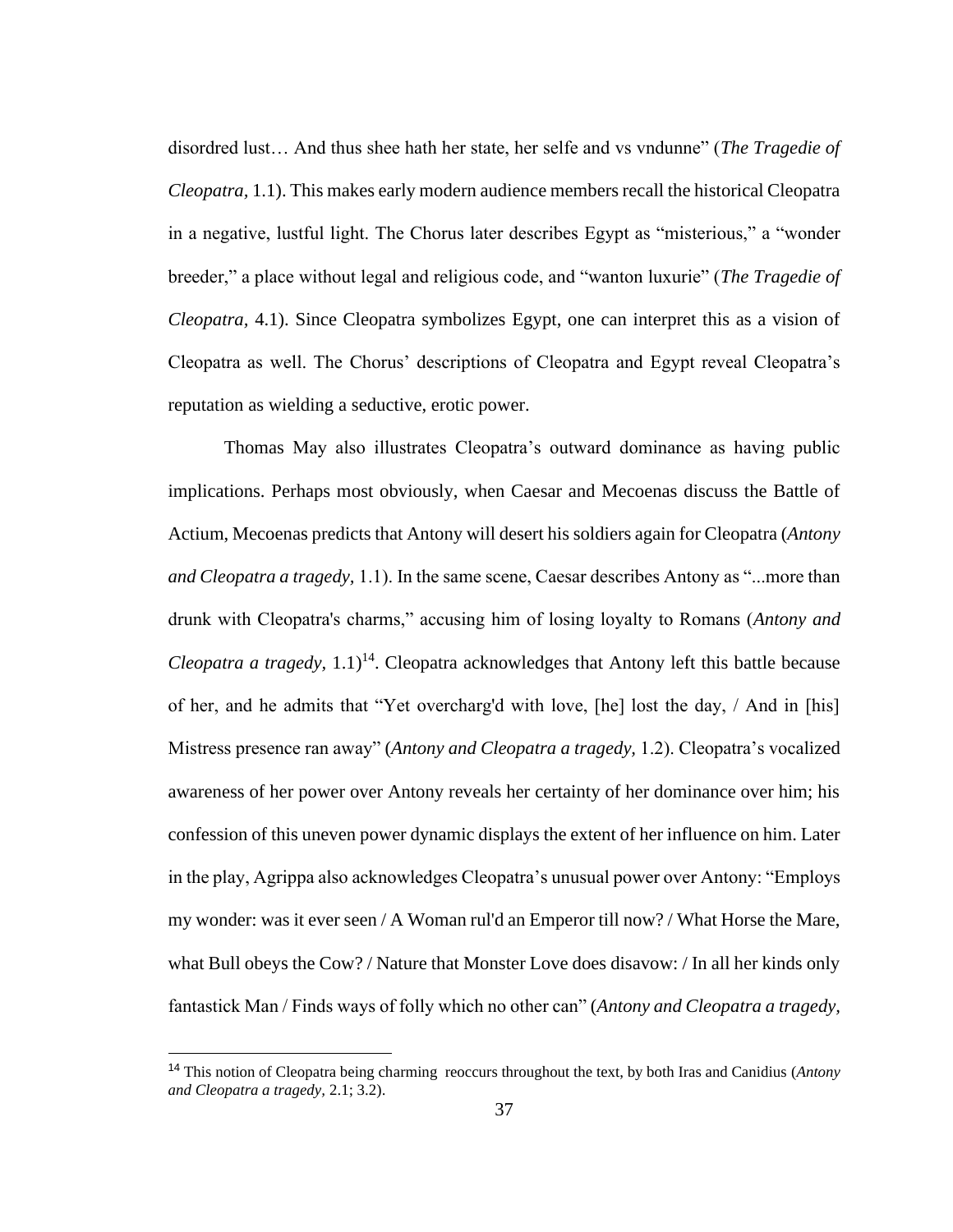2.1). Here, Agrippa argues that Cleopatra's ruling over Antony is unnatural. Additionally, Thyreus recognizes Cleopatra's power over Antony, claiming that she rules him (*Antony and Cleopatra a tragedy,* 3.2). Cleopatra thus publicly dominates Antony, which other characters interpret as Antony being weak.

Sedley frames Cleopatra's eroticized, black dominance in *Antony and Cleopatra a tragedy* with ideology that shames feminine sexuality. Sedley establishes this in Act 1 Scene 1, when Mecoenas states "As men till Impotent are seldom Chaste" (*Antony and Cleopatra a tragedy,* 1.1). This demonizes sex and associates power with chastity. Furthermore, when Mecoenas rapes Octavia to prevent her from suicide, like in *The Wonder of Women*, Sedley portrays sex as an exercise of power dynamics. After her rape, Octavia reveals an internalization of misogynistic ideas about women's sexuality: "Wives (like good Subjects, who to Tyrants bow) / To Husbands though unjust, long patience owe: / They were for Freedom made, Obedience We, / Courage their vertue, ours is Chastity" (*Antony and Cleopatra a tragedy,* 3.1). One can interpret this as a combination of an adoption of sexist ideas about feminine sexuality as well as residual shame from her sexual assault. Here, Octavia states that men must be brave, and can make decisions, while women must be subservient, and chaste<sup>15</sup>. This reveals the prevalence and contagious nature of misogynistic interpretations of sex. Sedley thus surrounds Cleopatra's sexuality with negative portrayals of sex, which heighten the promiscuity of her black, erotic power.

Sedley, like Nabbes and Lee, also contextualizes Cleopatra's sexuality within a larger perception of love and war being mutually exclusive. For example, in Antony's

<sup>&</sup>lt;sup>15</sup> All relationship history of Octavia aside, her sexual assault guarantees that she is not chaste; this can be read as a demonstration of the shame that Mecoenas' assault on her causes.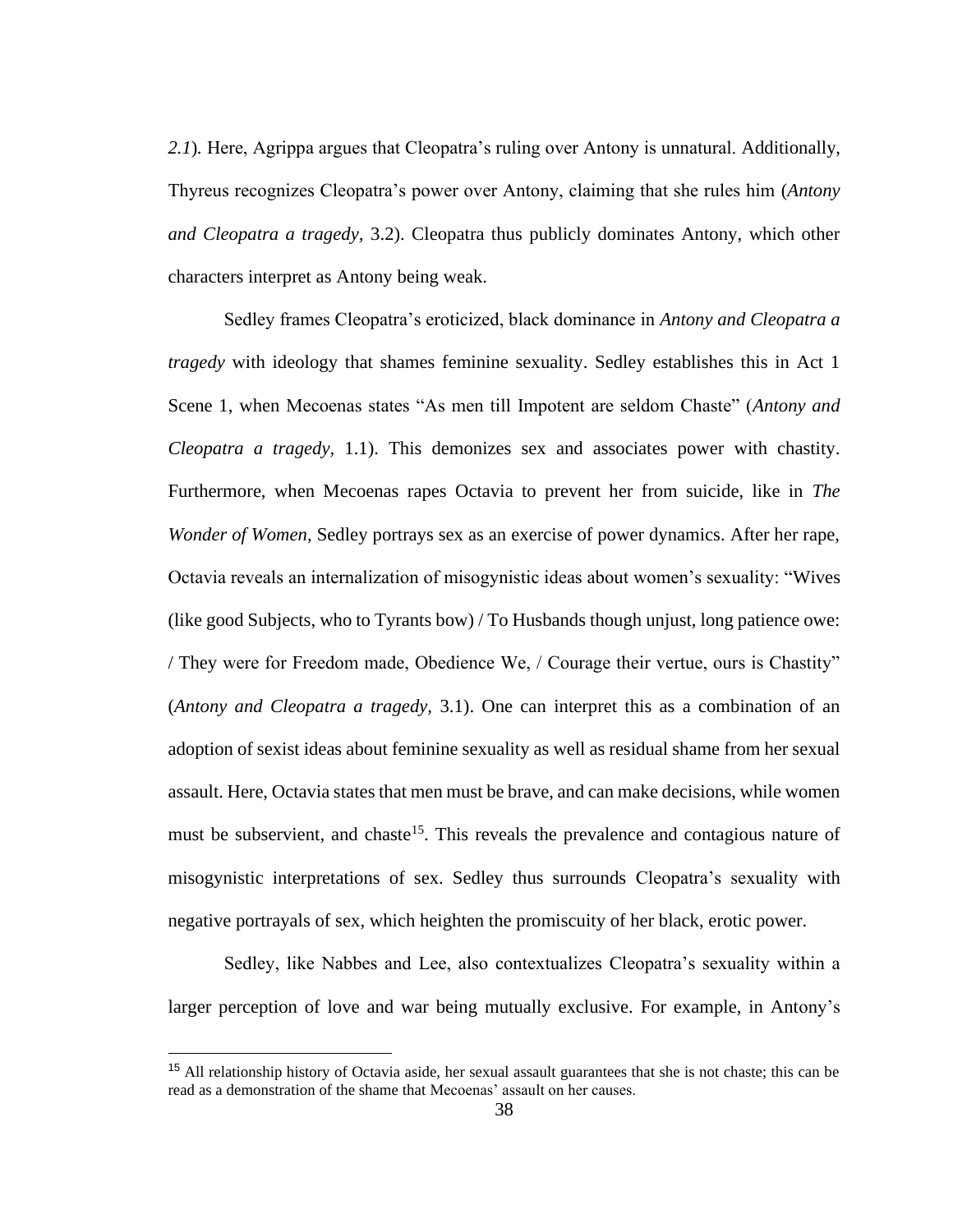discussion of the Battle of Actium, he tells Cleopatra "When to be near you I left Victory. / And chose to be companion of your flight, / Rather than conquer in a distant Fight" (*Antony and Cleopatra a tragedy, 1.2)*. He therefore has to decide between love and war, because these two phenomena cannot mix. As a result of choosing love, his military colleagues shame him for his poor political strategy. Antony later asks Cleopatra for her help in fighting her battle: "But in your quarrel the whole World shall fight" (*Antony and Cleopatra a tragedy*, 2.1). This holds Cleopatra responsible for the entirety of the war, by referring to it as exclusively her's. Even though he states that it is everyone's duty to fight in her war, he continues to place the blame on her. This is similar to when Hannibal acknowledges that his mistress forces him into battle in *The Tragedy of Sophonisba, or Hannibal's Overthrow* (*Hannibal's Overthrow,* 1.1). Cleopatra proves to have internalized this by later saying: "And can you for My sake a War sustain?... Sure of this War I am the meer pretence, / How can our Love, to *Rome* give such offence?... But let in *Egypt,* Love and pleasure reign" (*Antony and Cleopatra a tragedy,* 3.2). Here, Cleopatra displays guilt for causing the war. Additionally, Sedley shows Cleopatra succumbing to contemporary stereotyping about Egypt being designed for pleasure, which highlights her alleveygedly inherent eroticism. Lastly, like in *Hannibal and Scipio*, Cleopatra further reinforces this idea of love and war being fundamentally separate through the common theme of women rendering soldiers rendered incapable of battle. Cleopatra conveys this idea by stating that love makes soldiers erratic (*Antony and Cleopatra a tragedy,* 3.2). Hence, Sedley frames Cleopatra's exoticized sexual power with ideologies purporting the idea that love and war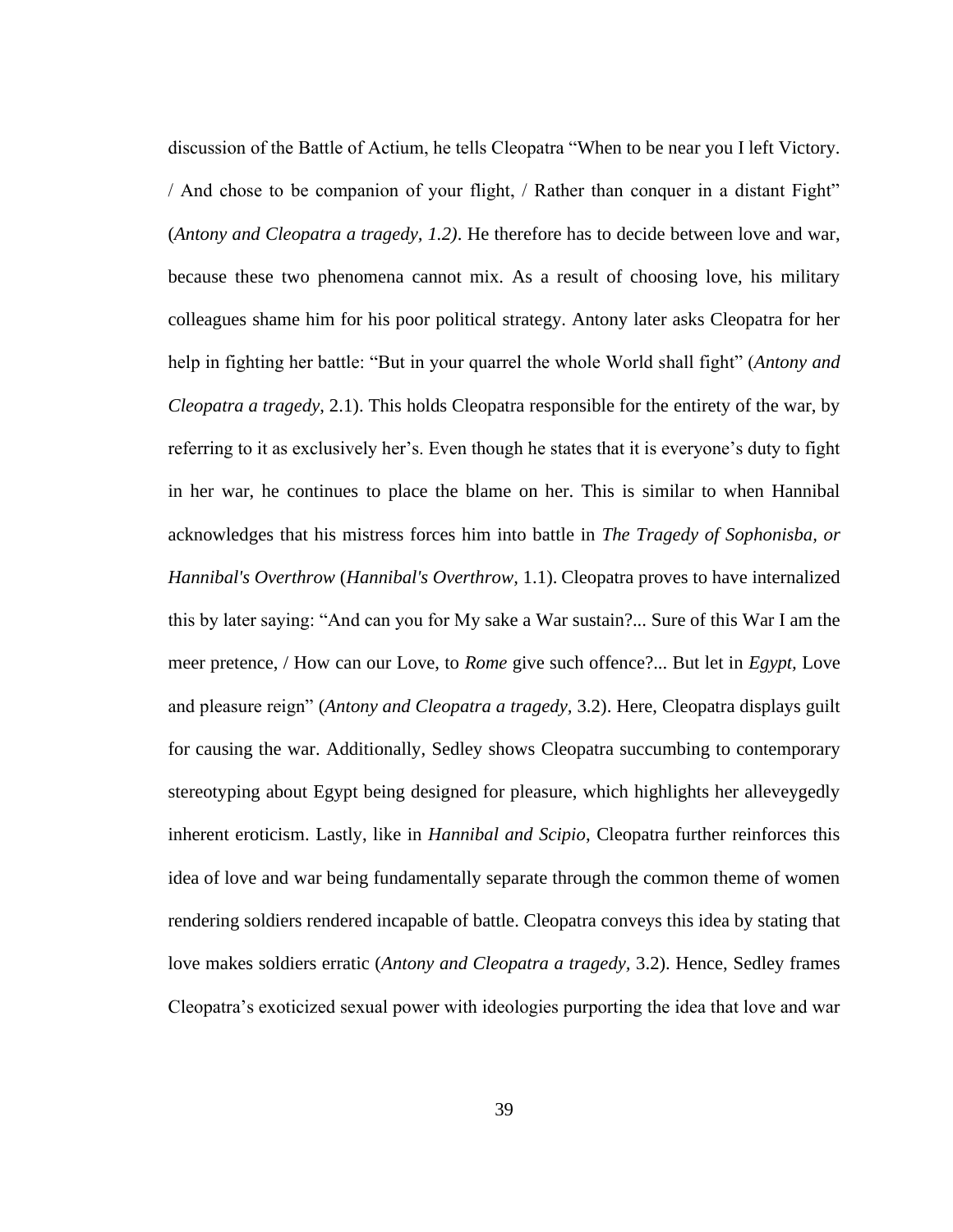are mutually exclusive. These ideologies demonize Cleopatra's sexuality for corrupting Antony.

Garnier and Sidney reveal manifestations of Cleopatra's dominance via her extreme influence on Antonius. In Act 1 Scene 1, Antonius describes himself as being haunted by Cleopatra's image (*The tragedie of Antonie*, 1.1). This first section of the play establishes Antonius as consumed by Cleopatra's unworldly looks. Furthermore, Eras later asks Cleopatra "Feare of a woman troubled so his [Antonius'] sprite?...And should he [Antonius] then to warre haue led a Queene?" (*The tragedie of Antonie*, 2.1). Here, Eras describes Antonius as being distressed by Cleopatra, so much so that he was willing to cause political turmoil over her. This coincides with my aforementioned analysis of love and war needing to remain separate. Thereafter, when grieving for Cleopatra, Antonius describes himself as disheveled:

"So pittifull a sight was neuer seene. / Little and little Antonius was pull'd, / Now breathing death: his beard was all vnkempt, / His face and brest al bathed in his bloud. / So hideous yet, and dieng as he was, / His was all vnkempt, / His face and brest al bathed in his bloud. / So hideous…" (*The tragedie of Antonie*, 4.1).

In this same speech, Antonius mourns Cleopatra, falling to the ground in sadness (*The tragedie of Antonie*, 4.1). This mind-consuming grief paralyzes Antonius completely, demonstrating his reliance on her emotionally. Garnier and Sidney thus portray Cleopatra's dominance as ruining Antony.

Daniel reveals manifestations of Cleopatra's dominance by inverting the dynamic present in Mariamne and Sophonisba plays in which males are the first to suggest suicide.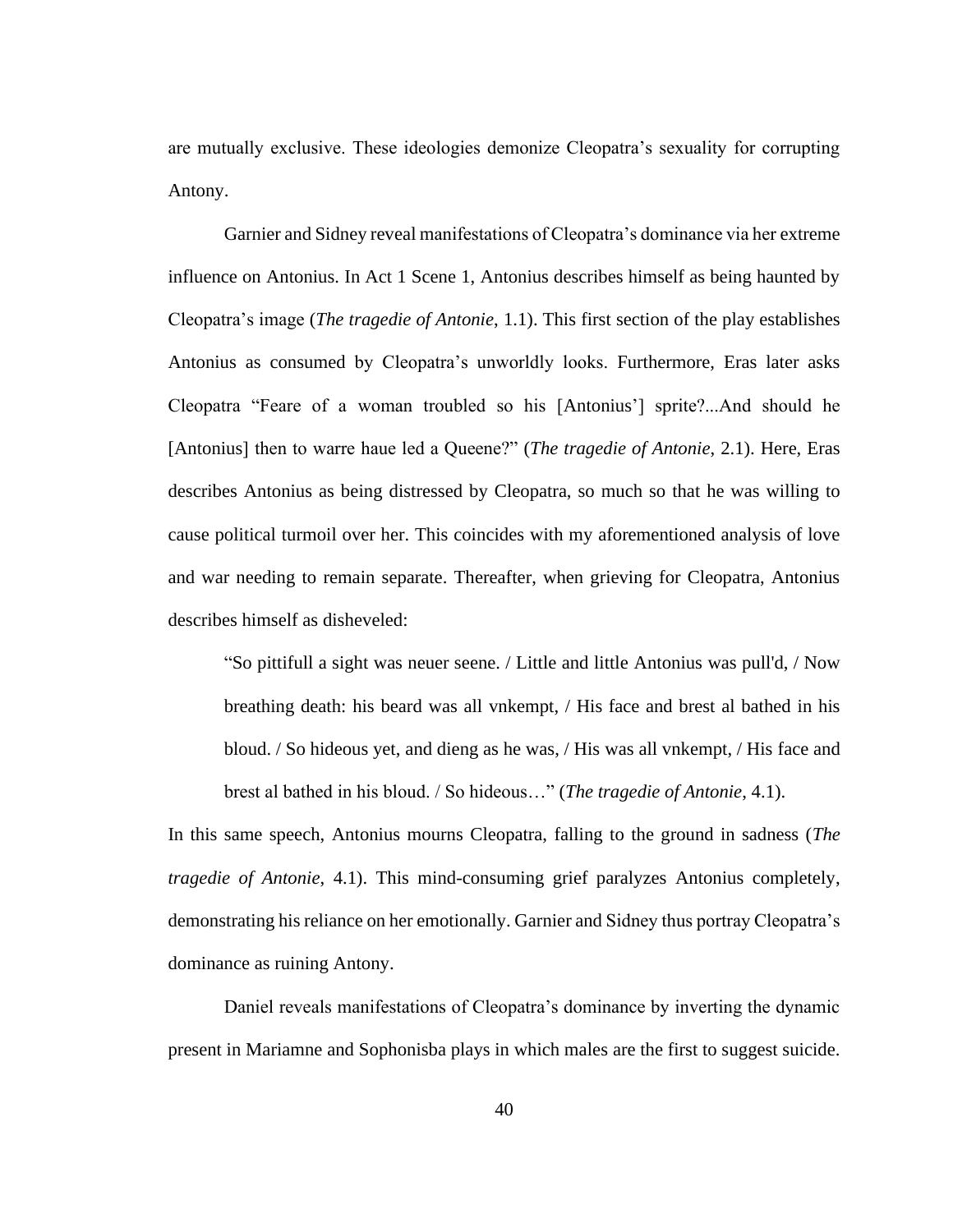In *The Tragedie of Cleopatra,* Cleopatra wishes to commit suicide for Anthony first, and acts fearless of death. For example, after acknowledging her beauty and the world's general admiration of her, Cleopatra states that she will be smart enough to know when it is her time to die (*The Tragedie of Cleopatra,* 1.1). Similarly, Proculei, who saves Cleopatra from suicide, relays Cleopatra's suicidal ideation to Caesar, saying "Shee saide, shee crau'd not life, but leaue to die" (*The Tragedie of Cleopatra,* 2.1). This functions as Cleopatra's attempt to act on her beliefs regarding exercising control over the length of her lifespan $16$ . The Chorus supports Cleopatra's desire for death, by stating that she will gain respect by dying, because without her kingdom or Anthony, she lives in a state of perpetual embarrassment (*The Tragedie of Cleopatra,* 2.1). In Act 4 Scene 1, Cleopatra's suicidal ideation continues, where Cleopatra determines that her time to die approaches her, as foreshadowed above: "For *Cleopatra* now can loue no more…/ And last farewell of my dead *Anthony*: / Whose deerely honour'd Tom be must heere receaue / This sacrifice, the last before I dye" (*The Tragedie of Cleopatra*, 4.1). She concludes this soliloquy by stating that she will bring herself to Anthony via death, which will free her soul, as she "dye[s] like a Queene, and rest[s] without controule" (*The Tragedie of Cleopatra*, 4.1). The latter part of this sentence plays off of Cleopatra's aforementioned association with excess, as well as eternality. In pretending to no longer wish to die, she relays a similar sentiment, claiming that her affection for Anthony will follow him as he passes away (*The Tragedie of Cleopatra*, 4.1). Daniel represents Cleopatra's dominance via her masculine willingness to die for Anthony.

<sup>&</sup>lt;sup>16</sup> Interestingly, Cleopatra says this in spite of her kids being alive; nevertheless, she hopes they will receive a fortune when she dies (*The Tragedie of Cleopatra,* 2.1).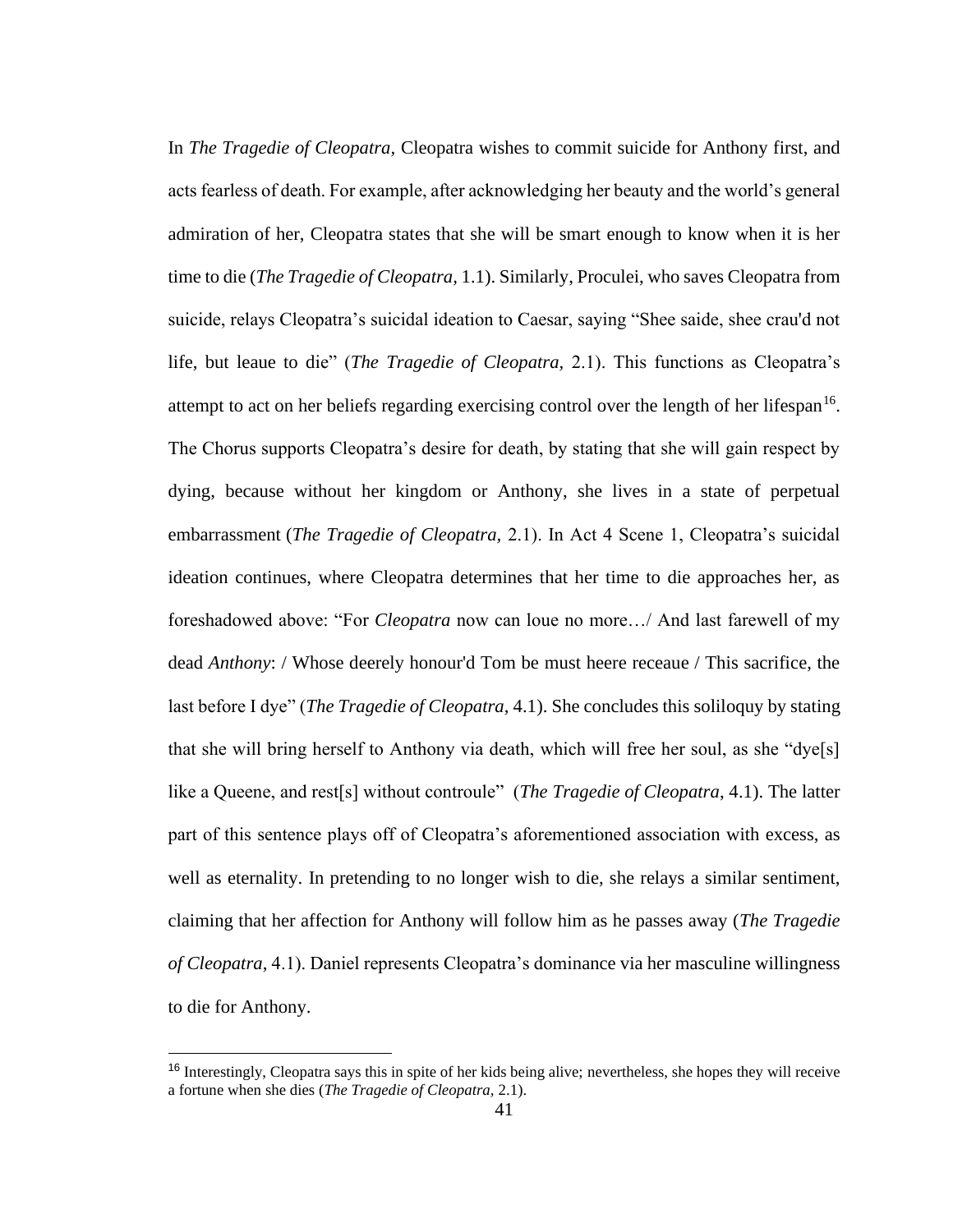Although Cleopatra seems unbothered by dying, Daniel and Sedley portray Cleopatra as possessing a wealth of triumphal anxiety. This is interesting, because Sophonisba and Mariamne are fair, chaste, and without pride. Cleopatra, on the other hand, can be read as racially ambiguous, promiscuous, and prideful. In fact, this pride forces Cleopatra to fear triumph more than death. In *The Tragedie of Cleopatra,* Cleopatra acts fearful of Caesar "violat[ing]" her dead body in triumph (*The Tragedie of Cleopatra*, 2.1). This anxiety foreshadows Caesar's blunt fantasy about parading Cleopatra in a Roman triumph (*The Tragedie of Cleopatra*, 3.2). Furthermore, in Act 4, Cleopatra mentions her fear of being in Caesar's triumph in her soliloquy, saying that she would blush with shame (*The Tragedie of Cleopatra*, 4.1). The notion of blushing functions as bound within this larger idea of women's shame, as one can interpret blush as traditionally linked with being fair and innocent. Moreover, Cleopatra's fear becomes even more tangible when Daniel describes her despondency in the tomb, envisioning herself in a triumph (*The Tragedie of Cleopatra*, 5.1). In *Antony and Cleopatra a tragedy,* Sedley writes Cleopatra as suffering from extreme triumphal anxiety, demonstrating her alleged prideful nature as an unchaste, (potentially) dark-skinned woman. For example, early in the play, Cleopatra expresses fear of being overtaken by Romans, stating that she would rather die (*Antony and Cleopatra a tragedy,* 1.2). This foreshadows a wealth of future expressions of triumphal anxiety to come, such as when she predicts that Caesar taking over will cause her to be in triumph (*Antony and Cleopatra a tragedy, 3.2*). Later, Cleopatra even warns Charmion that Caesar will include them in his triumph (*Antony and Cleopatra a tragedy, 5.1*)*.* However, as discussed, Cleopatra's exercises her agency through her suicide; just before she dies, she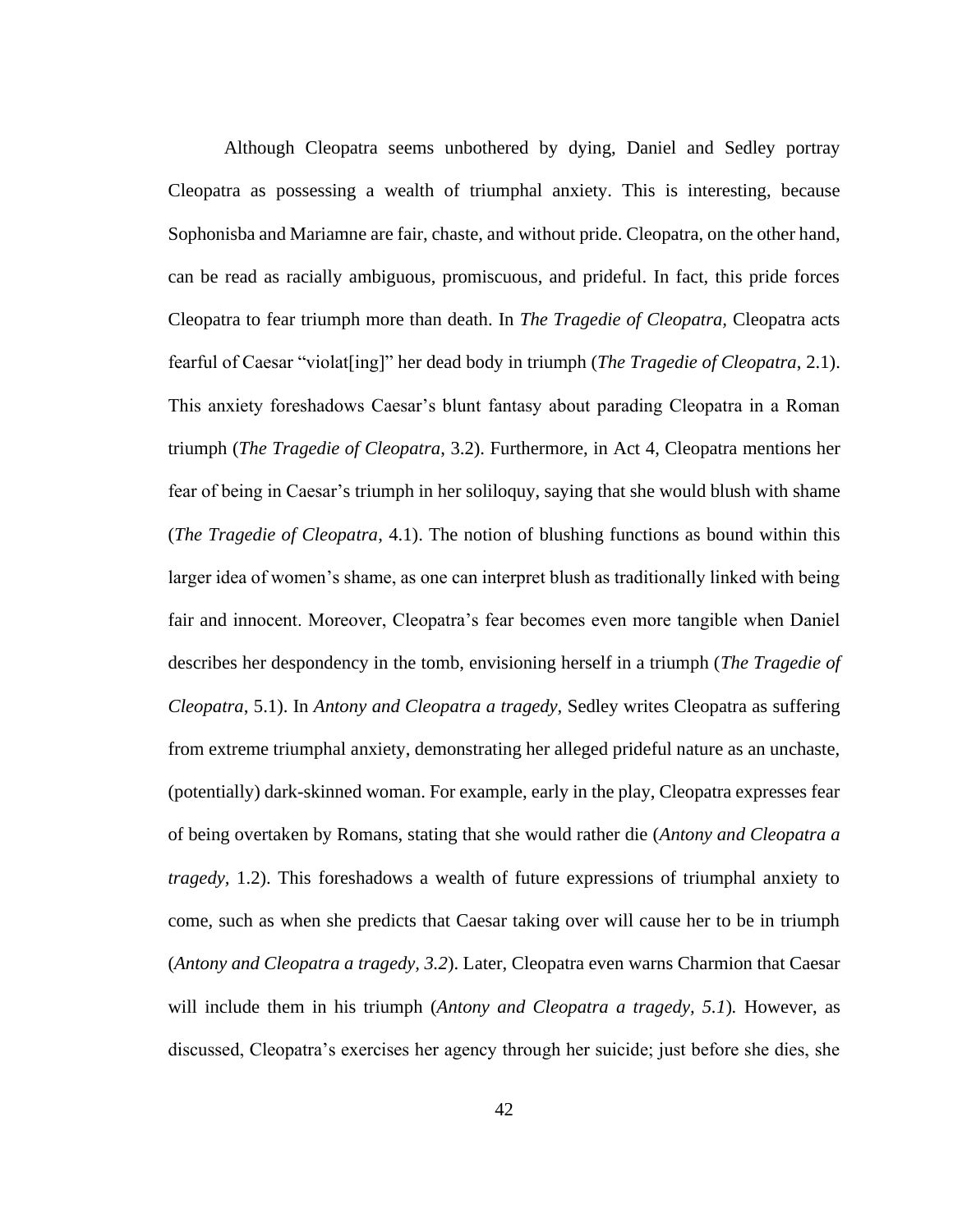expresses comfort in being "from triumph and contempt secure" (*Antony and Cleopatra a tragedy, 5.1*). Photinus later demonstrates knowledge of her original anxiety, when describing it to Caesar: "The Queen your Roman Triumphs ever fear'd, / And therefore Poysons of all sorts prepar'd…" (*Antony and Cleopatra a tragedy, 5.1*). Daniel and Sedley thus portray Cleopatra with triumphal anxiety, revealing an inverse relationship between fairness and pride, as compared to plays about Mariamne and Sophonisba.

Similarly, in *The tragedie of Antonie,* Cleopatra's eroticized, black power causes her to have triumphal anxiety; however, here, this exists in a manner much less apparent. This is fascinating, as Garnier and Sidney more frequently depict Cleopatra as fair in this play, fitting into my theory regarding an inverse relationship between fairness and pride. For example, when a servant of Caesar approaches Cleopatra to take her for triumph, Cleopatra acts distressed: "The poore soule at these words euen rapt with ioy…We bare him to the Tombe, but entred not. / For she so feared captiue to be made, / And that she should to Rome in triumph goe" (*The tragedie of Antonie*, 4.1). However, because this is an immediate threat, this anxiety is rational. In the same scene, Caesar contrasts this deep despair with his excitement, wishing to keep Cleopatra safe in order to be able to parade her around in Rome (*The tragedie of Antonie*, 4.1). This again shows Cleopatra's justified fear of triumph in this scene, as the threat is immediate, unlike her foreshadowing anxiety in early scenes of *The Tragedie of Cleopatra* and *Antony and Cleopatra a tragedy.*  Fascinatingly, Cleopatra proves to be more anxious about triumphs, and her future portrayal in cultural memory, when playwrights like Sedley depict her as brown, as opposed to fair, like Garnier and Sidney do.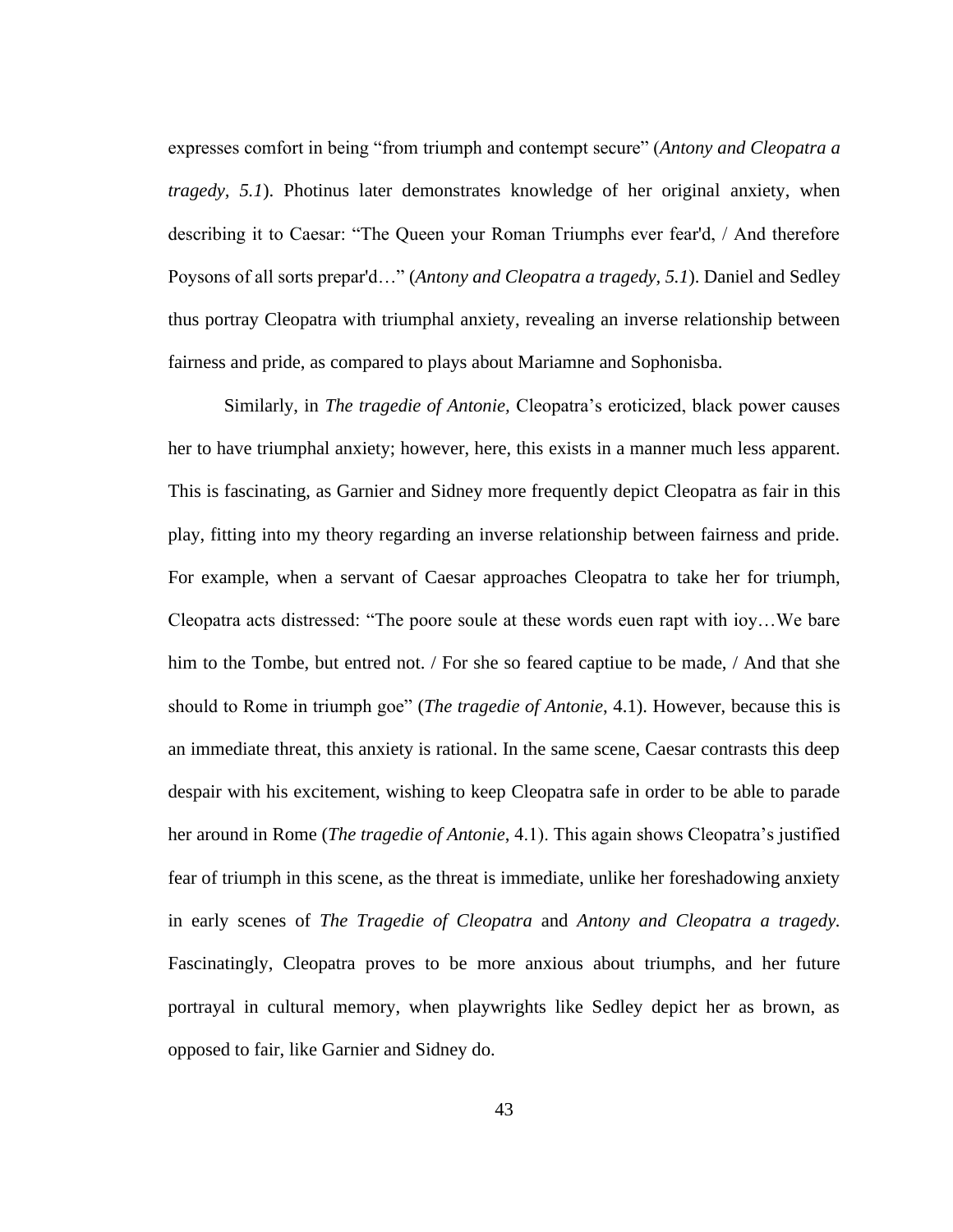Thus, the aforementioned playwrights unanimously depict Cleopatra as a dominant, erotic force, not possessing chastity or employing strategic silence like Mariamne and Sophonisba. I argue that Shakespeare and Sedley demonstrate Cleopatra's racialized, erotic influence on the men around her. This racialization heightens Cleopatra's alleged promiscuity. Though I contend that Daniel, Garnier, and Sidney racialize Cleopatra's dominant, erotic power as white, contemporary audiences would have associated Cleopatra as a historical figure with her Egyptian nationality, perhaps making her racially ambiguous. Regardless, seventeenth-century playwrights all depict Cleopatra as a (mixed) racialized, sexualized being, who openly exerts her power over Antony. These representations both within my study of Cleopatra as well as my broader analysis of seventeenth-century ancient royalty more broadly display an anticorrelation between fairness and pride.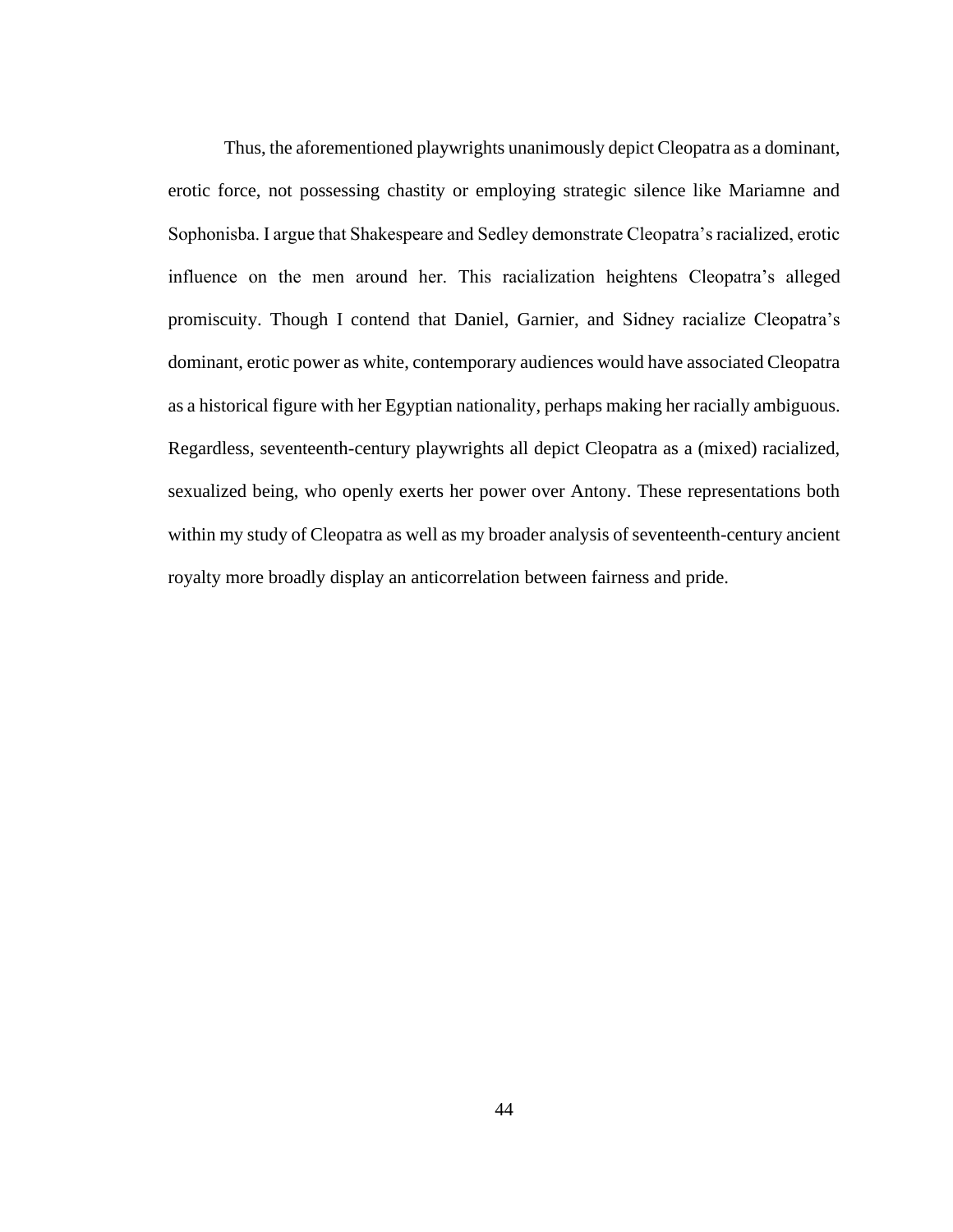#### **Conclusion**

This essay argues that the unusual burst of plays about ancient royalty on the seventeenth-century stage was a way for playwrights to think about the relationship between race and sexuality. Through my investigation of early modern plays about ancient royalty, two models arise: Mariamne and Sophonisba personify one model, functioning as white, seemingly compliant figureheads. Early modern dramatists depict these women as fair, chaste, and often silent. Despite Mariamne and Sophonisba's respective inaction, these qualities alone catalyze irrationality in their male counterparts. These portrayals of Mariamne and Sophonisba greatly differ from that of Cleopatra, the other model of ancient royalty, who encompasses blackness and resistance. Playwrights represent Cleopatra as a blatantly dominant, often racialized, erotic force. The notion of playwrights utilizing ancient royalty as ways to think about exemplary sexuality in terms of white chastity and black promiscuity reveal the stakes of my argument: these ancient, royal figures serving as models for seventeenth-century, female audience members' sexuality conveys the harmful idea that women's race influences their sexual power. I demonstrate this phenomenon through my location of an inverse relationship across plays between fairness and pride. Thereafter, I contextualize this dynamic within a broader pattern of white bodies abstaining from sex wielding power over men; I argue that playwrights did not sexualize or deem these white women lascivious, like the black woman that playwrights portray as outwardly dominant, defiant, and promiscuous.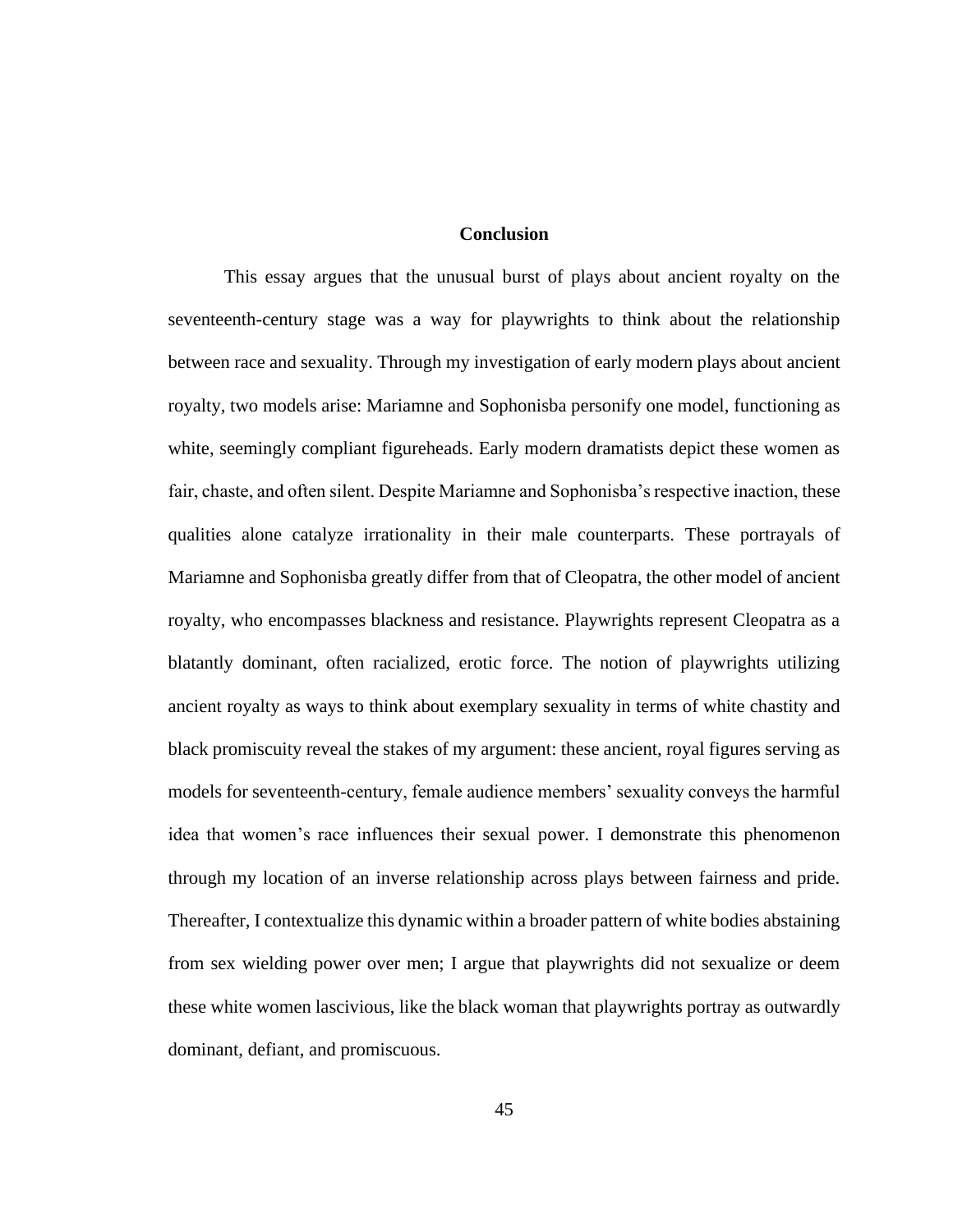#### **Bibliography**

- Arshad, Yasmin. *Imagining Cleopatra: Performing Gender and Power in Early Modern England*. The Arden Shakespeare, 2021.
- Beaumont, Francis. The Dramatic Works in the Beaumont and Fletcher Canon. Edited by Fredson Thayer Bowers, Cambridge University Press, 1966.
- Berry, Boyd M. "Feminine Construction of Patriarchy; Or What's Comic in 'The Tragedy of Mariam.'" *Medieval & Renaissance Drama in England*, vol. 7, 1995, pp. 257–74, http://www.jstor.org/stable/24322416. Accessed 27 March 2022.
- Buccola, Regina, and Lisa Hopkins. "Chapter 6: The Wonder of Women: Virginity, Sexuality and Religio-Politics in Marston's The Tragedy of Sophonisba." *Marian Moments in Early Modern British Drama*, Ashgate, 2007, pp. 111–125.
- Cary, Elizabeth. *The Tragedy of Mariam, the Fair Queen of Jewry*, edited by Stephanie Hodgson-Wright. Broadview Press, 2000. pp. 145-163.
- Cary, Elizabeth, Lady, 1585 or 6-1639. *The Tragedie of Mariam, the Faire Queene of Iewry. VVritten by that Learned, Vertuous, and Truly Noble Ladie, E.C.* London, Printed by Thomas Creede, for Richard Hawkins, and are to be solde at his shoppe in Chancery Lane, neere vnto Sargeants Inne, 1613*. ProQuest*, [http://proxy.binghamton.edu/login?url=https://www.proquest.com/books/tragedie](http://proxy.binghamton.edu/login?url=https://www.proquest.com/books/tragedie-mariam-faire-queene-iewry-vvritten-that/docview/2240952461/se-2?accountid=14168)[mariam-faire-queene-iewry-vvritten-that/docview/2240952461/se-2?accountid=14168.](http://proxy.binghamton.edu/login?url=https://www.proquest.com/books/tragedie-mariam-faire-queene-iewry-vvritten-that/docview/2240952461/se-2?accountid=14168)
- Çelik, Merve Aydoğdu. "Perpetuating the Misogynist Thoguht Through Representation of the Witch in John Marston's *The Tragedy of Sophonisba*." *Diyalektolog* 21. 2019.
- Chrystal, Paul. *Women at War in the Classical World,* E-book. United Kingdom, Pen & Sword Books, 2017. pp.483.
- Daniel, Samuel. *The Tragedie of Cleopatra.* Daniel, Samuel, 1562-1619 Printed at London: [By James Roberts and Edward Allde] for Simon Waterson, and are to be sold in Paules Church-yarde at the signe of the Crowne, [1594]. <http://name.umdl.umich.edu/A19816.0001.001>
- "dowdy, n.1 and adj." *OED Online*, Oxford University Press, March 2022, www.oed.com/view/Entry/57180. Accessed 1 May 2022.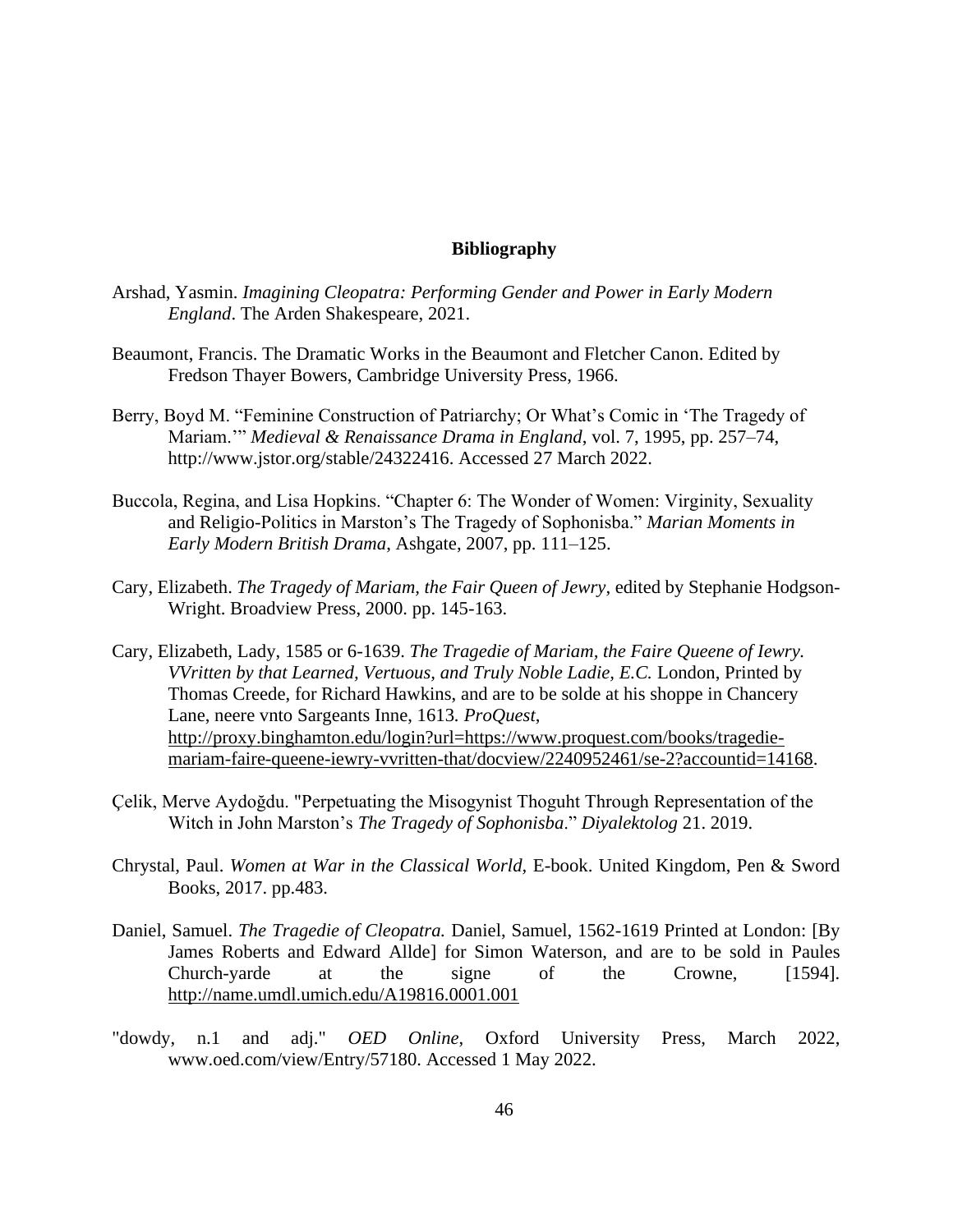- Duffy, Eamon. *Stripping of the Altars: Traditional Religion in England, C.1400-1580*. Yale University Press, 1992. Pp.171-172.
- "fair, adj. and n.1." *OED Online*, Oxford University Press, March 2022, www.oed.com/view/Entry/67704. Accessed 29 March 2022.
- Garnier, Robert. *The tragedie of Antonie. Doone into English by the Countesse of Pembroke*, Garnier, Robert, 1544-1590., Pembroke, Mary Sidney Herbert, Countess of, 1561-1621. Imprinted at London: [By P. Short] for William Ponsonby, 1595[.http://name.umdl.umich.edu/A01502.0001.001](http://name.umdl.umich.edu/A01502.0001.001)
- Hall, Kim, et al. "'These Bastard Signs of Fair': Literary Whiteness in Shakespeare's Sonnets." *Post-Colonial Shakespeares*, Routledge, London, 1998, pp. 64–83.
- Horace, et al. *Q. Horatius Flaccus: His Art of Poetry*. J. Okes, for John Benson, 1640.
- Lee, Nathaniel. *Sophonisba, or, Hannibal's overthrow a tragedy, acted at the Theatre-Royall, by their majesties servants / written by Nathaniel Lee.* 1653?-1692. London: Printed for J. Magnes and R. Bentley ..., 1676[.http://name.umdl.umich.edu/A49940.0001.001](http://name.umdl.umich.edu/A49940.0001.001)
- Loomba, Ania, and William Shakespeare. "The Tragedy of Antony and Cleopatra." *Antony and Cleopatra*, by Ania Loomba and William Shakespeare, W.W. Norton & Co., 2011.
- MacDonald, Joyce Green. "Sex, Race, and Empire in Shakespeare's Antony and Cleopatra." Literature & History, vol. 5, no. 1, Mar. 1996, pp. 60–77, doi:10.1177/030619739600500105. May, Thomas. *The tragedie of Cleopatra Queen of Ægypt. By T.M. Acted 1626.*  <http://name.umdl.umich.edu/A07330.0001.001>
- Markham, Gervase. *The true tragedy of Herod and Antipater with the death of faire Marriam. According to Iosephus, the learned and famous Iewe. As it hath beene, of late, diuers times publiquely acted (with great applause) at the Red Bull, by the Company of his Maiesties Reuels. Written by Geruase Markham, and William Sampson. Gentlemen.*  <http://name.umdl.umich.edu/A06982.0001.001>
- Marston, John, 1575?-1634. *The Vvonder of Vvomen Or the Tragedie of Sophonisba as it Hath Beene Sundry Times Acted at the Blacke Friers. Written by Iohn Marston.* London, Printed by Iohn Windet and are to be sold by W. Cotton] neere Ludgate, 1606*. ProQuest*, http://proxy.binghamton.edu/login?url=https://www-proquestcom.proxy.binghamton.edu/books/vvonder-vvomen-tragedie-sophonisba-as-hathbeene/docview/2240944191/se-2?accountid=14168.
- Melton, John. "Astrologaster, or, The figure-caster Rather the arraignment of artlesse astrologers, and fortune-tellers, that cheat many ignorant people vnder the pretence of foretelling things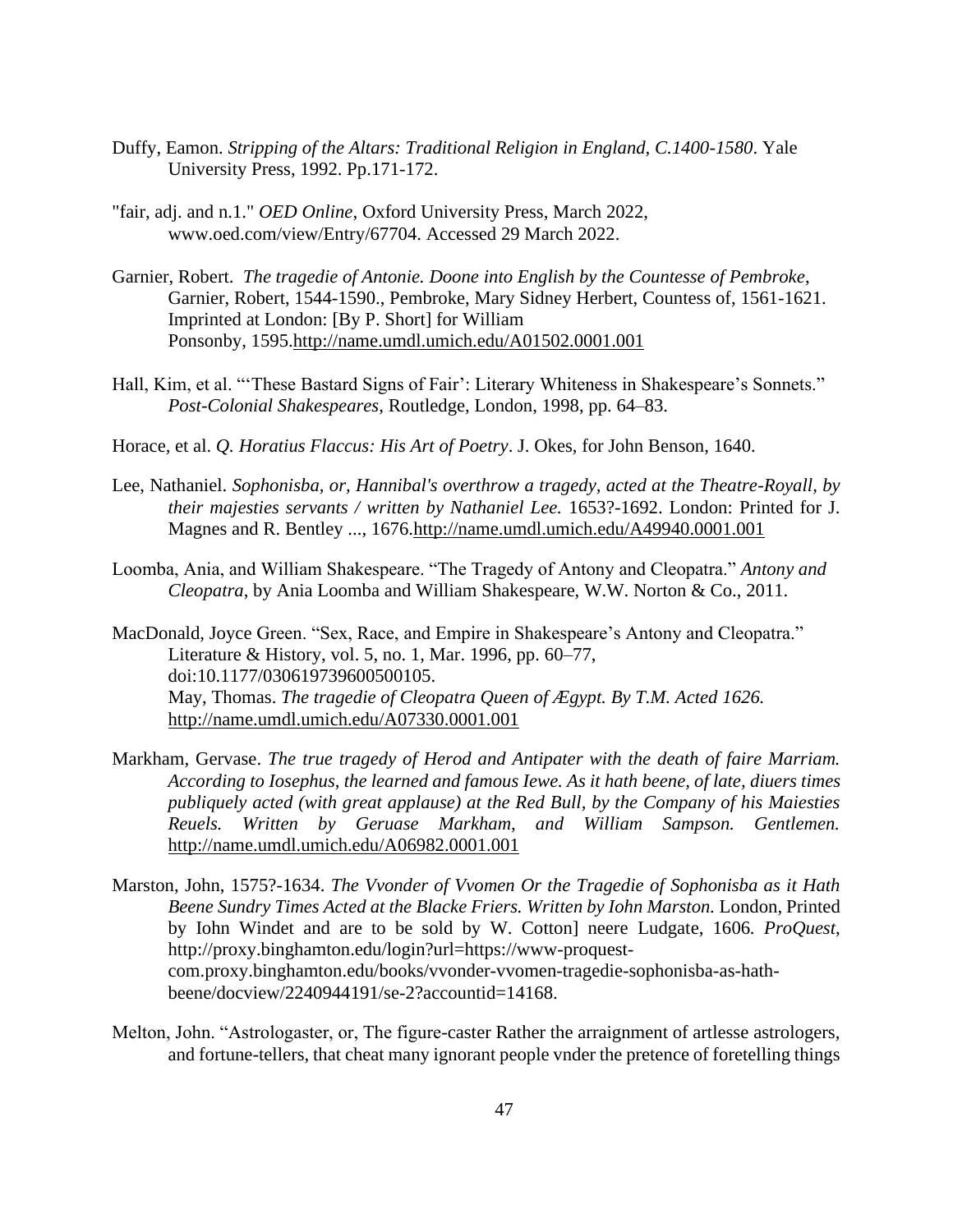to come, of telling things that are past, finding out things that are lost, expounding dreames, calculating deaths and natiuities, once againe brought to the barre." 1620.

- Mendoza, Kirsten."Thou maiest inforce my body but not mee": Racializing Consent in John Marston's *The Wonder of Women*." *[Renaissance Drama](https://www.journals.uchicago.edu/toc/rd/current)*, vol. 49, no. 1, 2021. [https://doi.org/10.1086/713986.](https://doi.org/10.1086/713986)
- Nabbes, Thomas. *Hannibal and Scipio An historicall tragedy. Acted in the yeare 1635. by the Queenes Majesties Servants, at their private house in Drury Lane. The author Thomas Nabbes,* 1605?-1645?London: Printed by Richard Oulton for Charles Greene, and are to be sold at the white Lion in Pauls Church-yard, 1637. <http://name.umdl.umich.edu/A07974.0001.001>
- Oh, Elisa. "Refusing to speak: silent, chaste, and disobedient female subjects in King Lear and The Tragedy of Mariam." *Explorations in Renaissance Culture*, vol. 34, no. 2, winter 2008, pp. 185+. *Gale Academic OneFile*, link.gale.com/apps/doc/A208534873/AONE?u=nysl\_oweb&sid=googleScholar&xid=f5c f873f. Accessed 28 March 2022.
- Orrery, Roger Boyle. *Herod the Great a tragedy / written by the Right Honourable the Earl of Orrery.* 1621-1679. London: Printed by T. Warren for F. Saunders ... T. Bennet ... and J. Knapton ..., 1694.<http://name.umdl.umich.edu/A53459.0001.001>
- Patterson, Annabel. *Shakespeare and the Popular Voice*. Basil Blackwell, 1991. pp.44-45.
- Payne, Michael. "Erotic Irony and Polarity in Antony and Cleopatra." *Shakespeare Quarterly*, vol. 24, no. 3, 1973, pp. 265–79, [https://doi.org/10.2307/2868352. Accessed 10 March](https://doi.org/10.2307/2868352.%20Accessed%2010%20March%202022)  [2022.](https://doi.org/10.2307/2868352.%20Accessed%2010%20March%202022)
- Pordage, Samuel. *Herod and Mariamne a tragedy, acted at the Duke's Theatre.* Pordage, Samuel, 1633-1691?, Settle, Elkanah, 1648-1724.London: Printed for William Cademan ..., 1673.<http://name.umdl.umich.edu/A55475.0001.001>
- Raber, Karen L. "Gender and the Political Subject in The Tragedy of Mariam." *Studies in English Literature, 1500-1900*, vol. 35, no. 2, 1995, pp. 321–43, https://doi.org/10.2307/451028. Accessed 10 March 2022.
- Rist, Thomas. *Marian Moments in Early Modern British Drama*, edited by Regina Buccola and Lisa Hopkins, Routledge, London, 2016, pp. 111–126.
- Royster, Francesca T. *Becoming Cleopatra: The Shifting Image of an Icon*. Palgrave Macmillan, 2003.
- Schiff, Stacy. *Cleopatra: a Life*. Little, Brown and Co., 2010.